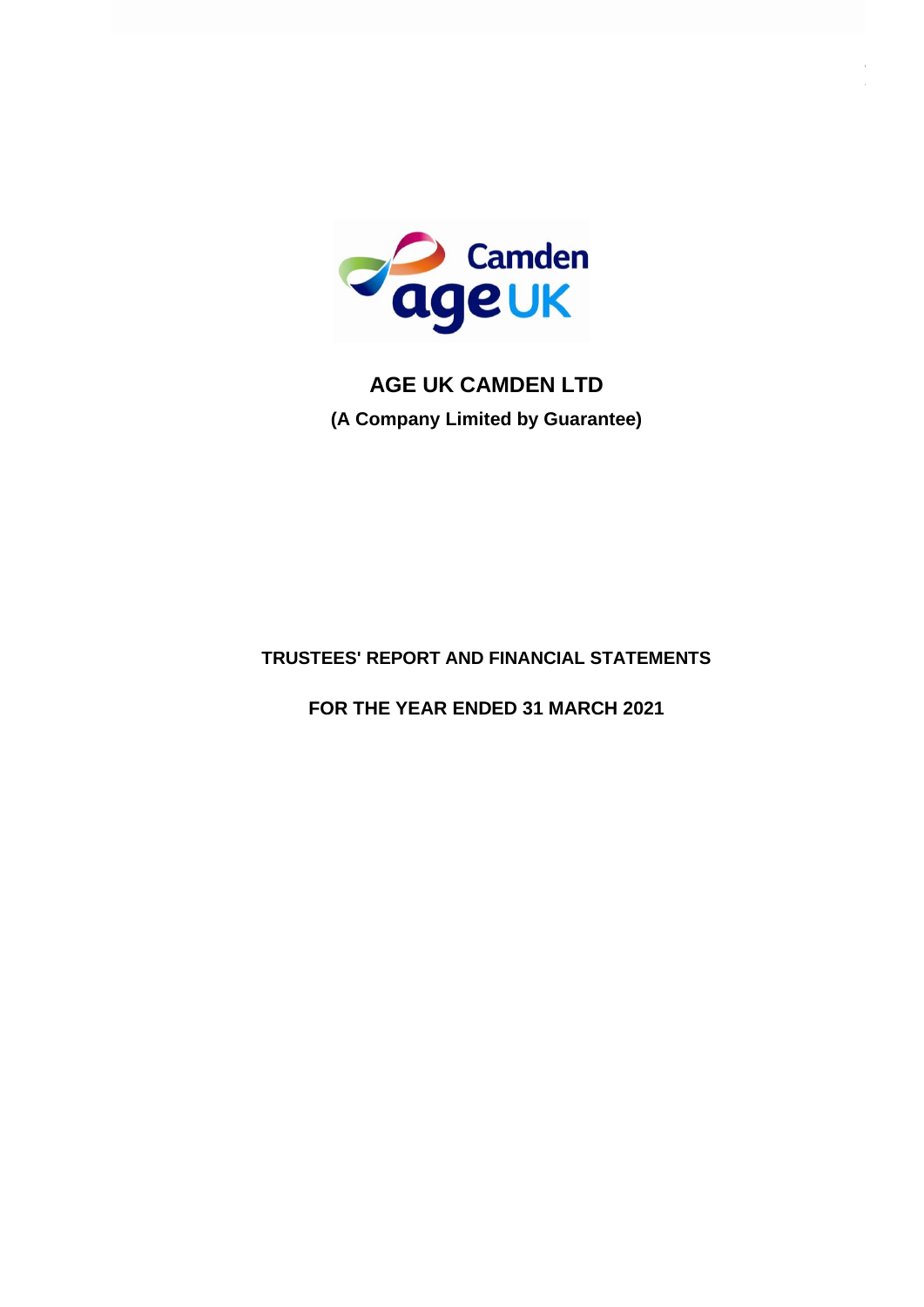**(A Company Limited by Guarantee)**

# **CONTENTS**

|                                                                                | Page      |
|--------------------------------------------------------------------------------|-----------|
| Reference and Administrative Details of the Charity, its Trustees and Advisers | $1 - 2$   |
| <b>Trustees' Report</b>                                                        | $3 - 21$  |
| <b>Independent Auditors' Report on the Financial Statements</b>                | $22 - 25$ |
| <b>Consolidated Statement of Financial Activities</b>                          | $26 - 28$ |
| <b>Consolidated Balance Sheet</b>                                              | $29 - 30$ |
| <b>Charity Balance Sheet</b>                                                   | $31 - 32$ |
| <b>Consolidated Statement of Cash Flows</b>                                    | 33        |
| <b>Notes to the Financial Statements</b>                                       | $34 - 62$ |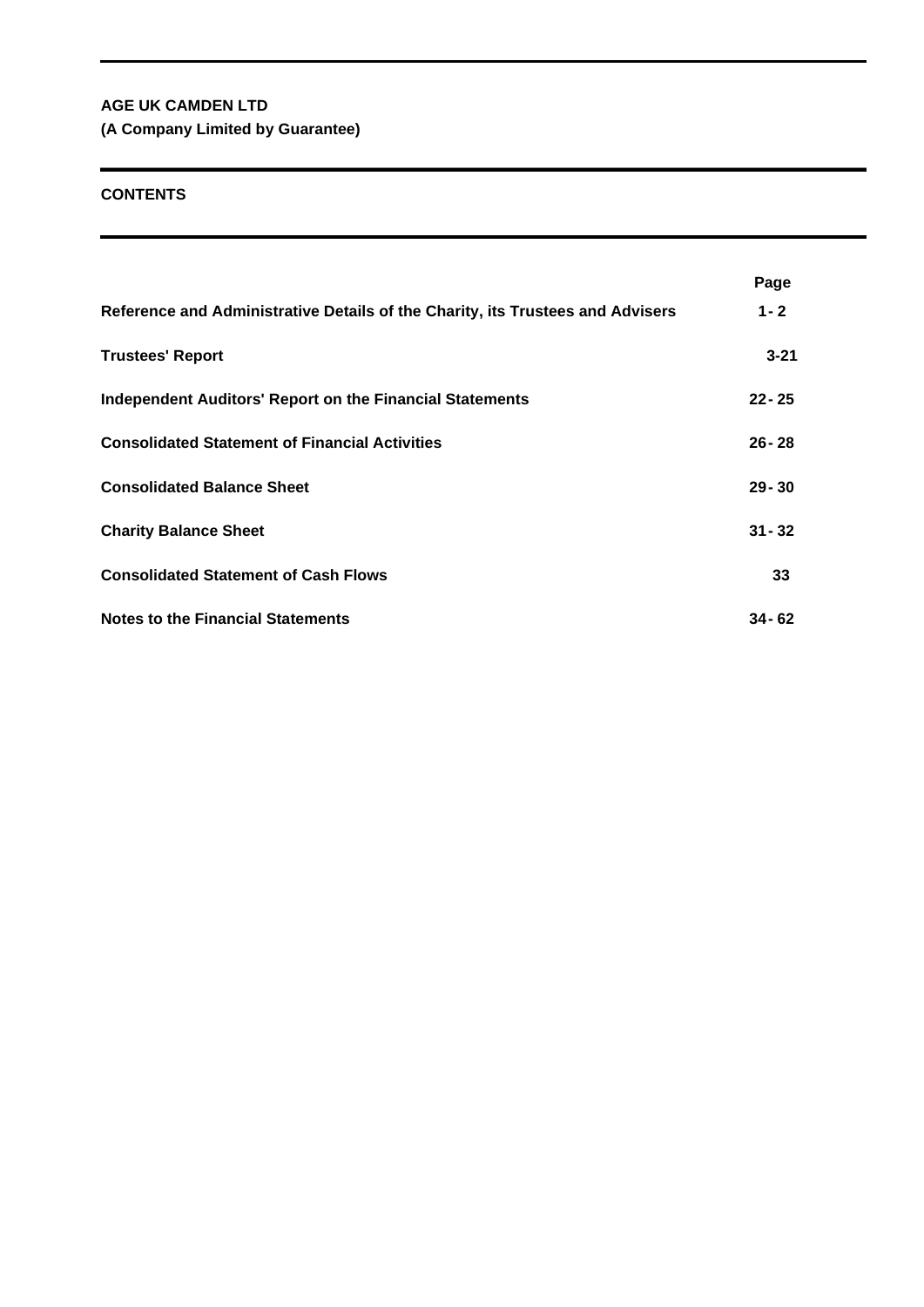**(A Company Limited by Guarantee)**

# **REFERENCE AND ADMINISTRATIVE DETAILS OF THE CHARITY, ITS TRUSTEES AND ADVISERS FOR THE YEAR ENDED 31 MARCH 2021**

## **Trustees**

**Virendra Ahuja Mary Burd, Chair Jacob Coy, Treasurer Dr Thomas Fitzgerald Marika Freris, Vice Chair Janet Guthrie Barbara Hughes Alison Kelly (appointed 22 October 2020) Dorothy May David Mitchell (deceased 19 April 2020) Dr Caroline Sayer (appointed 22 October 2020) Beatris Januario (resigned 8 September 2021)**

**Company registered number**

**01969975**

**Charity registered number**

**293446**

**Registered office**

**Tavis House 1 - 6 Tavistock Square London WC1H 9NA**

**Company secretary**

**Nikki Morris**

**Chief executive officer**

**Nikki Morris**

**Independent auditors**

**Goodman Jones LLP Chartered Accountants 29/30 Fitzroy Square London W1T 6LQ**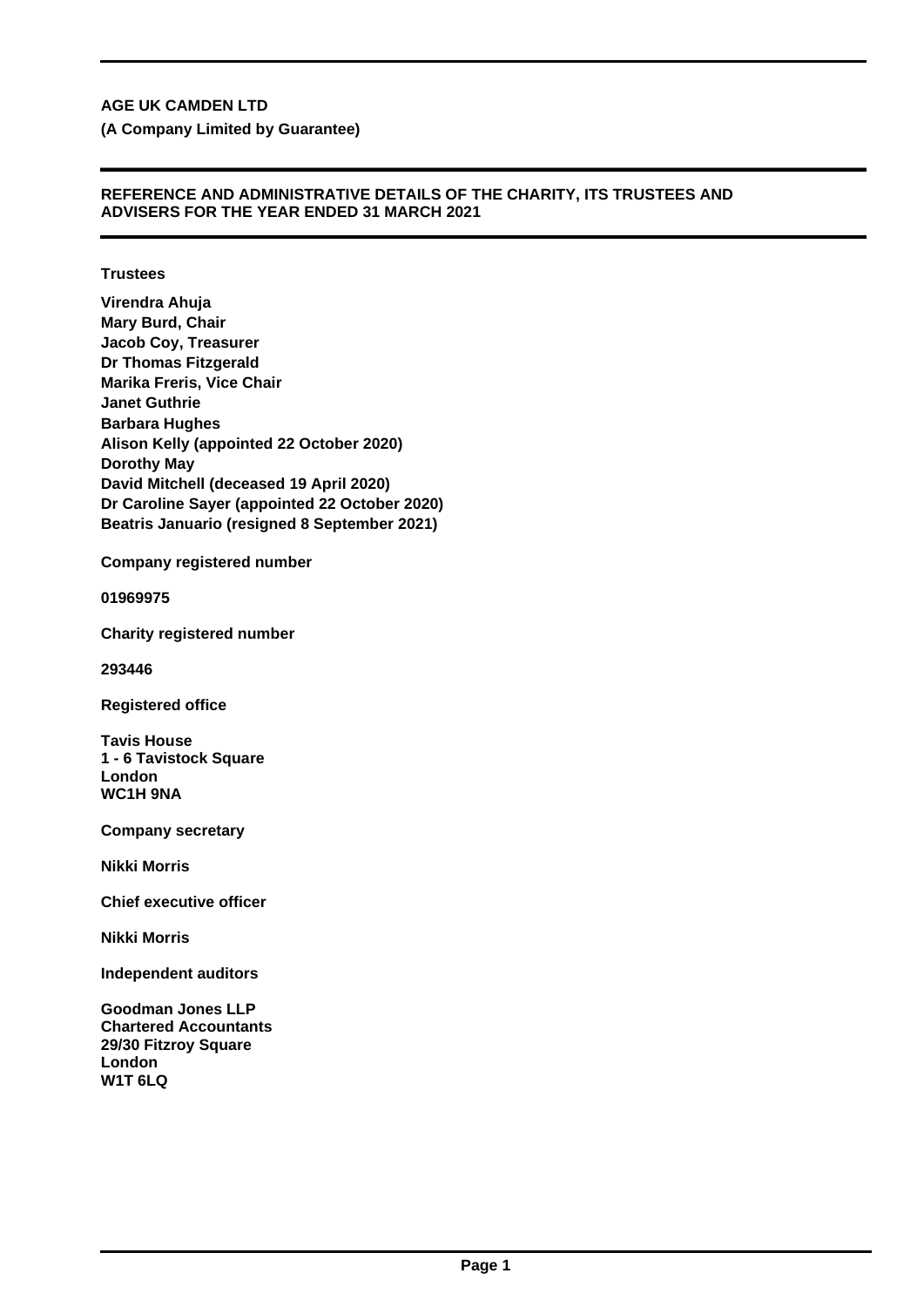#### **REFERENCE AND ADMINISTRATIVE DETAILS OF THE CHARITY, ITS TRUSTEES AND ADVISERS (CONTINUED) FOR THE YEAR ENDED 31 MARCH 2021**

## **Bankers**

**CAF Bank 25 Kings Hill Avenue West Malling Kent ME19 4JQ**

**Solicitors**

**Edwards Duthie LLP Bank House 269-275 Cranbrook House Ilford Essex IG1 4TG**

**Solicitors**

**Marriott Harrison LLP 11 Staple Inn London WC1V 7QH**

**Solicitors**

**Womble Bond Dickinson LLP 4 More London Riverside London SE1 2AU**

**Investment Managers**

**Adam & Co 6 Adelaide Street London WC2N 4HZ**

> **Age UK Camden were deeply saddened at the death of David Mitchell in 2020. David Mitchell had a long association with Age UK Camden starting in 2006 joining the Consultation Action Group, going on to become an ambassador for Opening Doors London, a trustee and board member of Age UK Camden, Opening Doors London, PSIC and Aging Better in Camden. He is very much missed.**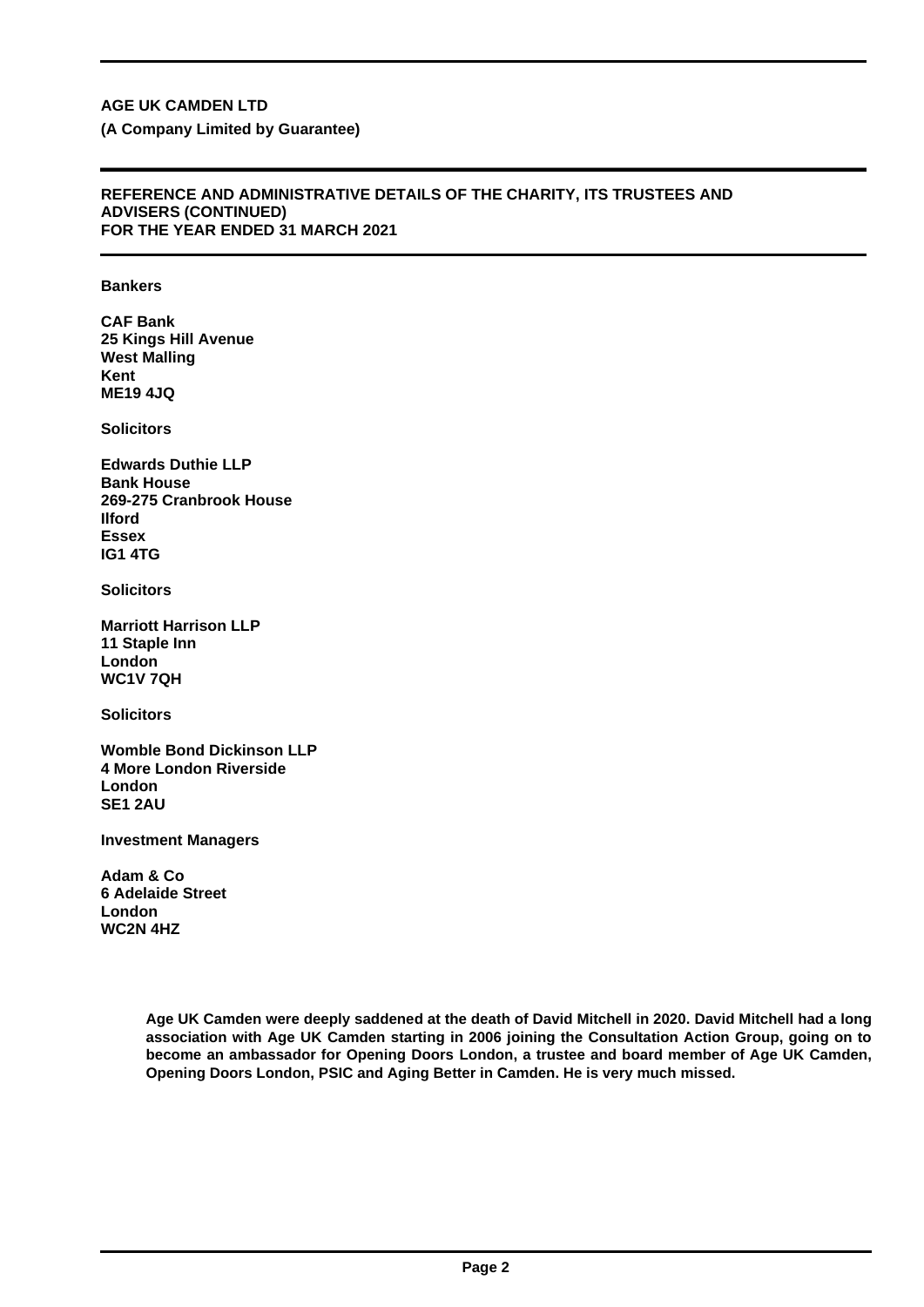**(A Company Limited by Guarantee)**

## **TRUSTEES' REPORT FOR THE YEAR ENDED 31 MARCH 2021**

**The Trustees present their** A**nnual** R**eport together with the audited financial statements of the Charity for the year 1 April 2020 to 31 March 2021. The Annual Report serves the purposes of both a Trustees' Report and a Directors' Report under company law. The Trustees confirm that the Annual Report and financial statements of the charitable company comply with the current statutory requirements, the requirements of the charitable company's governing document and the provisions of the Statement of Recommended Practice (SORP) applicable to charities preparing their accounts in accordance with the Financial Reporting Standard applicable in the UK and Republic of Ireland (FRS102) (effective 1 January 2019).**

**Since the group and the Charity qualify as small under section 383 of the Companies Act 2006, the Group Strategic Report required of medium and large companies under the Companies Act 2006 (Strategic Report and Directors' Report) Regulations 2013 has been omitted.**

**Structure, governance and management**

#### **a. Constitution**

**Age UK Camden Ltd is registered as a charitable company limited by guarantee and was set up by a Memorandum of Association, which established the objects and powers of the charitable company and is governed under its Articles of Association. The charitable company was incorporated on 10th December 1985, registered as a charity on 22nd January 1986.**

**The Age UK Camden Group includes two subsidiary charities: Personalisation Support in Camden (PSIC Charity No.1157537 Company No 90775447) and Opening Doors London (ODL Charity No.1167919 Company No. 10123607)**

#### **b. Governance**

**Age Concern Camden is a Registered Charity and a Company Limited by Guarantee. Before incorporation Age Concern Camden existed as an unincorporated charity and was variously known as Age Concern Camden, Camden Age Concern, and initially Camden Old People's Welfare Association (COPWA). Age UK Camden's predecessor COPWA was formed in 1965 through the merger of three more local charities, which had roots in the 1940s.**

**Age Concern Camden is an independent charity, responsible for its own policy, direction, and funding. Operationally, the Charity is now known as Age UK Camden, having signed a Brand Partnership Agreement (BPA) with the national charity. This BPA was renewed in 2016 for a five-year period. The Board of Trustees of Age UK Camden governs its affairs. Trustees are also the Directors of the Company. Trustees are elected annually by members at the Annual General Meeting, but the Board can also co-opt people during the year. The Board takes overall responsibility for ensuring that the financial, legal, and contractual responsibilities of the charity are met, and that there are satisfactory systems of financial and other controls. It decides on policy and strategy and ensures the organisation fulfils its objectives. The Board meets typically every two months, more frequently if needed. New trustees are provided with a detailed induction pack and an induction programme involving meeting with key members of staff to gain an understanding of the organisation and the external environment in which it operates. Trustees are encouraged to attend the meetings and conferences, training and other events organised by the Charity.**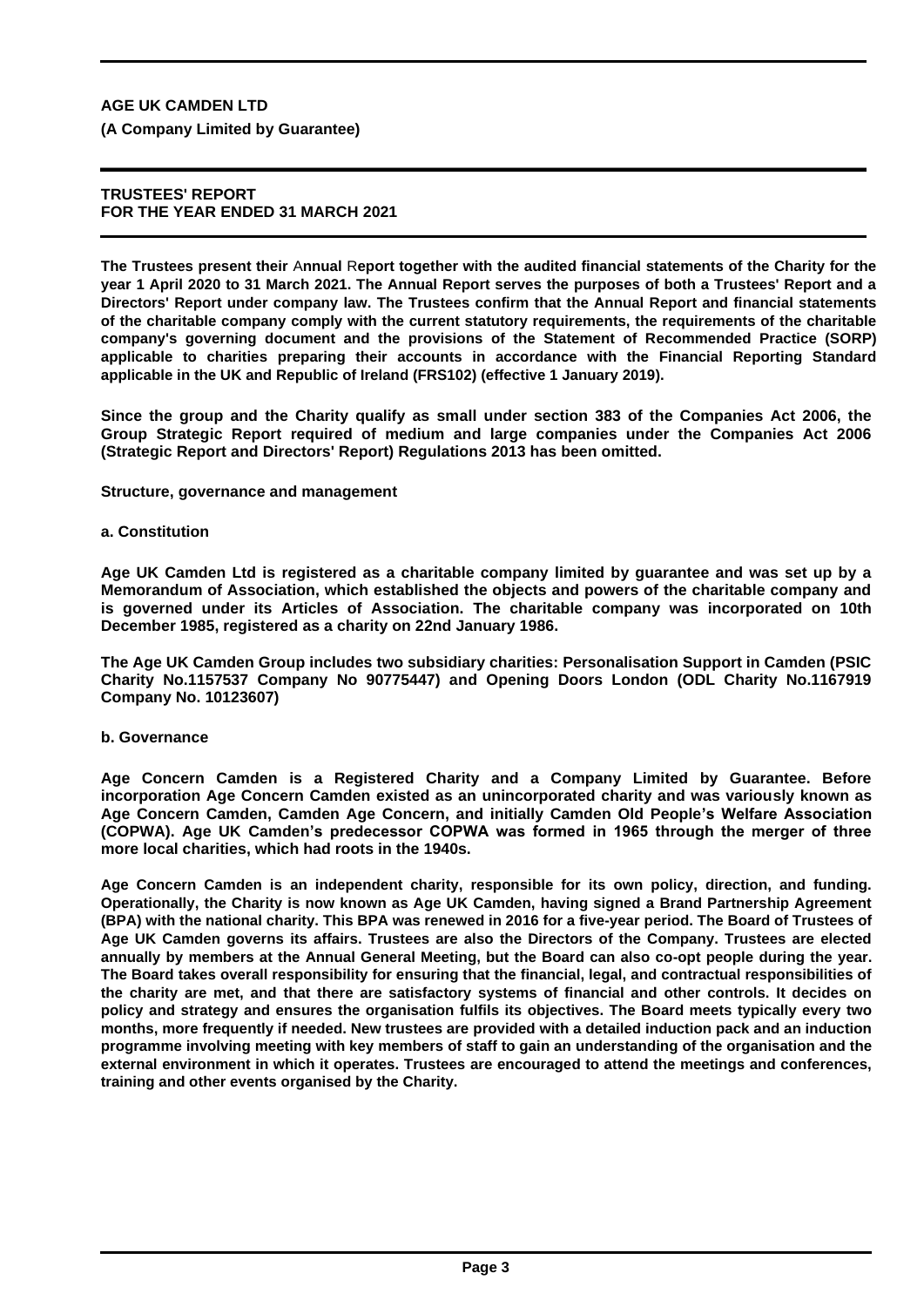# **TRUSTEES' REPORT (CONTINUED) FOR THE YEAR ENDED 31 MARCH 2021**

# **Structure, governance and management (continued)**

# **c. Management**

**The day-to-day management of the Charity is delegated to the Chief Executive Officer who works with a team of Senior Management that includes Head of Operations, Head of Finance, Head of Human Resources and Central Services, Head of Marketing, Communication, and Income Generation to fulfil the Charities objectives. The Chief Executive Officer reports to the Chair and Board. The Chief Executive Officer's role is defined in a Job Description and limits of authority (e.g. on expenditure and human resources) are detailed in the organisational policies and procedures. Age UK Camden is also a member of The Age England Association.**

**Age UK Camden contributes to the Age England Association, Age UK and Age UK London in a number of ways. As well as paying subscription fees to the Association, it also raises policy and practice issues that may benefit from work at national or regional level. Nikki Morris (CEO) represents the London Network sitting on the Age UK Services for Older People Committee. Age UK Camden also provides case studies and arranges for local older people as well as staff to act as spokespeople on national topics and support local engagement on national and regional campaigns. Staff and trustees attend a range of regional and national meetings to help set the direction of the federation of inter- dependent charities and to share best practice and ideas.**

**The Senior Management Team continues to grow as a high functioning, effective team delivering the Mission and Strategic Development Plan of Age UK Camden Charity agreed by the Trustees. The Group Leadership Team comprise the Age UK Camden Senior Management Team and the key management personnel of its wholly owned subsidiaries Personalisation Support in Camden (PSIC) and Opening Doors London (ODL).**

**The Board is responsible for deciding the remuneration of the key management and the provision of other remuneration increases as part of budget approval process with suitable parameters established for the setting of individual pay levels.**

**The Trustees and Members reviewed and updated the Charity's Memorandum and Articles of Association in 2020.**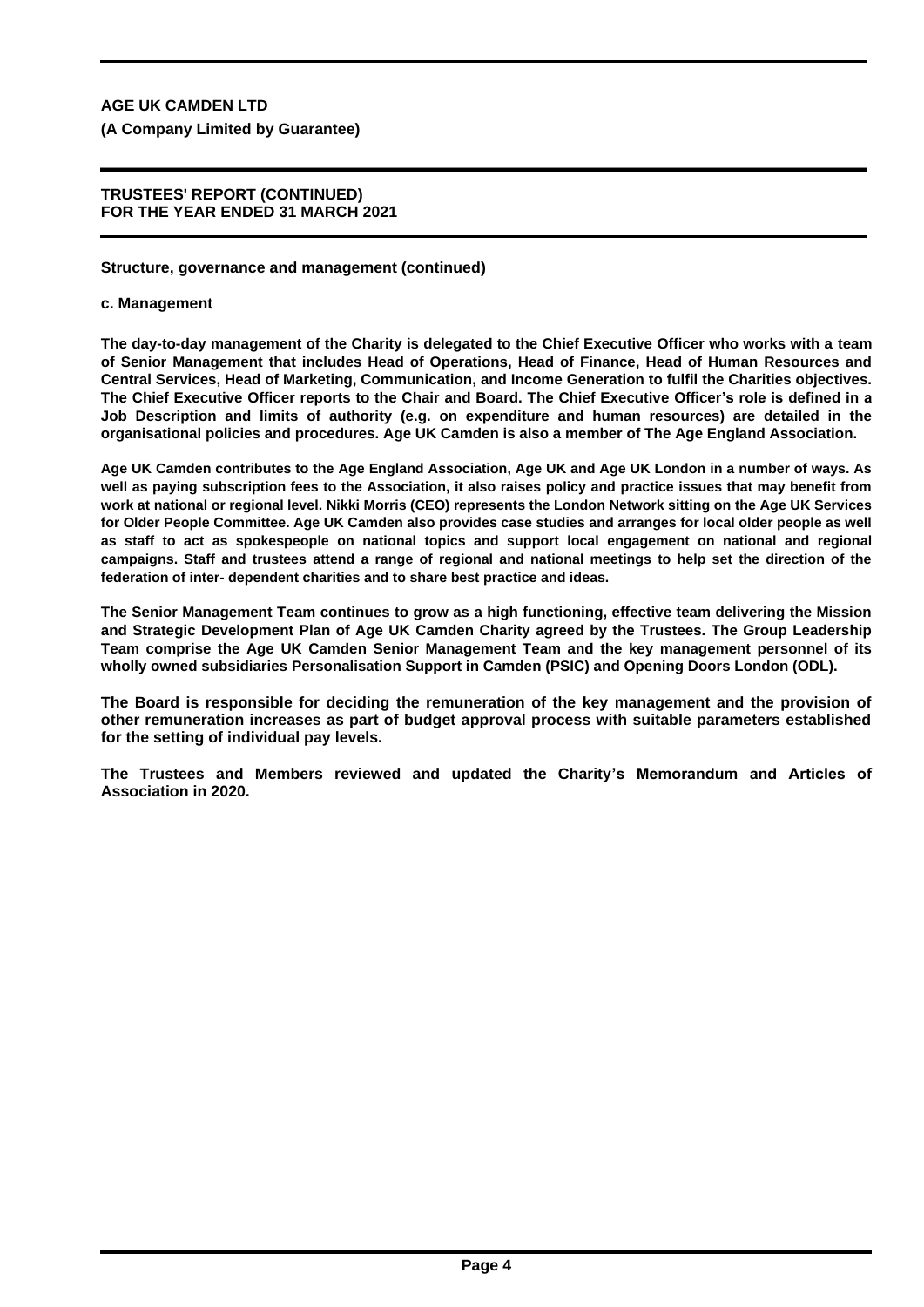**(A Company Limited by Guarantee)**

## **TRUSTEES' REPORT (CONTINUED) FOR THE YEAR ENDED 31 MARCH 2021**

## **Structure, governance and management (continued)**

#### **d. Membership**

**In 2020-2021 we had 18 Members, of these 6 are life members and 12 annual members. Over the year we had 2 new members, and 16 recurring (including life members). We have 1 member in W11 (Kensington and Chelsea), 1 member in SW16 (Streatham), 1 member in N5 (Islington), 1 member in NW10 (Brent) the remaining are residents of Camden. 2020/21 Membership data – Age:**



#### **e. Values**

**Age UK Camden has recently undertaken a piece of work to review and refresh our key organisational values. Our organisational values describe the core ethics and principles that inspire us and which we abide by no matter what. We have identified four key values to us: Courage | Kindness | Justice | Hope**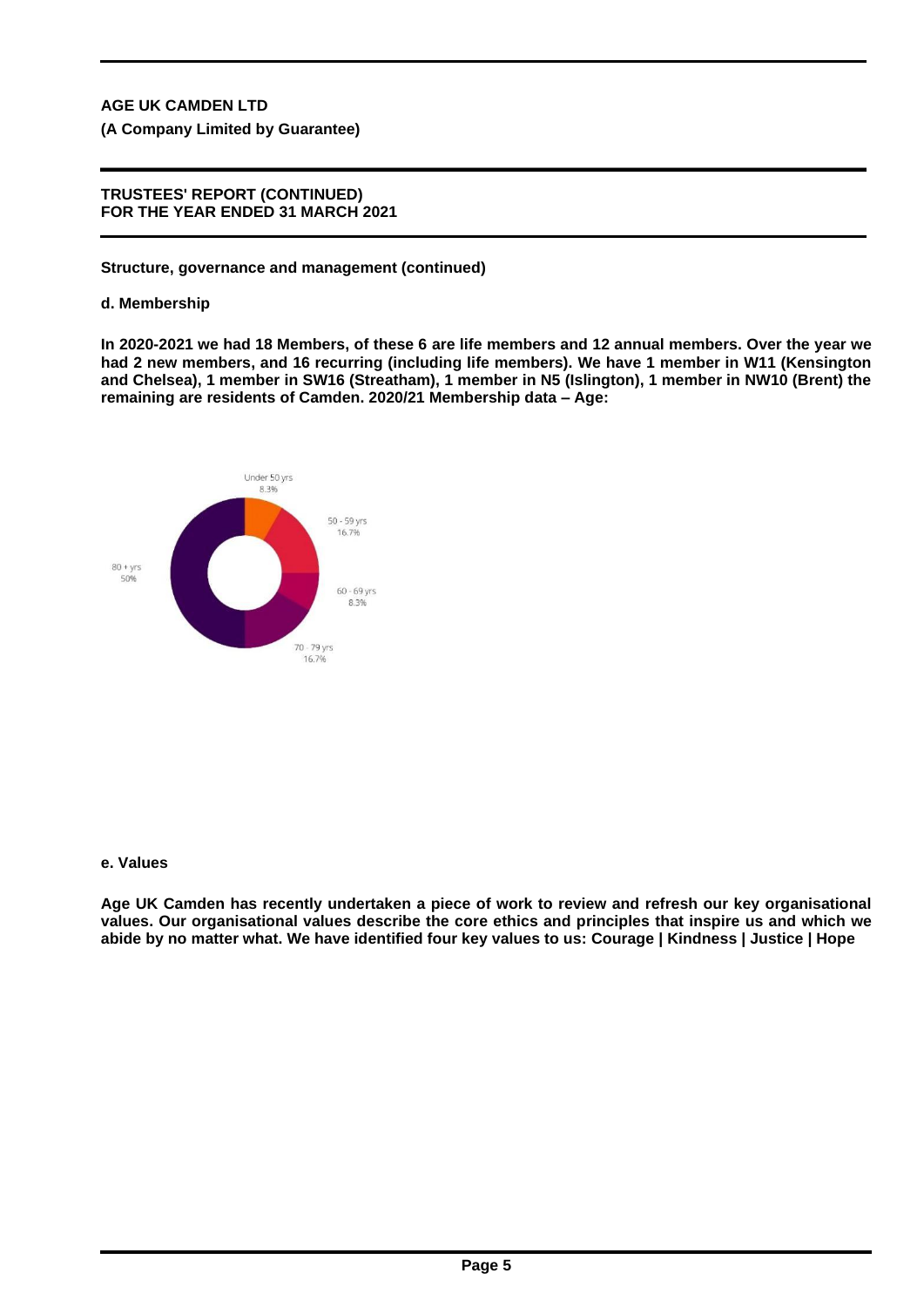**(A Company Limited by Guarantee)**

## **TRUSTEES' REPORT (CONTINUED) FOR THE YEAR ENDED 31 MARCH 2021**

**Structure, governance and management (continued)**

**f. Risk Management and principal uncertainties**

**SMT meet weekly and review risk regularly with consideration of incidents and near misses at each meeting. The Board conducts regularly reviews the risk assessment document, in which the major risks to which the Charity is subject are identified and actions to mitigate risks agreed. Risk was considered daily in the lead up to the Covid 19 pandemic and the business continuity plan continues to be updated weekly.**

**The major risks identified with approaches to mitigation (in italics):**

• **Health and Safety issues for clients, volunteers, and staff because of the Covid 19 pandemic. To work within Government and Public Health England legislation and guidance. To work within insurance requirements for reporting.**

• **Income volatility because of the economic uncertainty and austerity – good financial controls, development of unrestricted income streams so that we spread the risk, increased applications to trust/foundations, investment in marketing/communications**

• **Ongoing challenges of reduced income through tenders due to public service reductions and reduced events – continued investment in all income generating activities. Ongoing review and developing service models to ensure relevance and value for money.**

• **Perceptions of the national Age UK Group causing reputational risk to Age UK Camden investment in marketing and communication, including promotion of the local brand. Ongoing liaison with Age UK, the Age England Association; Age UK London and the wider Age UK Network.**

• **Litigation/uninsured loss – relevant HR policies and processes in place and adhered to, regular review of service contracts and insurances; compliance with insurance reporting/advice.**

• **Key Personnel loss and replacement – pay is bench-marked at the market rate with pension contributions. Provision of good work conditions including opportunities for personal development/shared knowledge/learning and peer support. Good relationship between the Board and SMT. Budget for recruitment in place.**

• **Risks linked to subsidiaries – skilled business support in place (HR, Finance, etc) investment in service management, legal advice on service contracts etc; strong governance including AUC Trustee representation on subsidiary boards.**

• **Security of assets – good financial procedures in place including segregation of roles, vigilance against fraud including cybercrime, investment in IT.**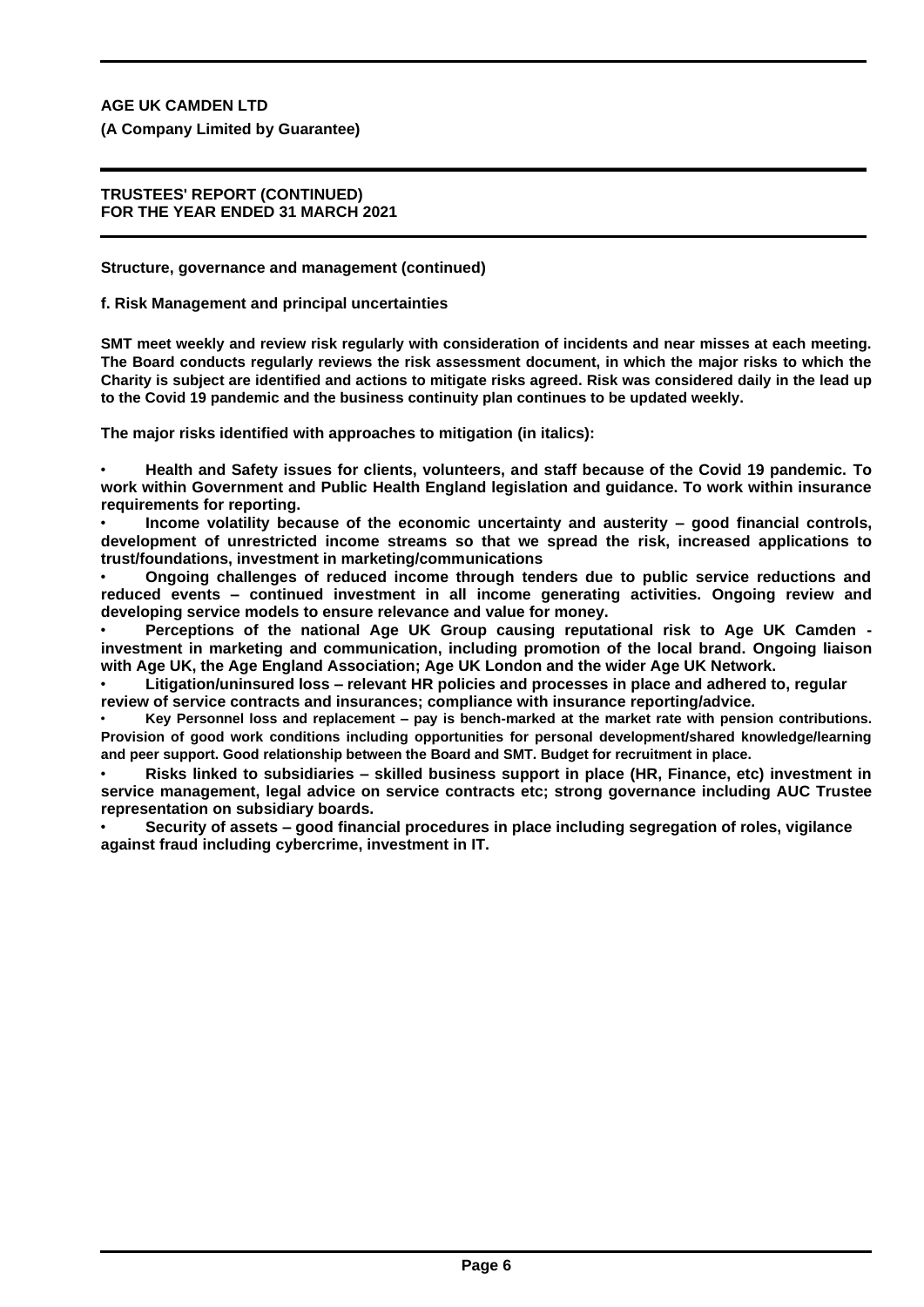**(A Company Limited by Guarantee)**

## **TRUSTEES' REPORT (CONTINUED) FOR THE YEAR ENDED 31 MARCH 2021**

**Structure, governance and management (continued)**

**g. Our Subsidiary Charities**

**Age UK Camden host and support two Subsidiary Charities, Opening Doors London (ODL) and Personalisation Support in Camden (PSiC). We take pride in contributing to the growth of these charities and providing them with support, including central functions such as Finance and Human Resources.**

**Personalisation Support in Camden | On 6 June 2014, Personalisation Support in Camden (PSIC) was established as a Company Limited by Guarantee, and on 19 June 2014 it was registered by the Charity Commission. Age Concern Camden is the subscriber to the Memorandum and Articles of Association. The subsidiary charity was established by Age UK Camden to run an under 65s Direct Payments Support Service (the Service) under contract to Camden Council, following the insolvency of a local disability charity. PSIC's reference details are the same as the parent charity except as follows:**

**Charity Number: 1157537 | Company Number: 9075447**

**Objects: The objects of Personalisation Support in Camden are the relief of people who are disabled or elderly in any manner which is or may be deemed to be charitable within the London Borough of Camden and the surrounding areas by the provision of support, advice and information to such persons and their families and carers.**

**Trustees: Janet Guthrie (Chair), Barbara Hughes and Dr. Stephanie Kayode.**

**Senior Manager: Patrick Stack (retired July 2021)**

**Recently, the Age UK Camden and Personalisation Support in Camden trustees decided against pursuing the recently released tender for a new contract with Camden Council. With this decision, PSIC does not have a realistic prospect of continuing and, as such, it is with regret that the Trustees have taken the decision to formally wind up the Charity in early 2022.**

**Opening Doors London | On 14 April 2016, Opening Doors London (ODL) was established as a Company Limited by Guarantee, and on 29 June 2016 it was registered with the Charity Commission. ODL began "trading" on 1 July 2016, and the assets and liabilities of ODL (the service) were transferred to ODL (the charity). Age Concern Camden is the subscriber to the Memorandum and Articles of Association. The subsidiary charity was established: (a) as better governance – to enable ODL to be able to provide pan-London services without a formal partnership without another organisation; (b) as a more sustainable model in fundraising terms.**

**Charity Number: 1167919 | Company Number: 10123607**

**Objects: The Objects of the Charity are to relieve the needs of older people identifying as Lesbian, Gay, Bisexual and Transgender (LGBT+) throughout the UK (with a focus on the Greater London Area) in any manner which now is or hereinafter may be deemed to be charitable under the laws of England and Wales in particular but not exclusively through the provision of emotional support and advice.**

**Trustees: Julia Shelley (Chair). Janet Guthrie, Gemma Keenan (Treasurer), Cllr Rishi Madlani, Hitesh Tailor (Vice-Chair), Paul Williamson, and Annie Southerst (Vice- Chair) Executive Director: Alice Wallace**

**The finances for Opening Doors London and Personalisation Support in Camden are consolidated with those of the parent Age UK Camden in these Annual Accounts. Separate discrete Annual Reports for ODL and PSIC are also available.**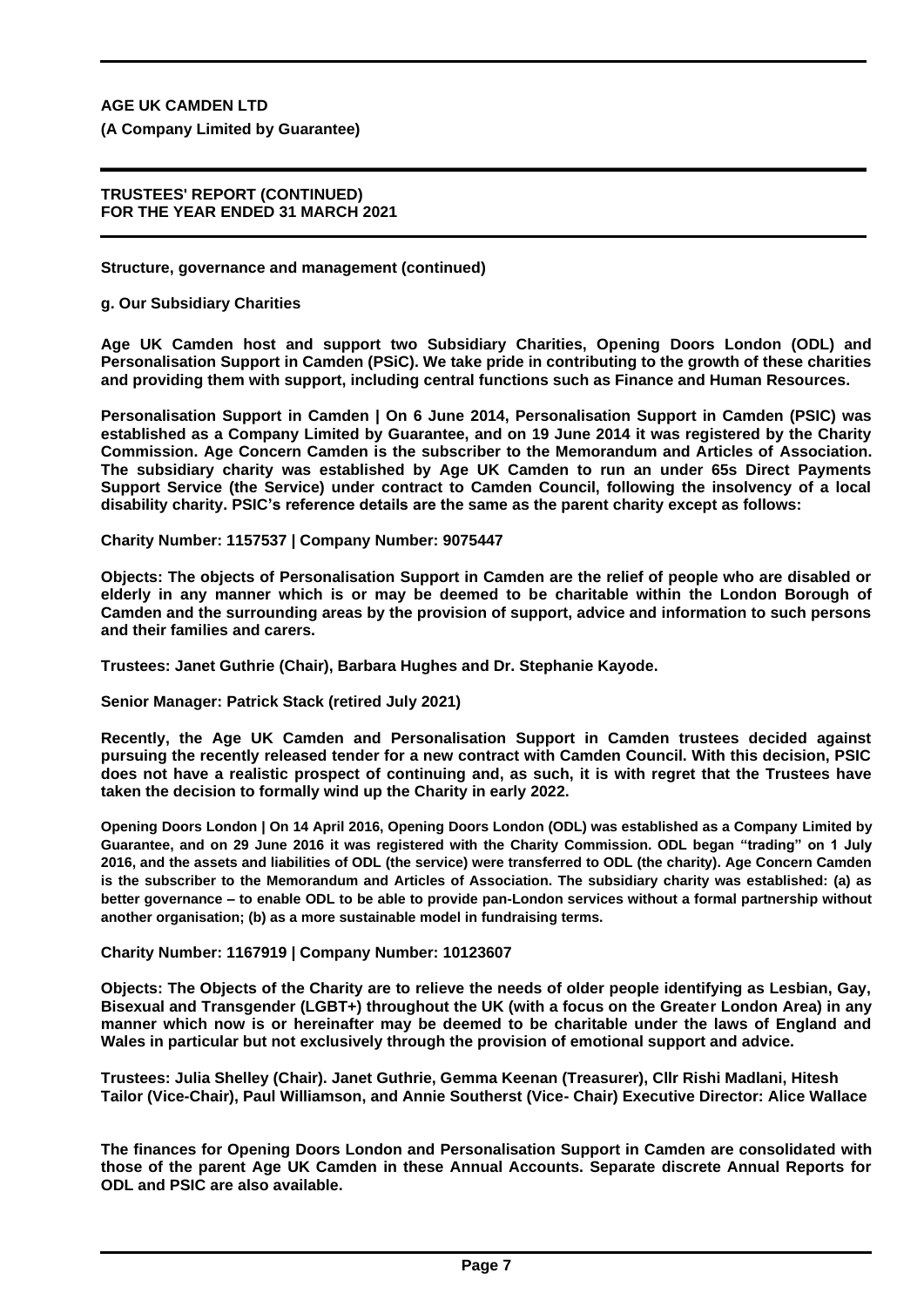**(A Company Limited by Guarantee)**

#### **TRUSTEES' REPORT (CONTINUED) FOR THE YEAR ENDED 31 MARCH 2021**

**Objectives and activities**

**a. Objects and Mission**

**Objects: To promote the relief of elderly people in any manner which now or hereafter may be deemed by law to be charitable in and around the London Borough of Camden.**

**Mission: To work with and for older people in and around Camden, to improve their lives.**

**In 2020 a three-year business plan was adopted by Trustees which supported the delivery of the strategic development plan.**

**In setting objectives and planning for activities, the Trustees have given due consideration to general guidance published by the Charity Commission relating to public benefit, including the guidance 'Public benefit: running a charity (PB2)'.**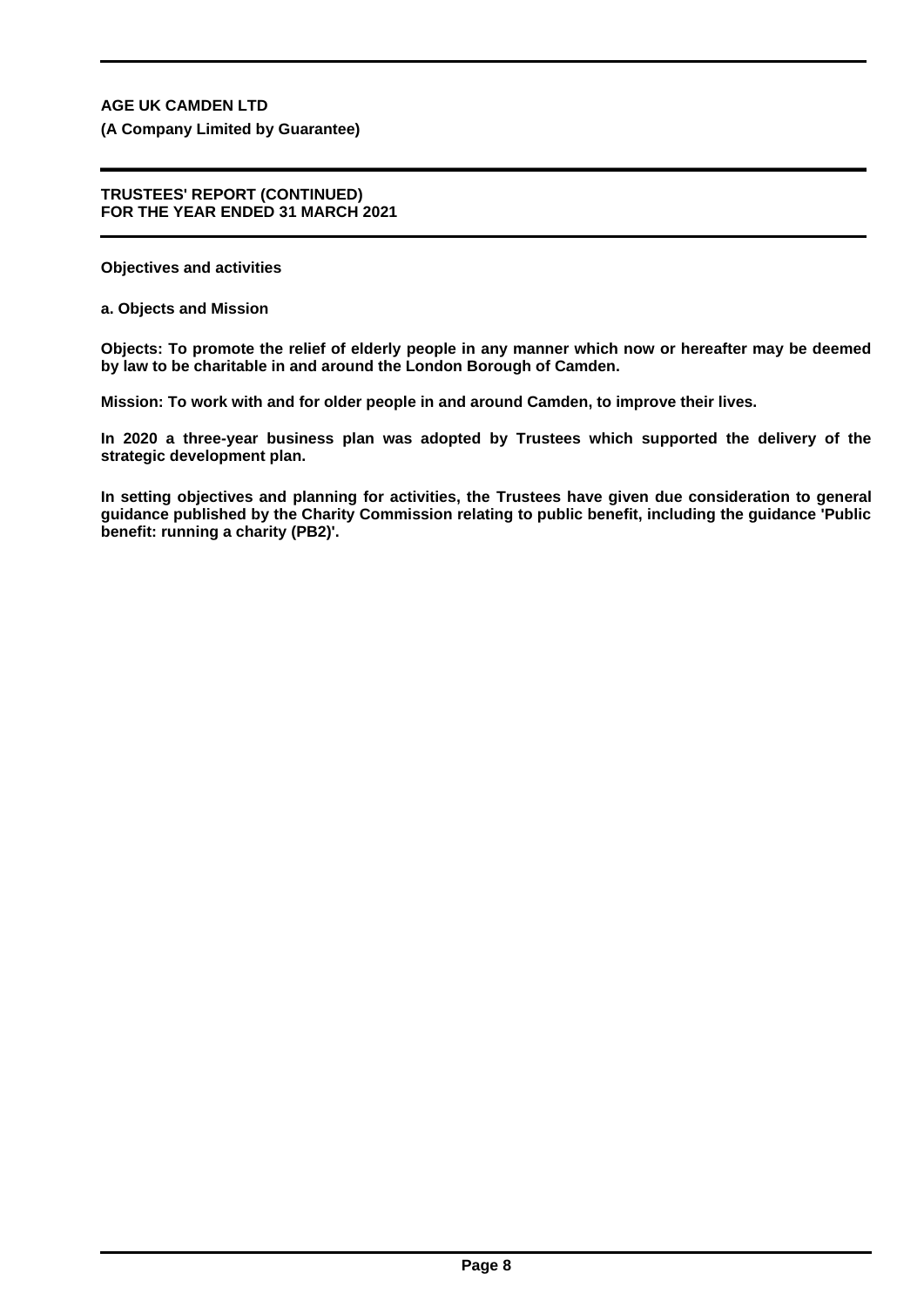**(A Company Limited by Guarantee)**

## **TRUSTEES' REPORT (CONTINUED) FOR THE YEAR ENDED 31 MARCH 2021**

**Objectives and activities (continued)**

**b. Services Provided**

**Day Services | Health & Positive Living Hubs: Great Croft including dementia care, the sensory garden and work with the Bangladeshi community and carers. Henderson Court including dementia care and partnership programme with Hampstead Community Centre**

**Community Services: Digital Inclusion (computer training) | Community Connectors | Befriending Scheme including Tele friends Service (launched April 2020) | Nail Care Service | Internet Shopping Service | Discharge from Hospital |Pandemic Emergency Food Parcels - March 2019 – June 2020 | Community Concerts | Book Group |**

**Advice and Support Services: Information and advice to older people including those of black and minority ethnic backgrounds and online portals (services directory and private sector housing e-resource Special Need Grants to older people in financial need. Specialist Service for debt advice and living wills. Care Navigation and Social Prescribing Dementia Befriending and Wellbeing. Counselling, Psychotherapy and Group Therapy including specialisms around dementia, Black, Asian Minority Ethnic communities.**

**Ageing Better in Camden: Ageing Better in Camden (ABC) is a Big Lottery funded partnership programme with Age UK Camden as the lead partner. It's focus in the reduction of social isolation and obtaining better evaluation evidence on interventions. The partnership including the Strategic Partnership Board includes older people, statutory services, and local voluntary agencies. Additional funding was secured to maximise the learning following the pandemic. It will now continue for a further 9 months working with partnership organisations to continue to tackle social isolation and loneliness among older people in the Borough. Work on the legacy that this project leaves for Camden's older population is an important focus going forward.**

**Personalisation Support in Camden: PSIC is a subsidiary charity focused on supporting disabled adults with their provision of care packages. It advises clients on how to utilise Direct Payments to employ a Personal Assistant (paid carer) or agency, making returns to HMRC and Camden Council. PSIC also runs a payroll bureau that services users can utilise. This year PSIC moved its Head Office to the Greenwood Centre for Independent Living. Age UK Camden provides Company Secretarial, HR and Financial Support to PSIC. A Service Level Agreement and memorandum of understanding is in place between PSiC and AUC. The intention is for PSIC to be wound up in 2022.**

**Opening Doors London: Opening Doors London supports older lesbian, gay, bisexual and transgender (LGBT+) communities) across the UK but with an emphasis on London. It offers befriending, social opportunities, training and accreditation via the home grown 'Pride in Care'. (ODL) continues to grow as a subsidiary charity of AUC. Age UK Camden provides Company Secretary, HR and Financial Support to ODL. A Service Level Agreement and memorandum of understanding is in place between ODL and AUC.**

**Volunteering: This year Volunteering responded to the Covid Pandemic, which included managing an increased volume of enquiries, supporting colleagues to adapt roles, developing, and keeping guidance for volunteers up to date, supporting volunteers to adapt to changes, including those who were asked to temporarily step back from roles until such time as it is safe for them to resume. The Volunteer Manager played an integral role in developing and embedding the Tele-friends service during the first Lockdown. We currently have 285 Active Volunteers.**

**Contributing over 20,600 donated hours equating to over £258,753, of our volunteers: 72% are aged under 60**

**52% identify as other than White British 74% identify as Female**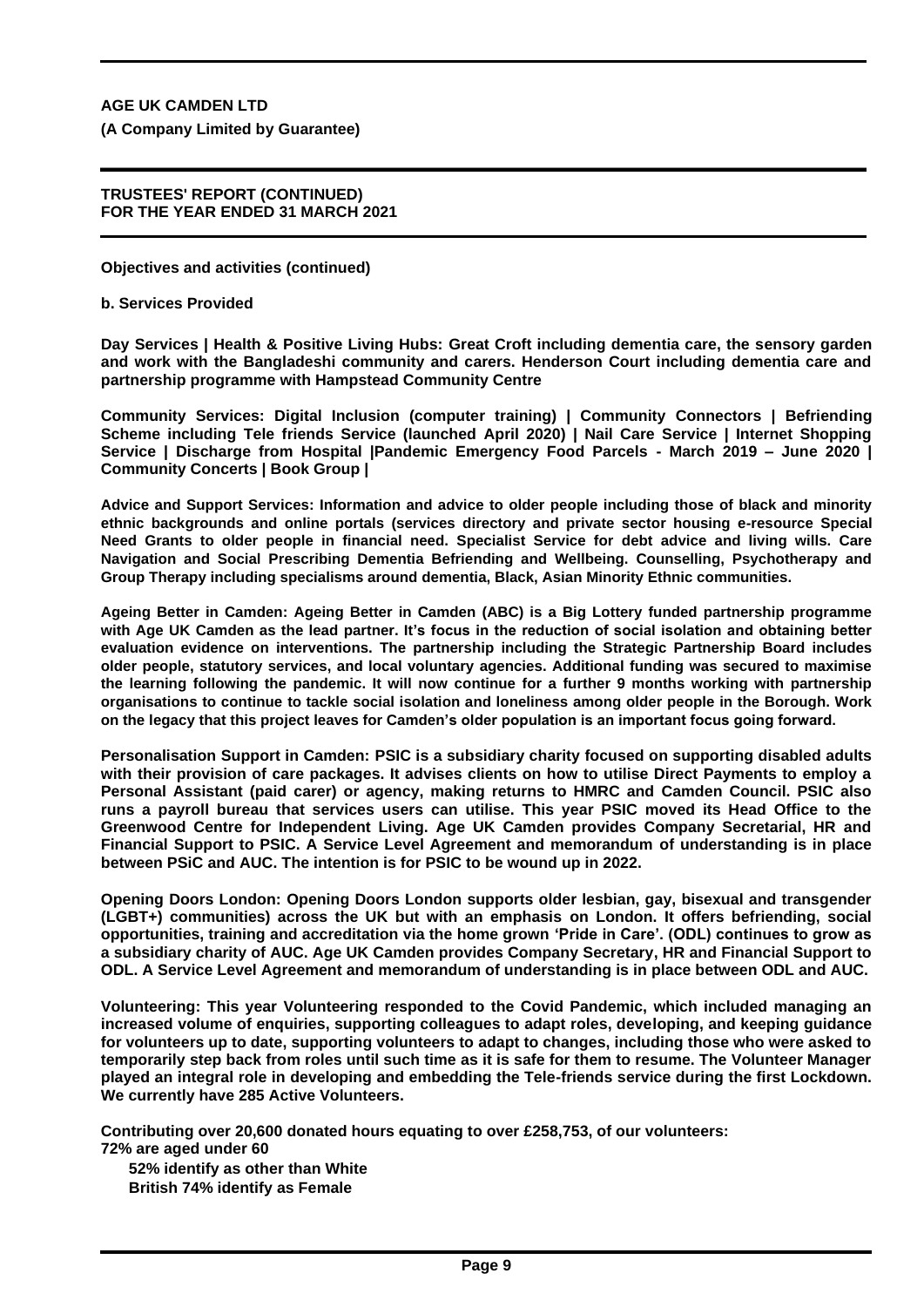**(A Company Limited by Guarantee)**

## **TRUSTEES' REPORT (CONTINUED) FOR THE YEAR ENDED 31 MARCH 2021**

**Objectives and activities (continued)**

**c. Subsidiary Charities**

**Opening Doors London | Objectives and Activities**

**Opening Doors London continues to be the UK's largest charity working specifically with and for older LGBT+ people.**

**The Objects of the Charity are "to promote the welfare of older people identifying as Lesbian, Gay, Bisexual or Transgender throughout the UK (with a focus on the Greater London Area) in any manner which now is or hereinafter may be deemed to be charitable under the laws of England and Wales".**

**The first Chair of the ODL Board, Professor Jeffrey Weeks, stood down from the Board in July 2020 at the end of his term of office. He had provided 5 years of strong and creative leadership since ODL became an independent charity in 2016.**

**ODL has a current membership of 2230, 200 active befriending partnerships with over 4000 calls made in the year, and 439 volunteers contributing 6,384 hours which equates to £69,266 [London living wage] of donated time.**

**ODL continues to work with a range of partners to deliver a range of strategies to achieve their charity objectives:**

**Delivery of a range of social opportunities aimed at reducing social isolation and supporting the development of social networks. This now includes virtual support and social groups.**

**Delivery of specialist support groups [including for those affected by dementia]**

**Delivery of befriending services aimed at the most isolated members, further developing our telefriending service**

- **Influencing older people's service providers, commissioners, businesses, and the community about the needs of LGBT+ older people via older volunteer ambassadors, material on website, social media, and publications.**
- **Delivery of the national quality standard ODL Pride in Care, aimed at organisations working with older people which want to evidence that they are providing inclusive services.**

**Active participation in research into the needs and experience of older LGBT+ people**

# **Personalisation Support in Camden:**

**The subsidiary charity of AUC continued to provide support for service users who receive Direct Payments from Camden Adult Social Care or who receive Personal Health Budgets from the local Clinical Commissioning Group (CCG) by providing service to support budgeting, employment, recruitment, finding services and direct payment paperwork. A grant was secured to improve referral pathway and digital access. In 2020-2021 PSiC supported 765 clients & received 149 referrals in the year of which were 90 new Direct Payments, total of 1373 clients on the database.**

#### **PSIC Objectives and Activities**

**The Objects of the Charity are the relief of people who are disabled within the London Borough of Camden by the provision of support, advice and information to such persons and their families and carers. The strategies employed to achieve the charitable objectives are:**

**Providing support to all those residents of Camden aged over 18 who receive or are interested in receiving Direct Payments whether from social care or through Personal Health Budgets**

**Providing support to parents of disabled children in Camden who receive or are interested in receiving Direct Payments whether from social care or through Personal Health Budgets**

**Offering a Personal Assistants payroll service**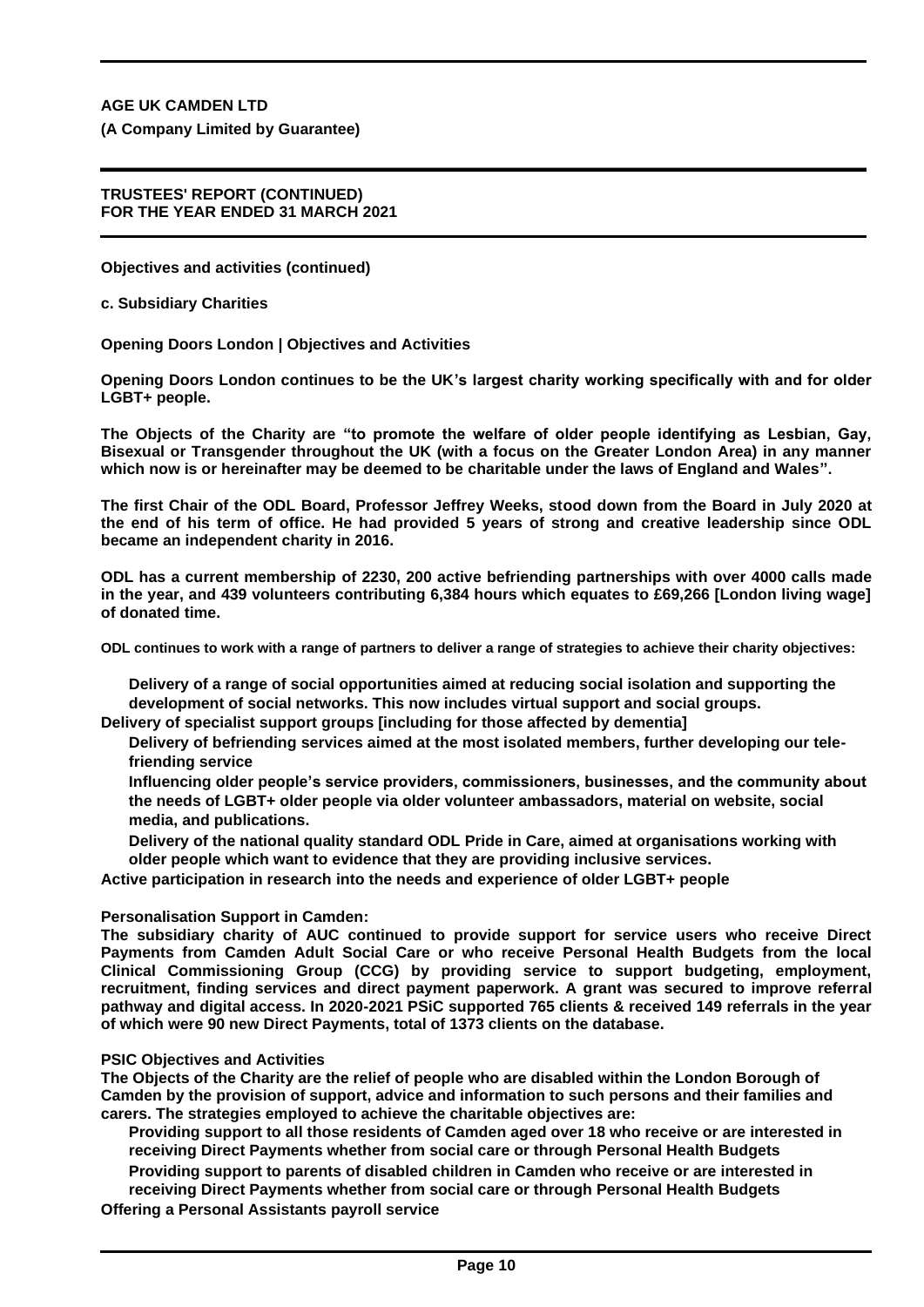**(A Company Limited by Guarantee)**

## **TRUSTEES' REPORT (CONTINUED) FOR THE YEAR ENDED 31 MARCH 2021**

**Objectives and activities (continued)**

**To provide other services (e.g. advocacy) where appropriate within the objects.**

**d. Impact Report and Development Plan**

**Age UK Camden produces an Annual Impact Report, which is available free on request from the registered office or can be downloaded via the website www.ageukcamden.org.uk. The Annual Impact Report details the achievements in the year. The organisation's Development Plan is also available via the website.**

**e. Website Addresses**

**Age UK Camden - www.ageuk.org.uk/camden/ Opening Doors London - www.openingdoorslondon.org.uk Personalisation Support in Camden - www.psic.org.uk**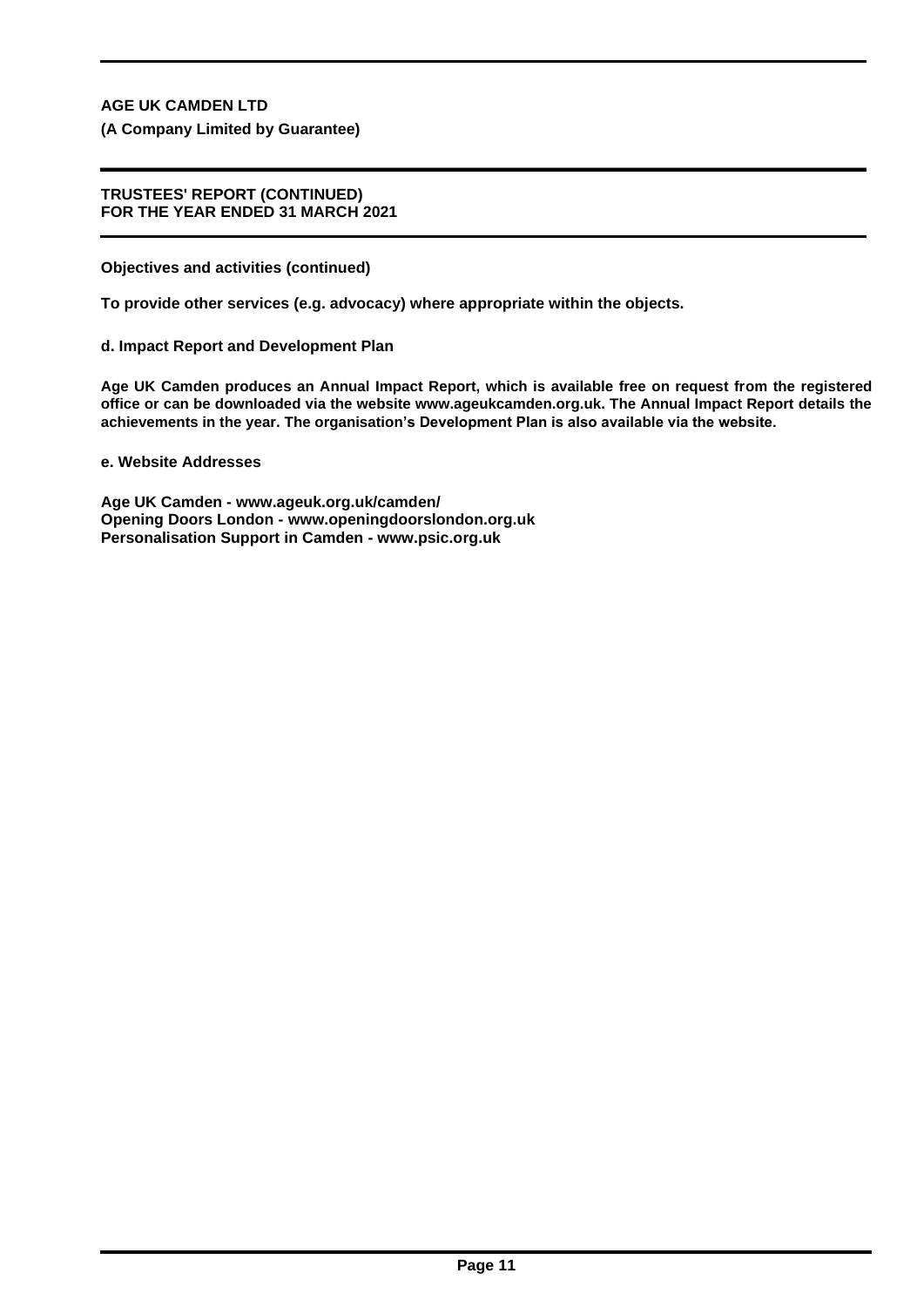# **TRUSTEES' REPORT (CONTINUED) FOR THE YEAR ENDED 31 MARCH 2021**

# **Context | Challenges | Activities | Achievements | April 2020 – March 2021**

# **a. Context**

**2020 - 2021 was a year of uncertainty and volatility caused by the Covid 19 pandemic and Brexit. The pandemic initially peaked on April 8th during the first 12-week lockdown, with subsequent waves resulting in further restrictions and lockdowns. As older people were some of the most at risk the restrictions and subsequent loss of key income streams was combined with a sudden increase in demand for our services – at some point ten times the normal referral rate. During February and March 2020 there was a stock market crash linked to the pandemic which affected our investments. However, in the first quarter of the financial year (April – June 2020) our investments recovered to pre-Covid 19 levels. The Trustees took the decision to remove the investments from the management accounts going forward to remove the volatility that this can cause and to report on these separately. This was implemented with immediate effect. With the effects of Covid 19 on our finance activity, the growth of ODL and additional activity required by PSiC, we increased the finance capacity to meet the need. To meet exceptional need caused by Covid 19 and the subsequent restrictions, we provided emergency food supplies, hospital discharge support services, and developed a tele-friend service. This was in addition to continuing to provide our other services adapted to comply with Covid restrictions. The Day Care Services were provided remotely during Lockdown 1 but remained open at the Hubs during lockdown 2 & 3. To support income, we launched an emergency appeal fund raising over £35,000 and developed an online retail platform (via eBay). We also diverted our focus from community fundraising events to grants/foundations applications. We are very grateful to all our donors and funders for their support during this most challenging of years.**

**Age UK Camden continues to work to achieve its charitable objectives by influencing the decision makers within the borough and beyond. We have achieved this through the development of key relationships, representation on relevant groups and through our marketing and communication activities. AUC has been at the forefront of Camden's community response, delivering emergency food parcels, our discharge from hospital service working in partnership with LBC and the NHS, providing a tele-friend service, and promoting the uptake of the vaccination. We have continued to further develop the platform for 'Age Friendly Camden'.**

**We were approached by My Living Will Charity requesting to merge with AUC in 2021. This was agreed by Trustees and the merger with AUC took place on 31st March 2021. AUC will support the My Living Will website and access linking with our Information & Advice Team and Later Life Planning. https://www.mylivingwill.org.uk/ Our support services have continued to develop in 2020-2021 despite having to change provision in line with risks linked to Covid 19 and the subsequent restrictions. AUC has played a pivotal role in providing information on the disease, how people can keep themselves as safe as possible, and to promote the vaccine to protect the health and wellbeing of our client group, staff, and volunteers.**

**We secured 2021-2022 statutory funding for our I&A service, Counselling, Dementia Wellbeing & Befriending, and Care Navigation Services (CNS). The Outreach Community Connectors contract has been extended to December 2021. The I&A and CNS statutory funding has been reduced from 2020-2021 however this has been offset by some grants and additional GP contracts.**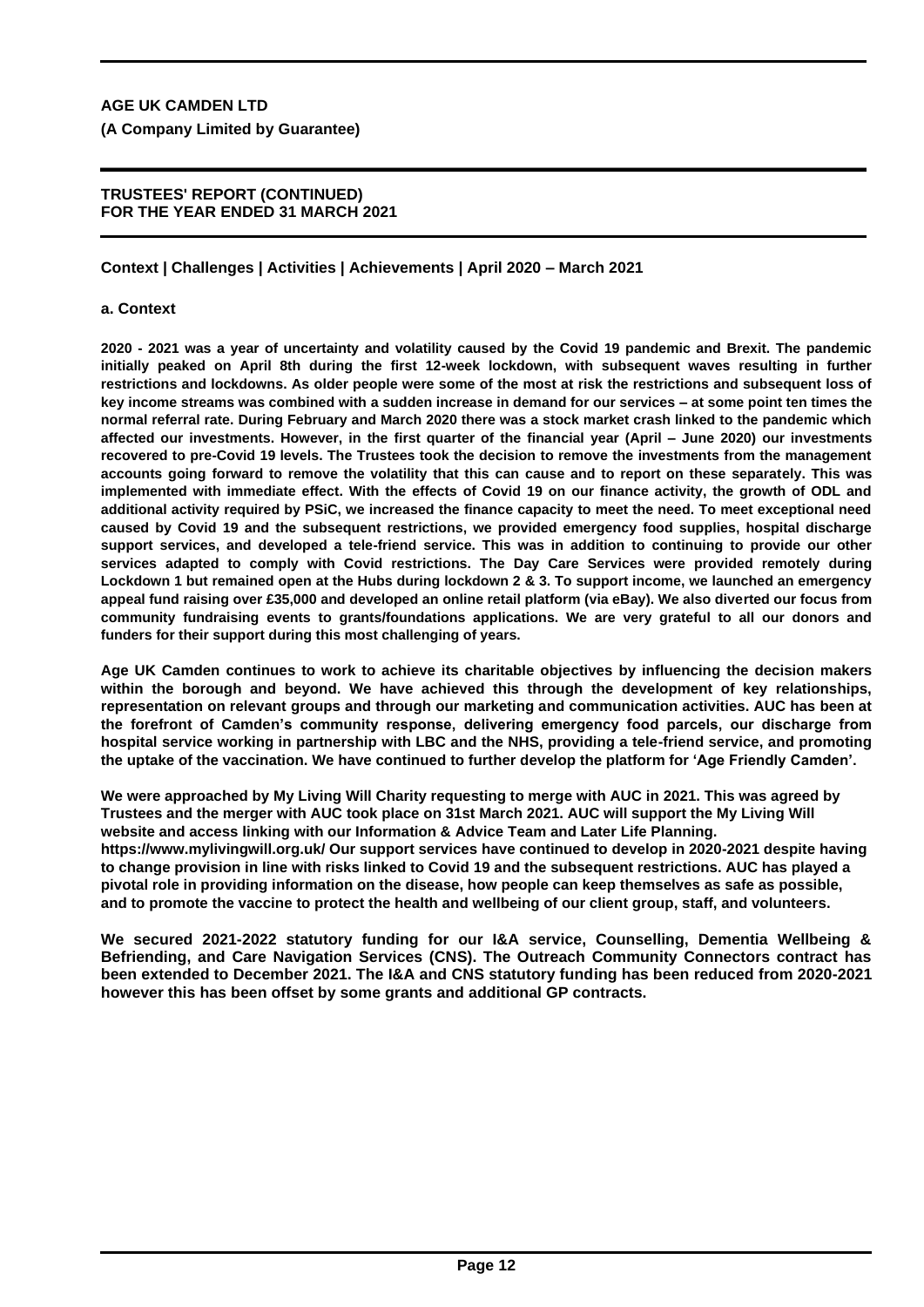# **TRUSTEES' REPORT (CONTINUED) FOR THE YEAR ENDED 31 MARCH 2021**

**Context | Challenges | Activities | Achievements | April 2020 – March 2021 (continued)**

# **b. Day Centres**

**Great Croft (Kings Cross) and Henderson Court (Hampstead) continued to support those living with complex needs and dementia via their day services. We have undertaken a review and developed a mixed delivery model to respond to the new situation and to support the Centres' viability. This includes continuing our current day service provision, other service provision (individual and group sessions) e.g. I&A, Digital Inclusion, counselling, outreach from the hubs. We are continuing to pursue CIL funding for a refurbishment of Henderson Court which was provisionally secured in 2019. Our Health and Positive Living Hubs have had to reduce the number of clients in the building at any one time to reduce the risk of Covid 19 and comply with legislation. We have also increased the cleaning and sanitation of the building to reduce the risk of Covid 19. Our two Hubs were repurposed in March 2020, turning into Food Distribution Hubs, reopening to members in July 2020. Membership of both Hubs average 58. Our Day Care Staff placed 1350 welfare calls and Delivered 1423 Hot Meals in Lockdown 1. With the support of the Council & Public Health England we maintained face to face support at both Hubs throughout lockdowns 2 and 3. We could not hire out our rooms after day service hours or use the hubs for fundraising activities in 2020/2021 due to the risk of Covid 19. The reduced numbers of self-funding clients and the sudden loss of income from room rentals and fundraising events has impacted on the day service financial position and is set to be a factor for 2021-2022.**

#### **c. Information and Advice**

**This service proved integral to our organisation's Covid 19 response. The substantive service is funded by Camden Council, as part of the Camden Advice Partnership. We continue to expand the reach of our information and advice service despite a decrease in statutory funding. This includes providing specialist services such as debt advice, resilience services and scam awareness supported by grant funding. Providing services 'closer to home' including extending our group information sessions (coffee mornings) to include regular online sessions. We further developed our in-house knowledge and skill in end-of-life planning, which will be enhanced further by our merger with My Living Will. In 2020-2021 we supported 4558 clients an increase of over 1200 to the previous year, supported with 11524 various issues I&A staff secured £1,539,215 in benefits and debt relief, £287.045 higher than the previous year.**

# **d. Community Connectors**

**This service was launched in April 2018 and comprises of a team of six community connectors with the support of volunteers. People are supported within the service for 6 – 12 weeks to connect with their community via various community services, activities, and groups. Supporting 285 clients in the year, with 2191 contacts including socially distanced walks. The service is funded by the Ageing Better in Camden Programme (which ended in Dec 2021). The SMT are seeking alternative funding streams to secure future delivery of this support.**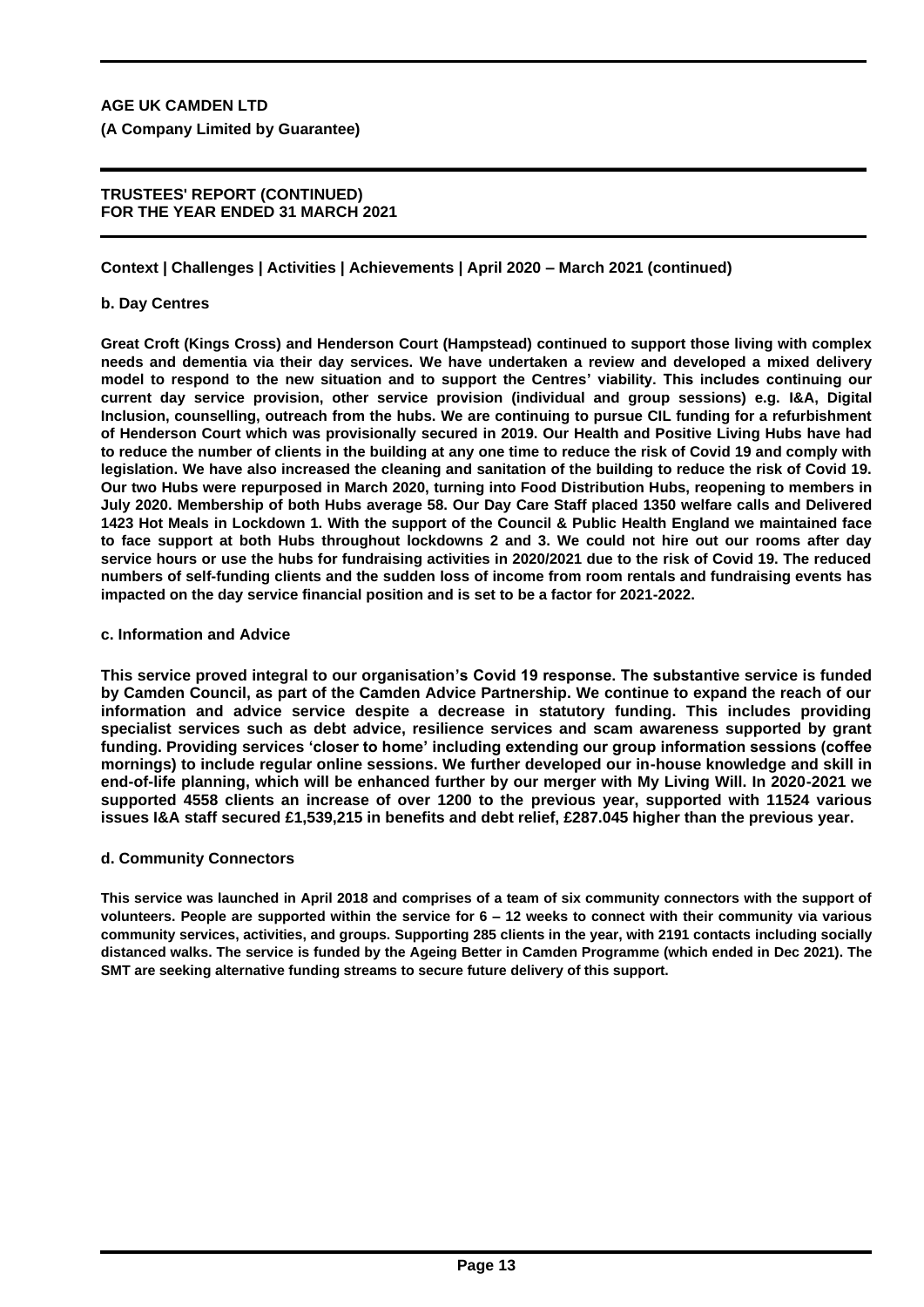# **TRUSTEES' REPORT (CONTINUED) FOR THE YEAR ENDED 31 MARCH 2021**

**Context | Challenges | Activities | Achievements | April 2020 – March 2021 (continued)**

# **e. Care Navigation & Social Prescribing**

**The Care Navigators & Social Prescribing Service are trained frontline; non-clinical staff based at GP surgeries throughout the borough providing patients 18+ with information about and referrals to local health and wellbeing services. Age UK Camden, Voluntary Action Camden and Wish Plus collectively deliver the service, working with Camden Council, North Central London CCG and local PCN's over the past three years to instigate, embed and develop an outstanding service that has proved efficient and effective in meeting the needs of the Community ensuring improved health and wellbeing outcomes and taking the burden off the NHS and Council. The Care Navigation Team supported 3009 clients and the Social Prescribing / Link Worker Team supported a further 765 clients. The service is agile in its response to need and proved invaluable during the pandemic helping to ensure that people had the care and support they needed during the most challenging of times. Our recent report available at https://www.ageuk.org.uk/camden/about-us/annualreview-and-accounts/ The evidence shows the positive impacts both on clients and volunteers are exemplary and that the service reduces the workload burden and financial pressure on the NHS and Council with a relatively low level of investment. The service continues to be responsive and has been agile and responsive in its development to meet local need with an effective model. The service evidence:**

**A robust model that has developed and expanded with partners over several** 

**years. High quality data and detailed costs.**

**A cost-effective model which diverts pressure from statutory services saving time and** 

**money. Significant impact on health and wellbeing outcomes.**

**It leverages existing assets in the community.**

**Effective in reaching/supporting those who identify as coming from minority groups.**

**100% of Camden residents volunteering within the service for professional development purposes have gone on to jobs, education or training in health and care services.**

**f. Good Neighbours Scheme (NW3 and Primrose Hill)**

**The Good Neighbourhood Service (GNS) continues to provide an excellent service for those in Hampstead and Primrose Hill. The tele-friend service remains an important service in response to the pandemic and covers the whole borough, now incorporated within the GNS. The service inclusive of tele-friends supported an over of 308 clients via coordinated matches with volunteers in the area. Providing 8,316 hours of befriending support over the year. Funds were secured for 2020- 2021 by several small grants, individual donors, and fundraising. The service has linked with the AUC book group and Camden Libraries to provide opportunities for shared reading and discussion. The service is funded by donations and grants. The budget reflects the continuation of this project.**

# **g. Digital Inclusion/Computer Training**

**Bridging the digital divide became even more important as we saw the extreme isolation for some clients during the pandemic when they couldn't access support and resources online. We have developed the service so that all our staff are able to sort simple issues within their delivery of other services, whilst the more complex or discrete issues are managed by the digital inclusion team. We have developed partnerships that will further support clients throughout 2021-22 which includes funding from Google, a pilot with The Crick Institute and Origin Housing. In 2020 – 2021 our DI Team supported 279 via face to face, virtual, telephone support. The service has adapted through the lockdowns to support people remotely. We have developed online support – 1:1 and group as well as sourcing and distributing equipment & learning material. We have also linked with the Camden Library Service so that clients can have access to books via e-readers and share conversations on their reading via Zoom and telephone.**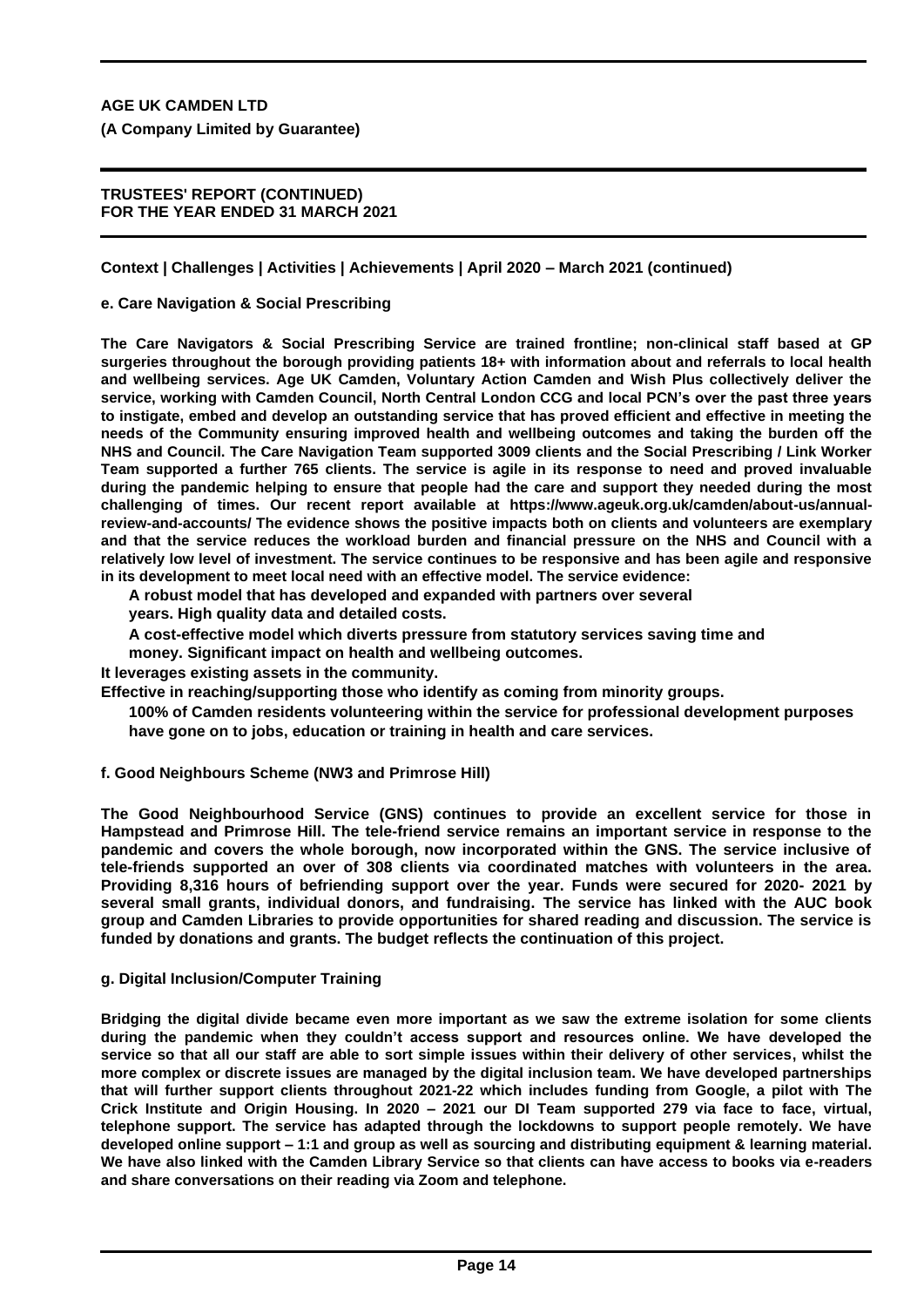## **TRUSTEES' REPORT (CONTINUED) FOR THE YEAR ENDED 31 MARCH 2021**

# **Context | Challenges | Activities | Achievements | April 2020 – March 2021 (continued)**

# **h. Dementia Wellbeing and Befriending**

**Dementia Wellbeing launched in January 2017. The service works to improve wellbeing and maintain independence and choice by supporting clients to explore and access services and activities across the borough. We further developed the research and audit activities linked to the dementia service and work across the entire organisation. We are building a resource library for the team and their clients to access. Our specialist befriending scheme for people living with dementia the service acts as a key offer within the borough's wider dementia support. The dementia wellbeing service supported an average 35 clients throughout the year. Our specialist dementia befriending service supported an average of 60 housebound vulnerable clients. Our dedicated dementia wellbeing and befriending team delivered over 4401 contacts in the year.**

# **i. Internet Shopping and Foot Care Service**

**We have reviewed the process for our internet shopping and now provide the service over 5 days, providing greater flexibility for our client group. The internet shopping service placed a total of 1171 shopping calls in the year. Our nail care service restarted delivery in July through to October at which point we had to stop the service again due to lockdown guidelines and to best ensure we protect staff and clients. We are aware that demand remains high; community and NHS podiatry is increasingly difficult to access. In May 2020 AUC reviewed the pricing structure to include the additional costs linked to the necessary infection control equipment and processes required to deliver this service safely; all Nail care Clients were contacted with written explanation of the increase. Delivery included Outreach at Great Croft alongside Henderson Court and One Housings supported housing scheme in NC1 & The Third Age Project.**

# **j. Corporate Services**

**The organisation's quality marks that have been secured/renewed this year: Advice Quality Standard (for casework)**

**IG Toolkit (Care Navigator/Social Prescriber and Counselling)** 

**Age UK accreditation Charity Quality Standard.**

**During 2019-2020 an investment to a cloud-based solution – Office 365 was made. When the office was closed due to the pandemic the cloud-based system enabled staff to continue to work remotely with little interruption. Portable equipment had to be purchased to support remote working that started in March 2020.**

**Financial review**

**a. Going concern**

**After making appropriate enquiries, the Trustees have a reasonable expectation that the Charity has adequate resources to continue in operational existence for the foreseeable future. For this reason, they continue to adopt the going concern basis in preparing the financial statements. Further details regarding the adoption of the going concern basis can be found in the accounting policies.**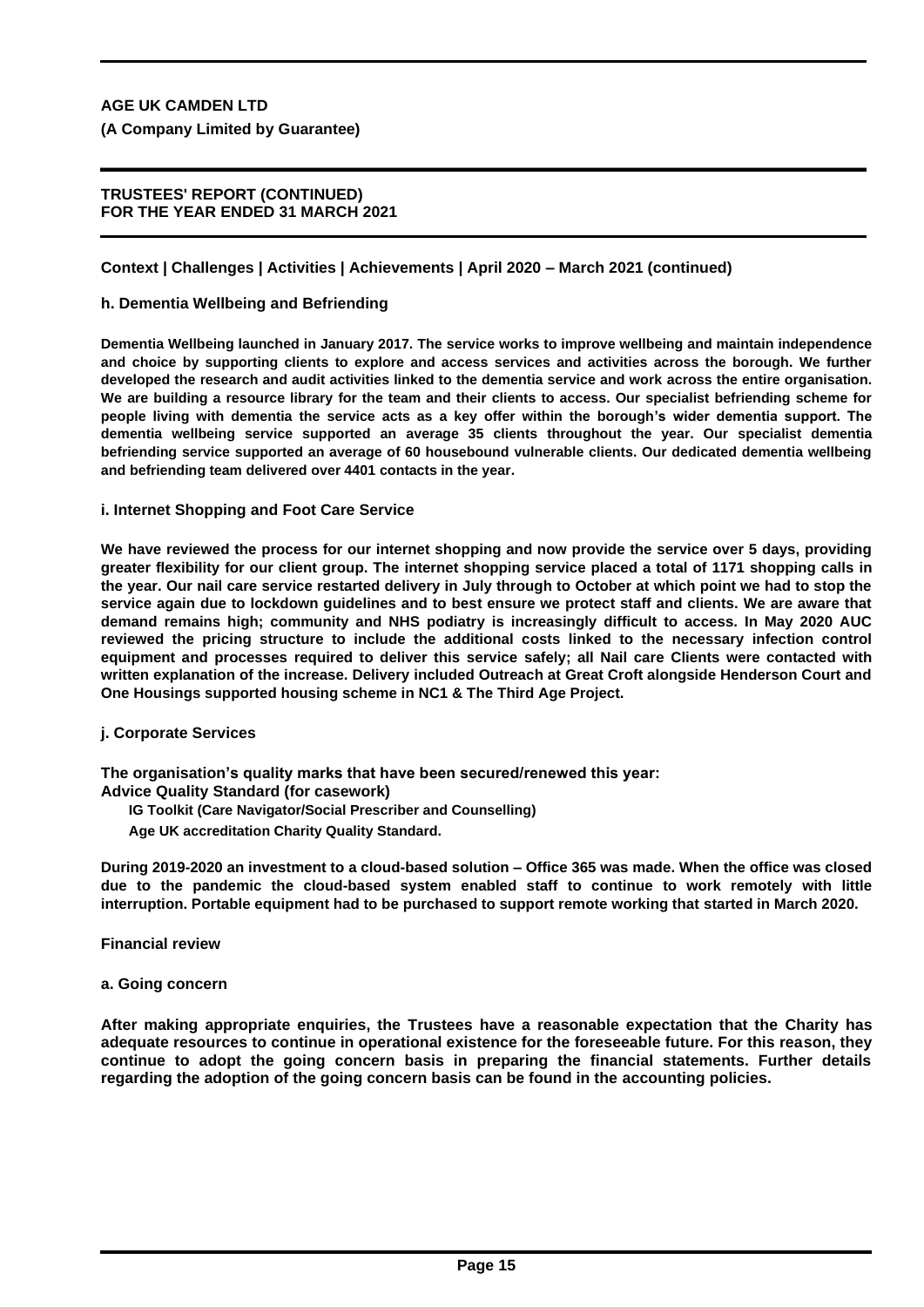**(A Company Limited by Guarantee)**

#### **TRUSTEES' REPORT (CONTINUED) FOR THE YEAR ENDED 31 MARCH 2021**

## **b. Overview**

**This overview should be read in conjunction with the consolidated Statements of Financial Activities (SOFA) and the Balance Sheet. These are for the group including Opening Doors London (ODL) and Personalisation Support in Camden (PSIC).**

**During the year ended 31st March 2021, group income increased from £3,808,851 to £4,188,906 and expenditure increased from £3,956,066 to £3,992,944.**

**Age UK Camden:**

**Without investment gains or pension gains, Age UK Camden ended with a surplus of £41,036. The investment portfolio generated a £204,891 unrealised gain in valuation. Reserves have increased to an** amount in excess **of 3 months running costs.**

**Fundraising income and retail achieved a higher than budgeted surplus and higher than budgeted ratio of expenditure and income.**

**Agency staff costs are under budget with the centralisation of lunch provision at Great Croft providing an economy of scale.**

**Additional expenditure on consultancy includes an increase in our bid writing capacity in response to the reduction in community fundraising activity due to Covid 19.**

**Rent costs are £54k below budget due to April - June 2020 rent free / reduced rent periods being granted by Camden Council to Great Croft, Henderson Court and Leather Lane shop.**

**During 2020/21, there have been significant additional costs linked to the Covid 19 pandemic, including IT/office equipment to support home /remote working and PPE.**

**Opening Doors London:**

**Opening Doors London made a surplus of £130,742 due to successful grant funding applications in the year which is bringing ODL closer to its targeted reserves level.**

**PSiC:**

**PSiC made a £24,184 surplus.**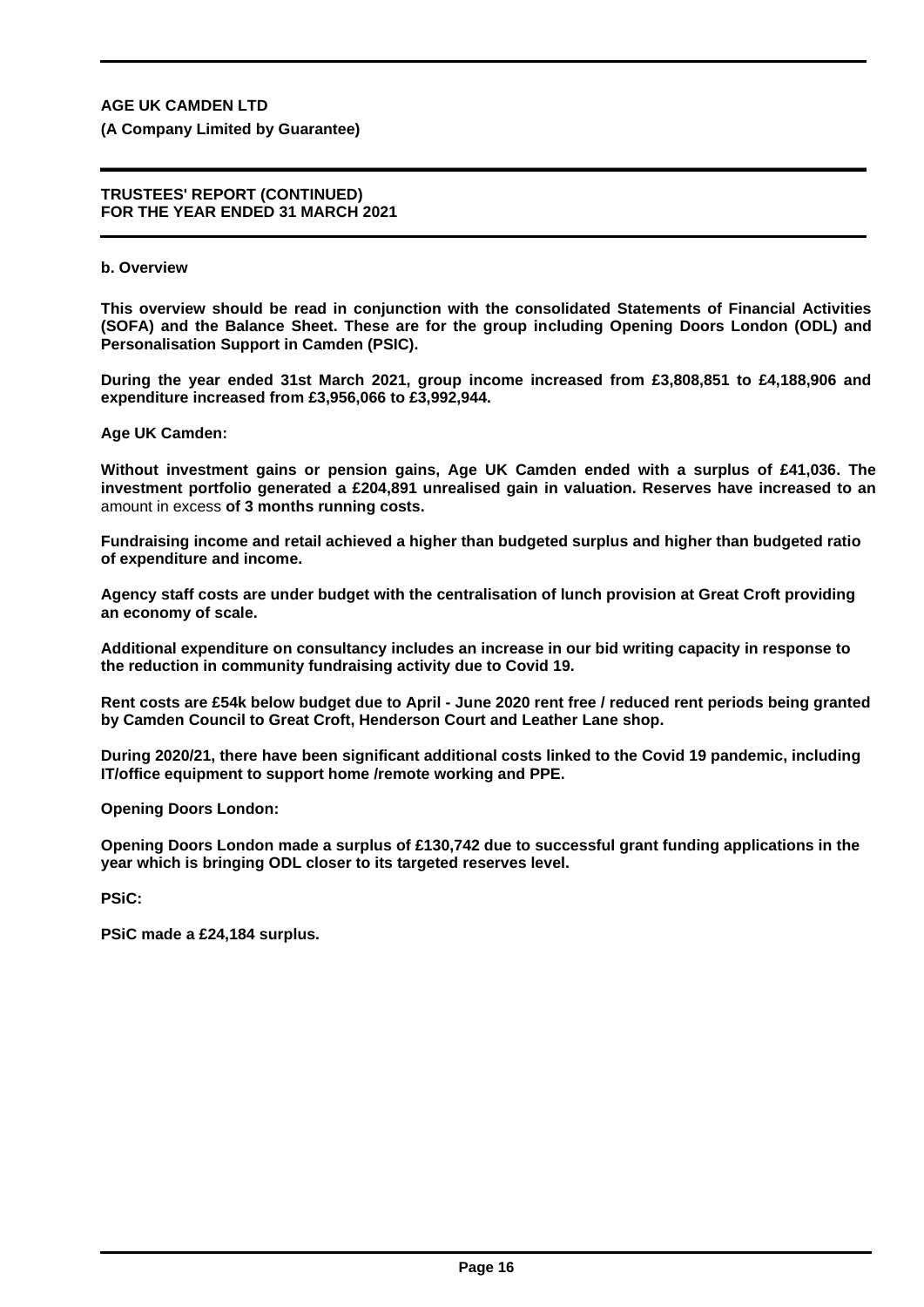# **(A Company Limited by Guarantee)**

## **TRUSTEES' REPORT (CONTINUED) FOR THE YEAR ENDED 31 MARCH 2021**

## **c. Freehold Sale, Pension Deficit and Reserves policy**

**In 2011-12 the freehold of 11 St Chad's Street was sold, and Trustees were minded to use the proceeds to fully close the Charity's membership of the Local Government Pension Scheme. The Charity sought an indicative cessation valuation from the London Borough of Camden (the admitting authority to the local Government Pension Scheme). On 31st March 2011 the cessation valuation was £1.45m but by March 2012 it had risen to £2.2m and is likely to have remained at a similar level since, though no formal valuation has been sought. The main reason for the increase is that bond and gilt yields have been at historical lows. Negotiations with the London Borough of Camden in 2012-13 concluded without a settlement at a level Age UK Camden deemed acceptable. Instead, LB Camden and Age UK Camden now see the deficit coming within reach by about 2026. The cessation settlement figure is likely to be higher than the annual FRS102 pension deficit figure on the balance sheet, the Group has designated £513,000 (2020: £855,000) towards the settling of the pension deficit.**

**Total reserves of the Group were £1,727,775 (2020: £984,922) at the balance sheet. This was made up of endowment funds of £12,000 (2020: £12,000), restricted funds of £40,226 (2020: £135,358), general unrestricted funds of £1,066,345 (2020: £837,564) and designated funds of £96,204 (2020: £86,062) plus designated pension reserve funds of £513,000 (2020: £855,000). The Board currently aims to hold 3 months expenditure as free reserves but disregarding fixed assets and pension designation/liability.**

**On 31st March 2021, the amount of free reserves by this definition was £1,395,192 (2020: £573,131) or approximately 4.2 months' expenditure**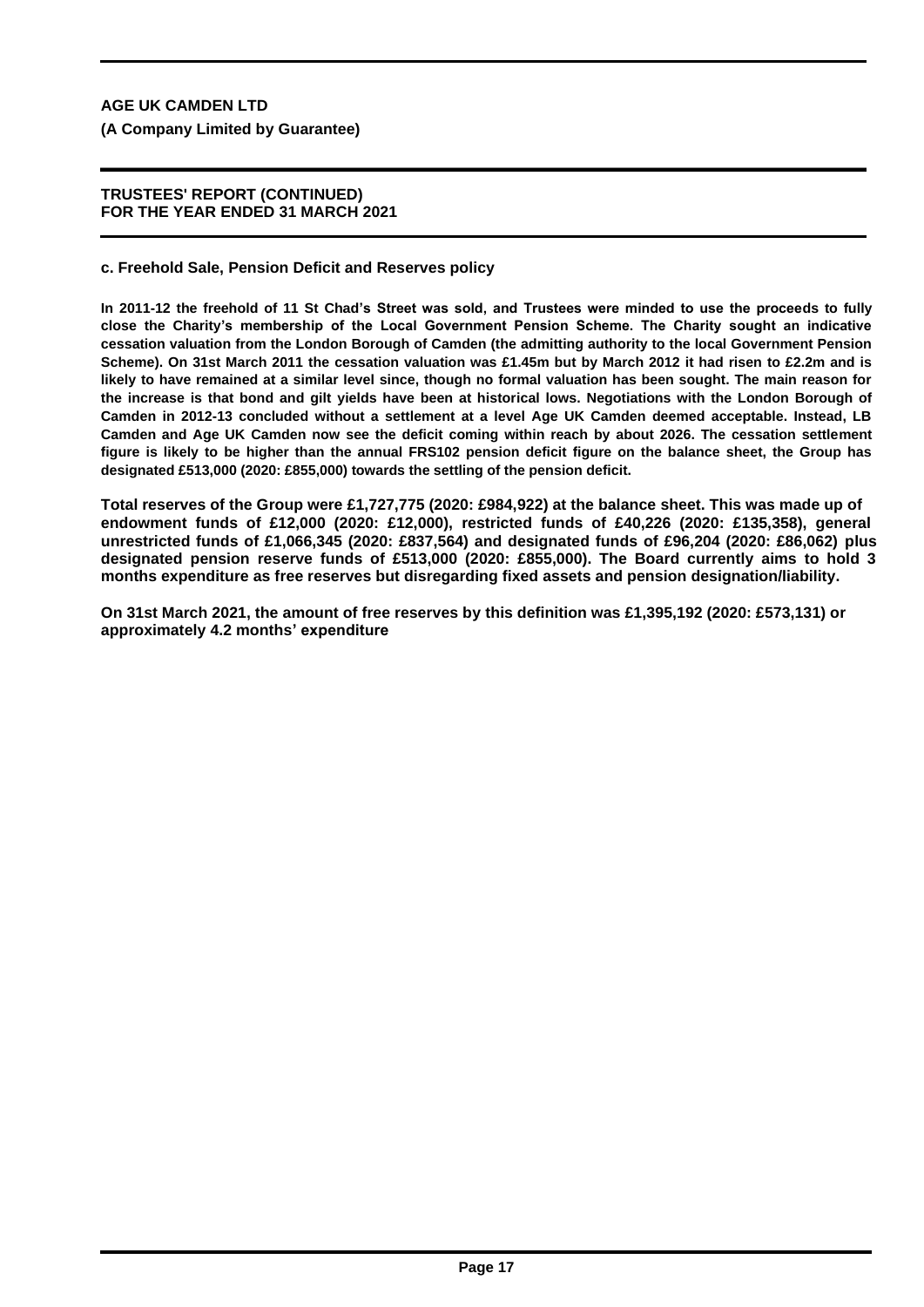**(A Company Limited by Guarantee)**

## **TRUSTEES' REPORT (CONTINUED) FOR THE YEAR ENDED 31 MARCH 2021**

#### **d. Income Generation and Marketing**

**Age UK Camden's income generation is sourced from:**

|                                | % of total income | % of total income |
|--------------------------------|-------------------|-------------------|
| <b>Income Source</b>           | 2019/20           | 2020/21           |
| <b>Statutory - Council and</b> |                   |                   |
| <b>CCG</b>                     | 53%               | 55%               |
| <b>Trusts</b>                  | 35%               | 32%               |
| <b>Fundraising</b>             | 4%                | 8%                |
| <b>Self-funders</b>            | 3%                | 1%                |
| Retail                         | 3%                | 2%                |
| Other                          | 2%                | 2%                |

**The shop closed in March 2020 due to the risk of Covid 19 in response to Government legislation. It then reopened on 15th June 2020 and shut again in December, before reopening again in mid-April 2021. In response to this situation, we developed our online shop which continues to grow.**

**Legacy income is volatile for an organisation of Age UK Camden's size. Gifts in wills are promoted both directly and also indirectly which has some success. Age UK Camden also benefits from a legacy sharing protocol with the national charity. We are planning a marketing initiative aimed at solicitors and funeral directors to raise awareness of the importance of this important line of income.**

**With community fundraising events cancelled, we quickly adapted our approach to digital fundraising. In mid-March 20 we launched our Just Giving Covid 19 Emergency Appeal. In May 2020 we launched our summer renewal appeal. In October 2020 we launched our Winter Campaign 'Warm Hearts Camden' followed by our 'Donate a Cuppa' campaign in January 2021. These online Fundraising initiatives raised £46,836 with a further £8,517 in Gift Aid.**

- **https://www.justgiving.com/campaign/AUCamdencoronavirusappeal**
- **https://www.justgiving.com/campaign/AgeUKCamdenCovid19RenewalSummer2020**
- **https://www.justgiving.com/campaign/ageukcamdenwarmheart21**
- **https://www.justgiving.com/campaign/donateacuppaAgeUKCamden**

**Alongside these Just Giving Campaigns we aligned marketing and raised further donations and awareness. The Winter Campaign also included a donate a gift which resulted in over 100 older Camden residents receiving a Christmas Gift. The campaigns led to one off donations from various individuals, corporates, and trusts.**

**Our Communication and Marketing function was integral in keeping our client group and the wider community updated with our services and activities. We further developed our website and social media platforms to support this work. Our weekly email communications are now more interactive and segmented to our different audiences. In April 2020 Age UK Camden featured on national and local BBC news and featured in several publications capturing our community Covid 19 response and emergency food provision. In September-October 2020 we staged a popular public photographic exhibition at Samsung KX with images taken during our initial Covid 19 response as featured in the Sunday Observer. In Nov 2020 we launched our online central referral form on the website, further improving access to our services. The Age UK Camden brand was refreshed with a new bank of photographs and development illustrations to reflect our current client group and wider community more accurately.**

**In January 2021 we carried out a questionnaire with our e-news database over 50% had donated in the year and most of the reader are 65+.**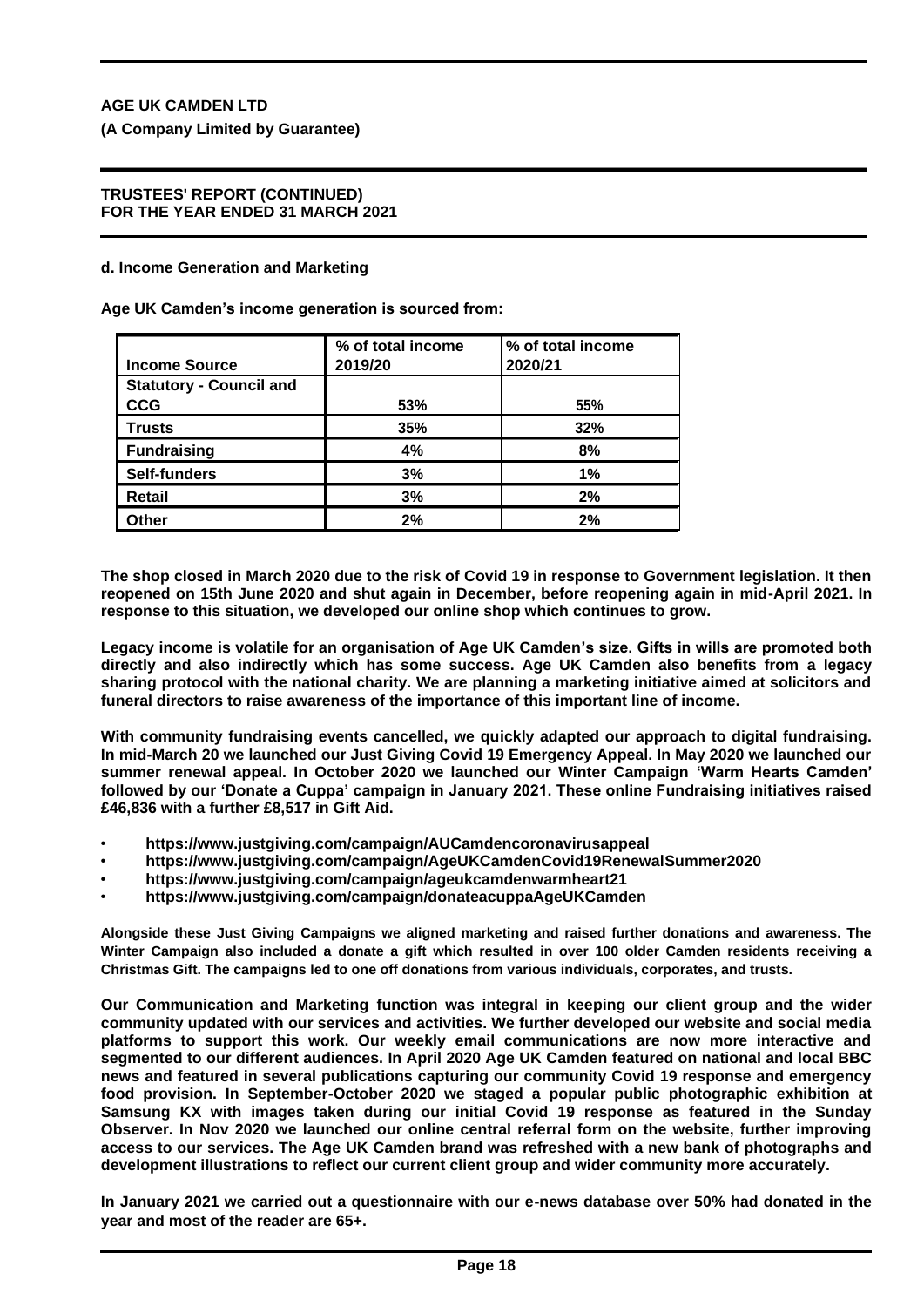**(A Company Limited by Guarantee)**

#### **TRUSTEES' REPORT (CONTINUED) FOR THE YEAR ENDED 31 MARCH 2021**

#### **e. Investment Policy**

**Previously, cash was invested in interest bearing deposit accounts and the Charity utilised a variety of banks/building societies to mitigate risks. This is now being streamlined, reducing the number of accounts held. Mindful that the pension deficit settlement is now a medium-long rather that short term goal, and that interest rates are at a modern historic low, Age UK Camden has also now invested in a discretionary managed portfolio of securities, administered by Adam & Company in accordance with the Charity's investment policy and ethical values. Age UK Camden may also seek to purchase a property that could be used or services and may give a rental income.**

# **f. Fundraising Policy**

**Donations are gratefully received from time to time from individuals. Some members of the public also undertake sponsored challenges/events to raise money for the Charity. We are registered with the Fundraising Regulator and are guided by the code of Fundraising Practice in any fundraising activity. We have received no complaints about our fundraising activity. The Charity seeks to protect all members, supporters, and the general public, especially those considered vulnerable, and has adopted various policies, including safeguarding and data protection, that covers all activities and areas of operation, and that must be adhered to by all trustees, employees, and volunteers.**

#### **Members' liability**

**Members of the charity guarantee to contribute an amount not exceeding £1 to the assets of the charity in the event of winding up. The total number of such guarantees at 31 March 2021 was 30 (2020- 41). Members of the Board are members of the charity, but this entitles them only to voting rights.**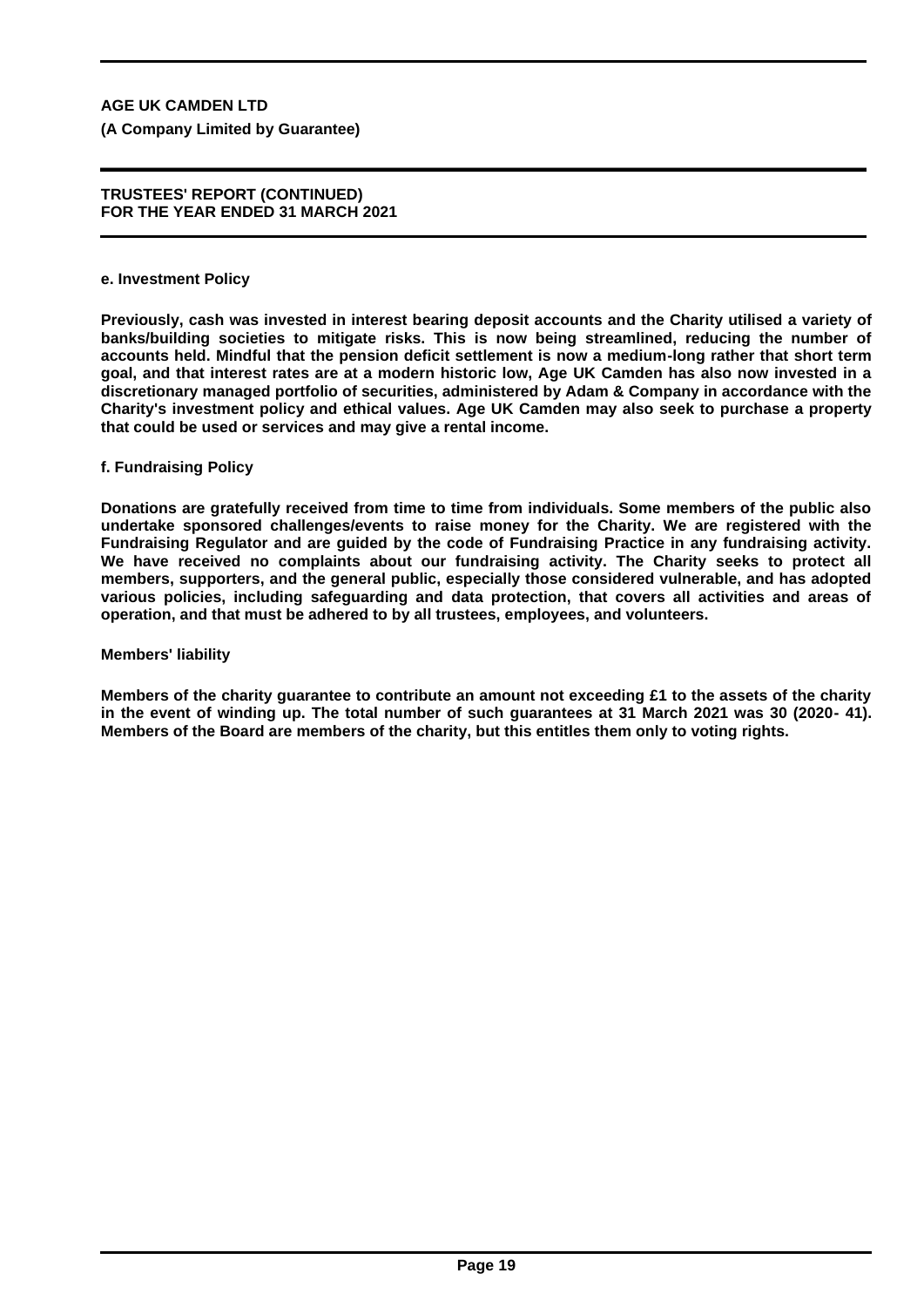**(A Company Limited by Guarantee)**

#### **TRUSTEES' REPORT (CONTINUED) FOR THE YEAR ENDED 31 MARCH 2021**

## **Future plans**

**Age UK Camden is in its last year of delivering the 2017-2020 Strategic Development Plan which was extended by a year due to the Covid 19 Pandemic. Supporting this, Age UK Camden has a three-year business plan which focuses on delivering outstanding services whilst moving the Charity into surplus and building on reserves. Given the challenges that the pandemic has presented, together with the ongoing risk of Covid 19, this remains the focus of the Charity to ensure ongoing stability.**

**As part of delivering outstanding services, we will be continuing to develop the expertise of the staff and the service models that we provide so that our clients receive specialist effective services. We will also be participating in and initiating research and learning opportunities. We will be developing our different communication forums so that there is better clarity with the service provision that we offer as well as the level of provision. We will also use these forums to share good practice and to collaborate with our partners.**

**We will continue to grow our community engagement including bringing services closer to people's homes. This will increase the geographical reach of the Charity which in turn will enable us to meet the needs of people who currently cannot travel to our current provision sites. This also includes the further development of our retail buildings so that we can provide services from the venue when the retail activity is low. This will maximise our value for money from the venue whilst providing much needed services to those living in the nearby vicinity.**

**We will gradually reintroduce our face-to-face services in line with national and local guidelines. In addition, we will continue to develop our online provision for those who have welcomed this forum for information and support. We will also work with our partners to support those clients who are currently unable to access the internet and wish to do so. This will include the provision of equipment, access to Wifi, developing knowledge and skillsets as well as a service to support clients when problems are encountered.**

**Due to the social limitations caused by the threat of Covid 19, we will further develop our trust/foundation grant application activity to offset the reduction in opportunity of fundraising events and challenges. We will also further develop our online retail activities to offset the reduction of retail footfall.**

**We will develop the use of our HR database so that we can use it to support our recruitment process.**

**We will work to secure additional funding to continue the valuable work undertaken within the ABC project.**

**We will be working with LBC to develop the Accessible Camden agenda which will incorporate the Age Friendly agenda. Securing and influencing change within the infrastructure and provision within Camden for older people remains core to our vision and mission and is aligned to the Age Friendly Community initiative that the Mayor of London is supporting.**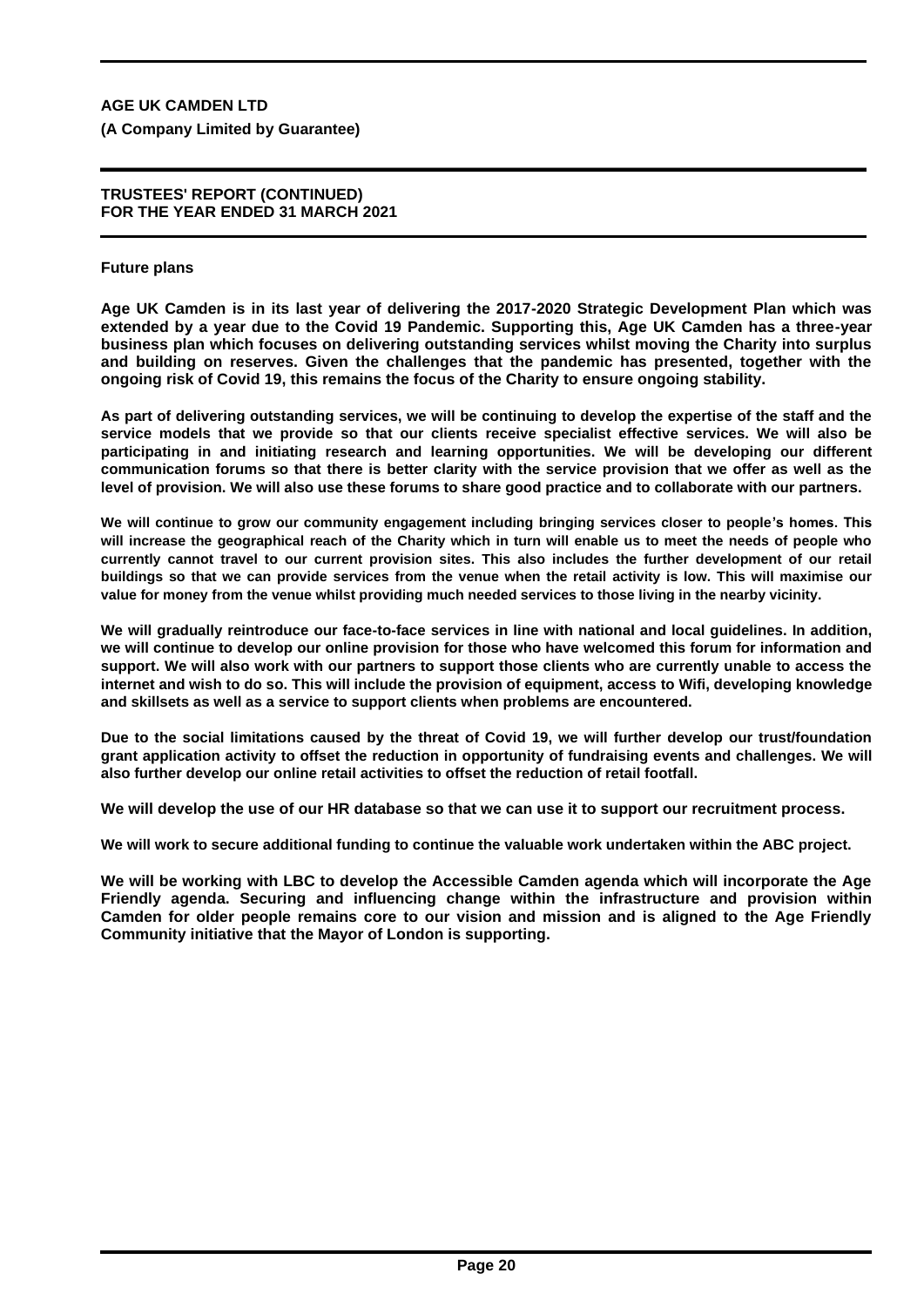**(A Company Limited by Guarantee)**

#### **TRUSTEES' REPORT (CONTINUED) FOR THE YEAR ENDED 31 MARCH 2021**

**Statement of Trustees' responsibilities**

**The Trustees (who are also the directors of the Charity for the purposes of company law) are responsible for preparing the Trustees' Report and the financial statements in accordance with applicable law and United Kingdom Accounting Standards (United Kingdom Generally Accepted Accounting Practice).**

**Company law requires the Trustees to prepare financial statements for each financial year. Under company law, the Trustees must not approve the financial statements unless they are satisfied that they give a true and fair view of the state of affairs of the Group and the Charity and of their incoming resources and application of resources, including their income and expenditure, for that period. In preparing these financial statements, the Trustees are required to:**

**select suitable accounting policies and then apply them consistently;**

**observe the methods and principles of the Charities SORP (FRS 102);**

**make judgements and accounting estimates that are reasonable and prudent;**

**state whether applicable UK Accounting Standards (FRS 102) have been followed, subject to any material departures disclosed and explained in the financial statements;**

**prepare the financial statements on the going concern basis unless it is inappropriate to presume that the Group will continue in business.**

**The Trustees are responsible for keeping adequate accounting records that are sufficient to show and explain the Group and the Charity's transactions and disclose with reasonable accuracy at any time the financial position of the Group and the Charity and enable them to ensure that the financial statements comply with the Companies Act 2006. They are also responsible for safeguarding the assets of the Group and the Charity and hence for taking reasonable steps for the prevention and detection of fraud and other irregularities.**

**Disclosure of information to auditors**

**Each of the persons who are Trustees at the time when this Trustees' Report is approved has confirmed that:**

**so far as that Trustee is aware, there is no relevant audit information of which the charitable group's auditors are unaware, and**

**that Trustee has taken all the steps that ought to have been taken as a Trustee in order to be aware of any relevant audit information and to establish that the charitable group's auditors are aware of that information.**

#### **Auditors**

**The auditors, Goodman Jones LLP, were appointed during the year and have indicated their willingness to continue in office. The designated Trustees will propose a motion reappointing the auditors at a meeting of the Trustees.**

**Approved by order of the members of the board of Trustees and signed on their behalf by:**

May PR 1.

**................................................ ................................................ Mary Burd Jacob Coy Chair Treasurer**

**Date:** 31 January 2022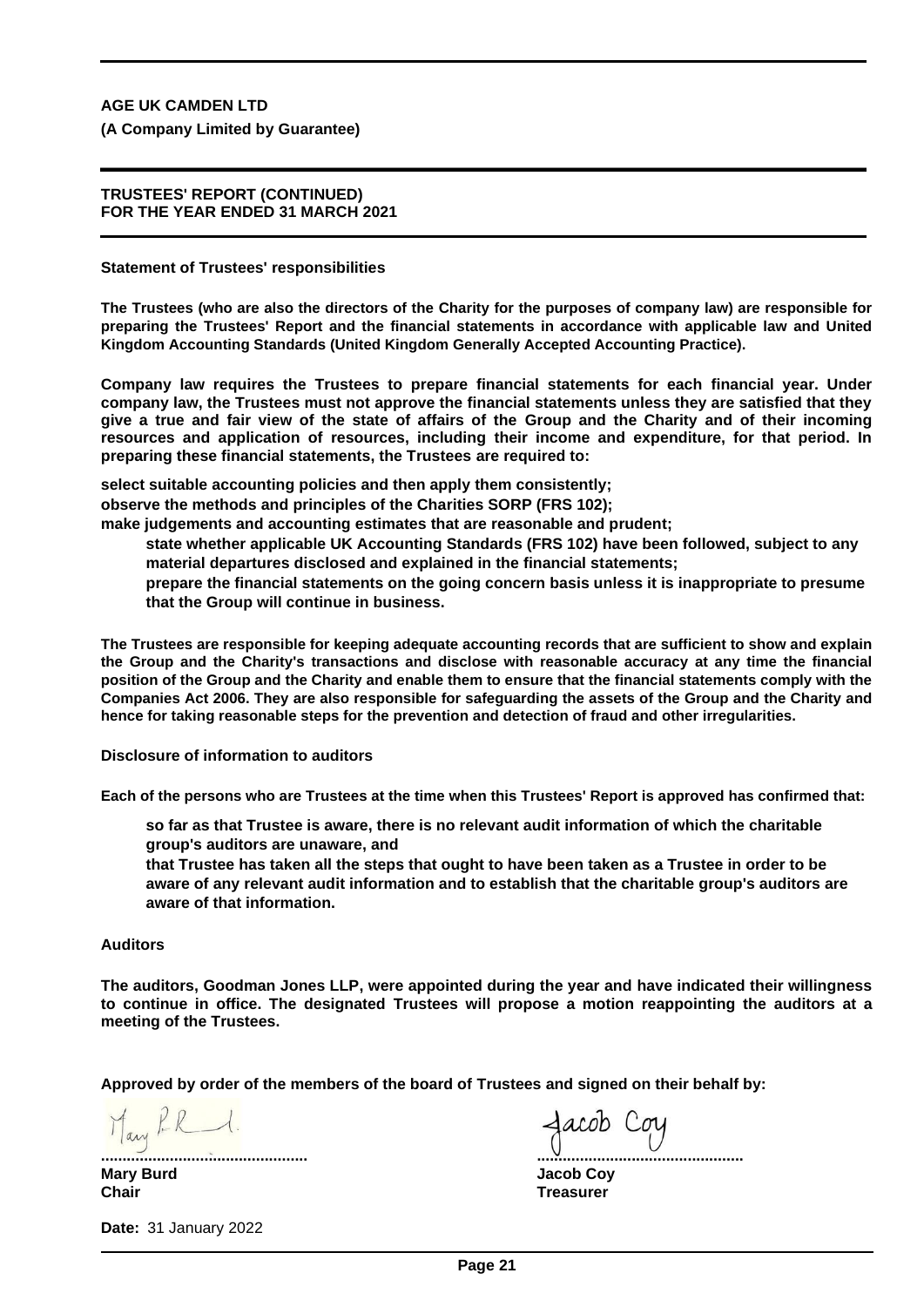# **INDEPENDENT AUDITORS' REPORT TO THE MEMBERS OF AGE UK CAMDEN LTD**

# **Opinion**

**We have audited the financial statements of Age UK Camden Ltd (the 'parent charitable company') and its subsidiaries (the 'group') for the year ended 31 March 2021 which comprise the Consolidated Statement of Financial Activities, the Consolidated Balance Sheet, the Charity Balance Sheet, the Consolidated Statement of Cash Flows and the related notes, including a summary of significant accounting policies. The financial reporting framework that has been applied in their preparation is applicable law and United Kingdom Accounting Standards, including Financial Reporting Standard 102 'The Financial Reporting Standard applicable in the UK and Republic of Ireland' (United Kingdom Generally Accepted Accounting Practice).**

**In our opinion the financial statements:**

- **give a true and fair view of the state of the Group's and of the parent charitable company's affairs as at 31 March 2021 and of the Group's incoming resources and application of resources,**
- **including its income and expenditure for the year then ended;**
- **have been properly prepared in accordance with United Kingdom Generally Accepted Accounting Practice; and**

**have been prepared in accordance with the requirements of the Charities Act 2011.**

#### **Basis for opinion**

**We conducted our audit in accordance with International Standards on Auditing (UK) (ISAs (UK)) and applicable law. Our responsibilities under those standards are further described in the Auditors' responsibilities for the audit of the financial statements section of our report. We are independent of the Group in accordance with the ethical requirements that are relevant to our audit of the financial statements in the United Kingdom, including the Financial Reporting Council's Ethical Standard, and we have fulfilled our other ethical responsibilities in accordance with these requirements. We believe that the audit evidence we have obtained is sufficient and appropriate to provide a basis for our opinion.**

**Conclusions relating to going concern**

**In auditing the financial statements, we have concluded that the Trustees' use of the going concern basis of accounting in the preparation of the financial statements is appropriate.**

**Based on the work we have performed, we have not identified any material uncertainties relating to events or conditions that, individually or collectively, may cast significant doubt on the Group's or the parent charitable company's ability to continue as a going concern for a period of at least twelve months from when the financial statements are authorised for issue.**

**Our responsibilities and the responsibilities of the Trustees with respect to going concern are described in the relevant sections of this report.**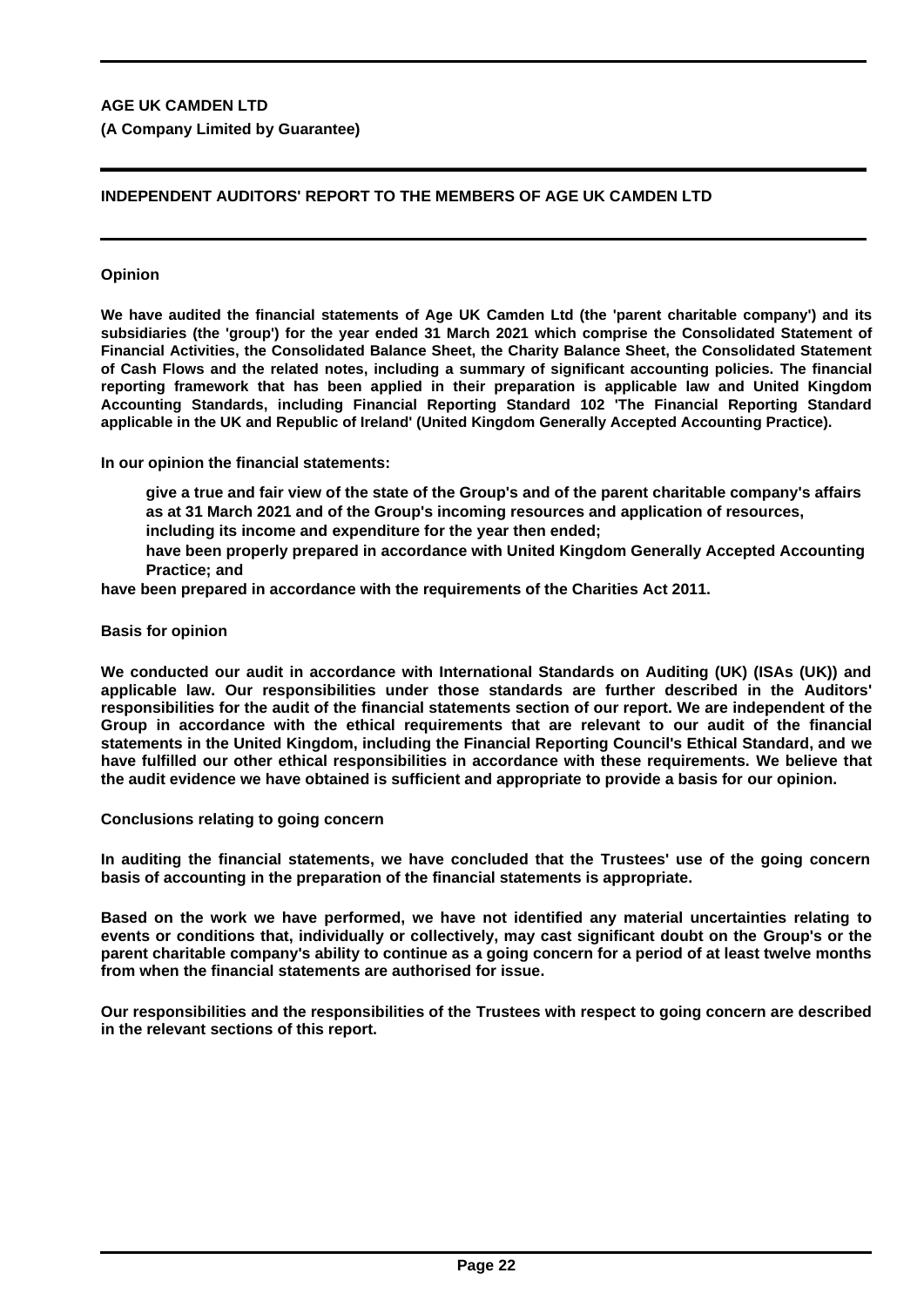# **INDEPENDENT AUDITORS' REPORT TO THE MEMBERS OF AGE UK CAMDEN LTD (CONTINUED)**

# **Other information**

**The other information comprises the information included in the Annual Report other than the financial statements and our Auditors' Report thereon. The Trustees are responsible for the other information contained within the Annual Report. Our opinion on the financial statements does not cover the other information and, except to the extent otherwise explicitly stated in our report, we do not express any form of assurance conclusion thereon. Our responsibility is to read the other information and, in doing so, consider whether the other information is materially inconsistent with the financial statements or our knowledge obtained in the course of the audit, or otherwise appears to be materially misstated. If we identify such material inconsistencies or apparent material misstatements, we are required to determine whether this gives rise to a material misstatement in the financial statements themselves. If, based on the work we have performed, we conclude that there is a material misstatement of this other information, we are required to report that fact.**

**We have nothing to report in this regard.**

**Matters on which we are required to report by exception**

**We have nothing to report in respect of the following matters where the Charities (Accounts and Reports) Regulations 2008 requires us to report to you if, in our opinion:**

**the information given in the Trustees' Report is inconsistent in any material respect with the financial statements; or**

**the parent charitable company has not kept sufficient accounting records; or**

**the parent charitable company financial statements are not in agreement with the accounting records and returns; or**

**we have not received all the information and explanations we require for our audit.**

**Responsibilities of trustees**

**As explained more fully in the Trustees' Responsibilities Statement, the Trustees (who are also the directors of the charitable company for the purposes of company law) are responsible for the preparation of the financial statements and for being satisfied that they give a true and fair view, and for such internal control as the Trustees determine is necessary to enable the preparation of financial statements that are free from material misstatement, whether due to fraud or error.**

**In preparing the financial statements, the Trustees are responsible for assessing the Group's and the parent charitable company's ability to continue as a going concern, disclosing, as applicable, matters related to going concern and using the going concern basis of accounting unless the Trustees either intend to liquidate the Group or the parent charitable company or to cease operations, or have no realistic alternative but to do so.**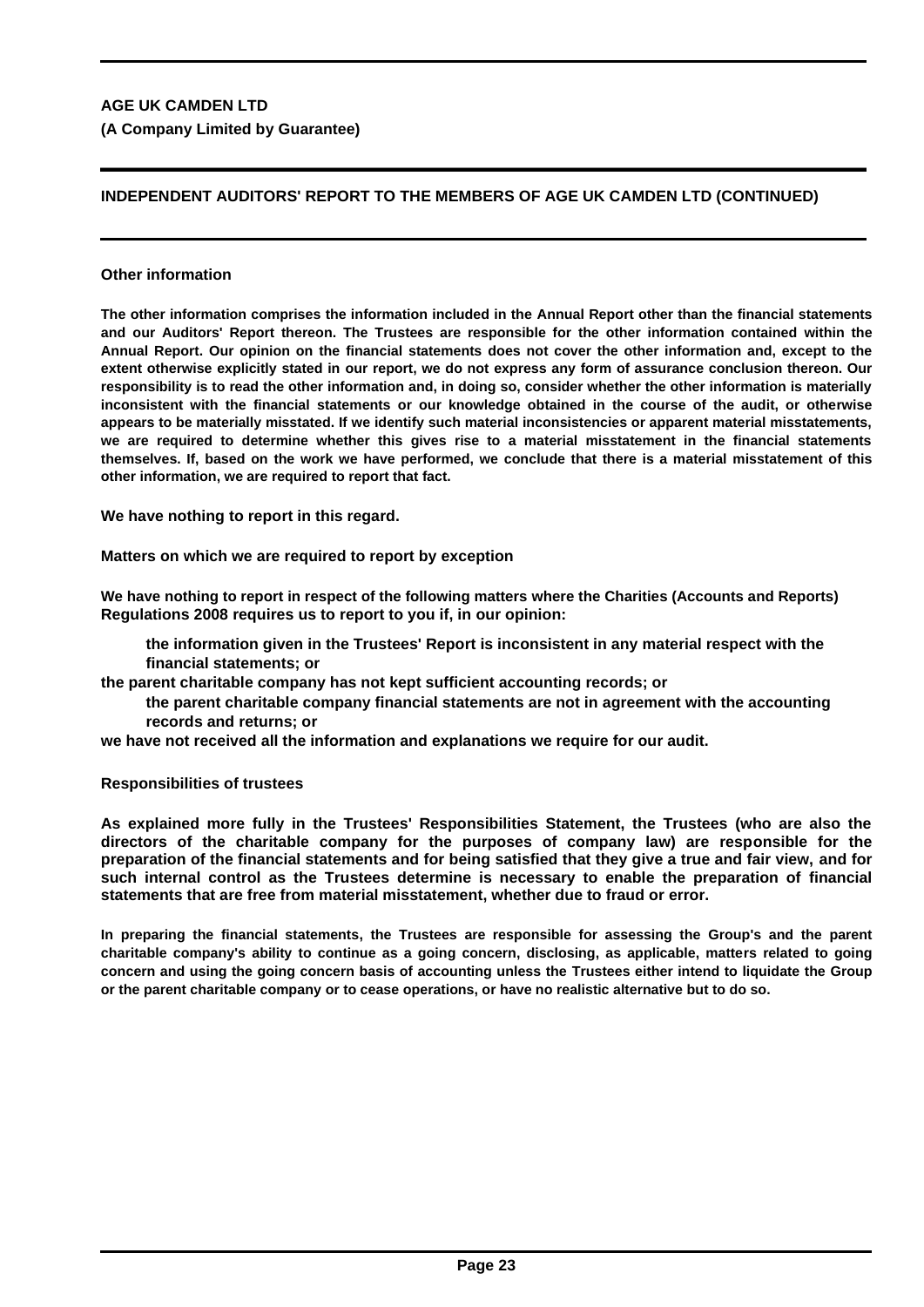# **INDEPENDENT AUDITORS' REPORT TO THE MEMBERS OF AGE UK CAMDEN LTD (CONTINUED)**

**Auditors' responsibilities for the audit of the financial statements**

**We have been appointed as auditor under section 151 of the Charities Act 2011 and report in accordance with the Act and relevant regulations made or having effect thereunder.**

**Our objectives are to obtain reasonable assurance about whether the financial statements as a whole are free from material misstatement, whether due to fraud or error, and to issue an Auditors' Report that includes our opinion. Reasonable assurance is a high level of assurance, but is not a guarantee that an audit conducted in accordance with ISAs (UK) will always detect a material misstatement when it exists. Misstatements can arise from fraud or error and are considered material if, individually or in the aggregate, they could reasonably be expected to influence the economic decisions of users taken on the basis of these financial statements.**

**Irregularities, including fraud, are instances of non-compliance with laws and regulations. We design procedures in line with our responsibilities, outlined above, to detect material misstatements in respect of irregularities, including fraud. The extent to which our procedures are capable of detecting irregularities, including fraud is detailed below:**

**Based on our understanding of the group and sector, we identified that the principal risks of noncompliance with laws and regulations related to sector regulations and unethical and prohibited business practices, and we considered the extent to which noncompliance might have a material effect on the financial statements. We also considered those laws and regulations that have a direct impact on the preparation of the financial statements such as the Companies Act 2006, Charities Act 2011, Charity Commission and UK Tax Legislation. We evaluated management's incentives and opportunities for fraudulent manipulation of the financial statements (including the risk of override of controls). Appropriate audit procedures in response to these risks were carried out. These procedures included:**

**Discussions with management, including consideration of known or suspected instances of noncompliance with laws and regulation and fraud;**

**Reading minutes of meetings of those charged with governance;**

**Obtaining and reading correspondence from legal and regulatory bodies including** 

**HMRC; Identifying and testing journal entries;**

**Challenging assumptions and judgements made by management in their significant accounting estimates.**

**We also communicated relevant identified laws and regulations and potential fraud risks to all engagement team members; and remained alert to any indications of fraud or non-compliance with laws and regulations throughout the audit.**

**There are inherent limitations in the audit procedures described above and the further removed non-compliance with laws and regulations is from the events and transactions reflected in the financial statements, the less likely we would become aware of it. Also, the risk of not detecting a material misstatement due to fraud is higher than the risk of not detecting one resulting from error, as fraud may involve deliberate concealment by, for example, forgery or intentional misrepresentations, or through collusion.**

**A further description of our responsibilities for the audit of the financial statements is located on the Financial Reporting Council's website at: www.frc.org.uk/auditorsresponsibilities. This description forms part of our Auditors' Report.**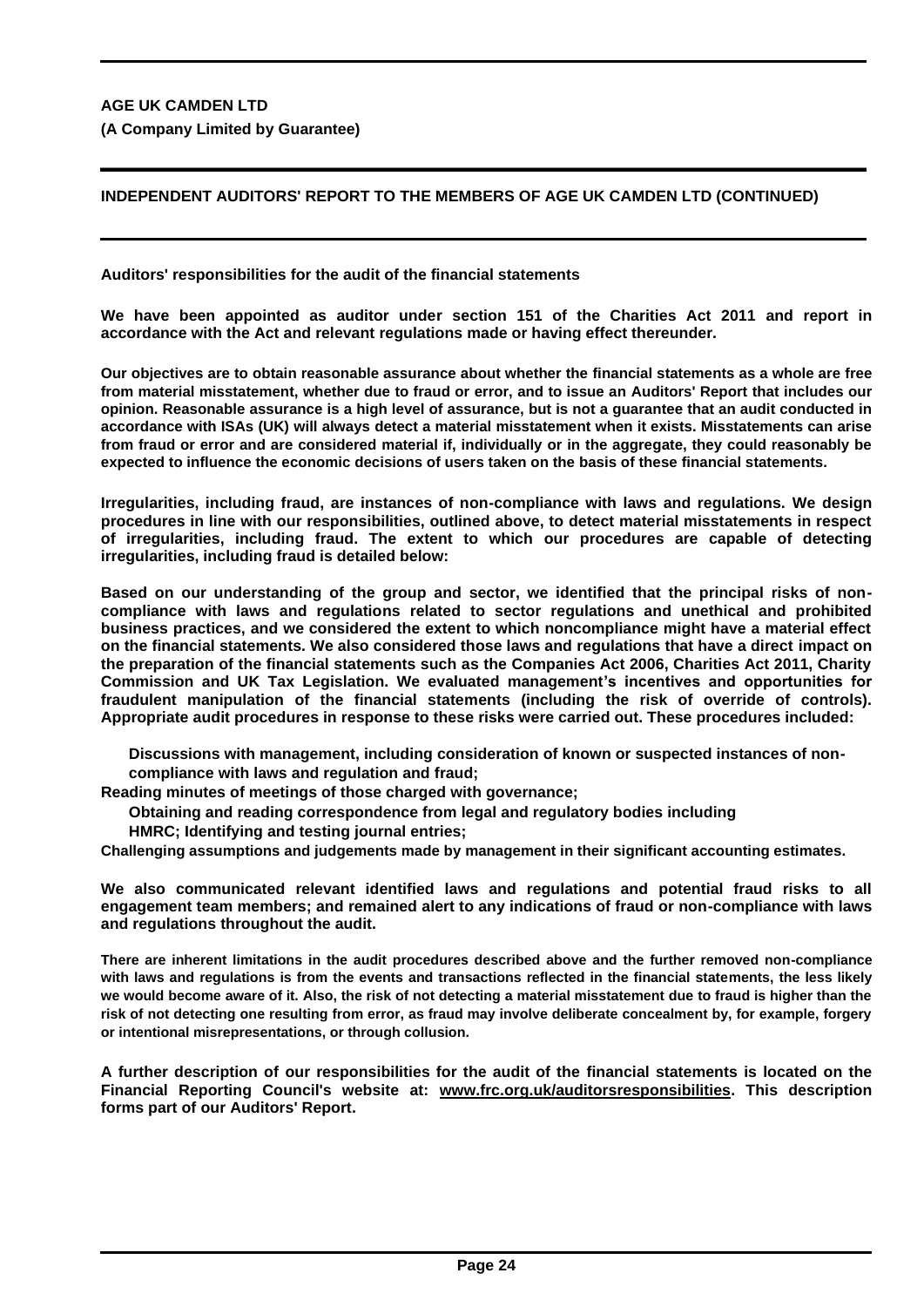# **INDEPENDENT AUDITORS' REPORT TO THE MEMBERS OF AGE UK CAMDEN LTD (CONTINUED)**

**Use of our report**

**This report is made solely to the charitable company's trustees, as a body, in accordance with Part 4 of the Charities (Accounts and Reports) Regulations 2008. Our audit work has been undertaken so that we might state to the charitable company's trustees those matters we are required to state to them in an Auditors' Report and for no other purpose. To the fullest extent permitted by law, we do not accept or assume responsibility to anyone other than the charitable company and its members, as a body, for our audit work, for this report, or for the opinions we have formed.**

Goodman Jones LLD

**Goodman Jones LLP Chartered Accountants 29/30 Fitzroy Square London W1T 6LQ**

**Date:** 31-01-22

**Goodman Jones LLP are eligible to act as auditors in terms of section 1212 of the Companies Act 2006.**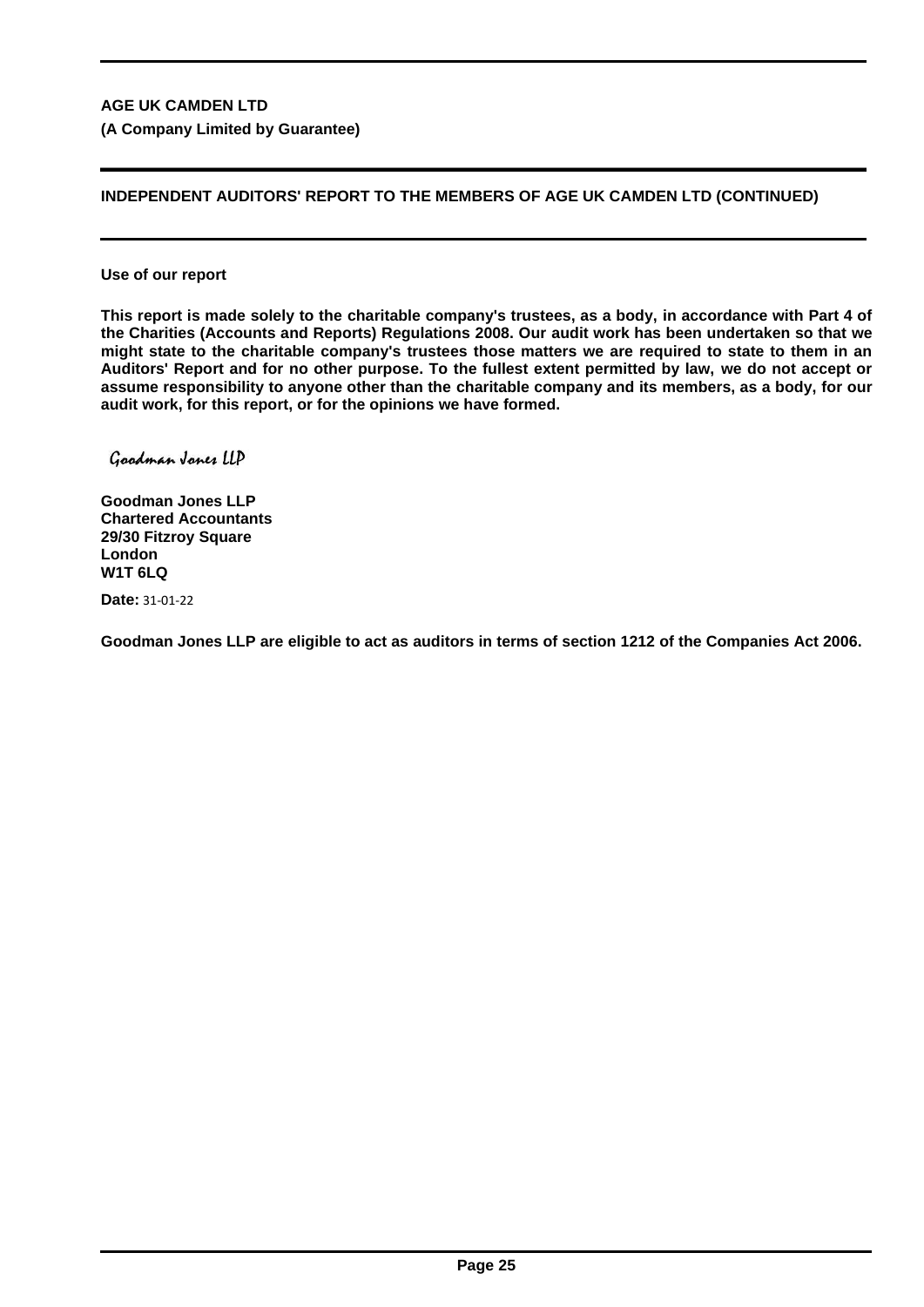# **(A Company Limited by Guarantee)**

# **CONSOLIDATED STATEMENT OF FINANCIAL ACTIVITIES (INCORPORATING INCOME AND EXPENDITURE ACCOUNT) FOR THE YEAR ENDED 31 MARCH 2021**

|                                                                                          | <b>Note</b>    | <b>Endowment</b><br>funds<br>2021<br>£ | <b>Restricted</b><br>funds<br>2021<br>£ | <b>Unrestricted</b><br>funds<br>2021<br>£ | Continuing<br>operations<br>2021<br>£ | <b>Discontinued</b><br>operations<br>2021<br>£ | <b>Total</b><br>funds<br>2021<br>£ | <b>Continuing</b><br>operations<br>2020<br>£ | <b>Discontinued</b><br>operations<br>2020<br>£ | <b>Total</b><br>funds<br>2020<br>£ |
|------------------------------------------------------------------------------------------|----------------|----------------------------------------|-----------------------------------------|-------------------------------------------|---------------------------------------|------------------------------------------------|------------------------------------|----------------------------------------------|------------------------------------------------|------------------------------------|
| Income and<br>endowments<br>from:<br><b>Donations and</b>                                |                |                                        |                                         |                                           |                                       |                                                |                                    |                                              |                                                |                                    |
| legacies<br><b>Charitable</b>                                                            | 4              |                                        | 18,995                                  | 289,614                                   | 299,409                               | 9,200                                          | 308,609                            | 165,698                                      |                                                | 165,698                            |
| activities                                                                               | 5              |                                        | 1,672,471                               | 2,147,785                                 | 3,483,900                             | 336,356                                        | 3,820,256                          | 3,213,782                                    | 328,153                                        | 3,541,935                          |
| <b>Investments</b>                                                                       | 6              |                                        |                                         | 5,368                                     | 4,586                                 | 782                                            | 5,368                              | 5,968                                        | 2,636                                          | 8,604                              |
| Other income<br><b>Total income</b>                                                      | $\overline{7}$ |                                        |                                         | 54,673                                    | 36,093                                | 18,580                                         | 54,673                             | 92,584                                       | 30                                             | 92,614                             |
| and<br>endowments<br><b>Expenditure</b>                                                  |                |                                        | 1,691,466                               | 2,497,440                                 | 3,823,988                             | 364,918                                        | 4,188,906                          | 3,478,032                                    | 330,819                                        | 3,808,851                          |
| on:<br><b>Raising funds</b>                                                              |                |                                        |                                         | 122,121                                   | 122,121                               | $\blacksquare$                                 | 122,121                            | 156,339                                      |                                                | 156,339                            |
| <b>Charitable</b><br>activities                                                          |                |                                        | 1,786,598                               | 2,084,225                                 | 3,530,089                             | 340,734                                        | 3,870,823                          | 3,441,358                                    | 358,369                                        | 3,799,727                          |
| <b>Total</b><br>expenditure                                                              |                |                                        | 1,786,598                               | 2,206,346                                 | 3,652,210                             | 340,734                                        | 3,992,944                          | 3,597,697                                    | 358,369                                        | 3,956,066                          |
| <b>Net</b><br>(expenditure)/in<br>come before<br>net<br>gains/(losses)<br>on investments |                |                                        | (95, 132)                               | 291,094                                   | 171,778                               | 24,184                                         | 195,962                            | (119, 665)                                   | (27, 550)                                      | (147, 215)                         |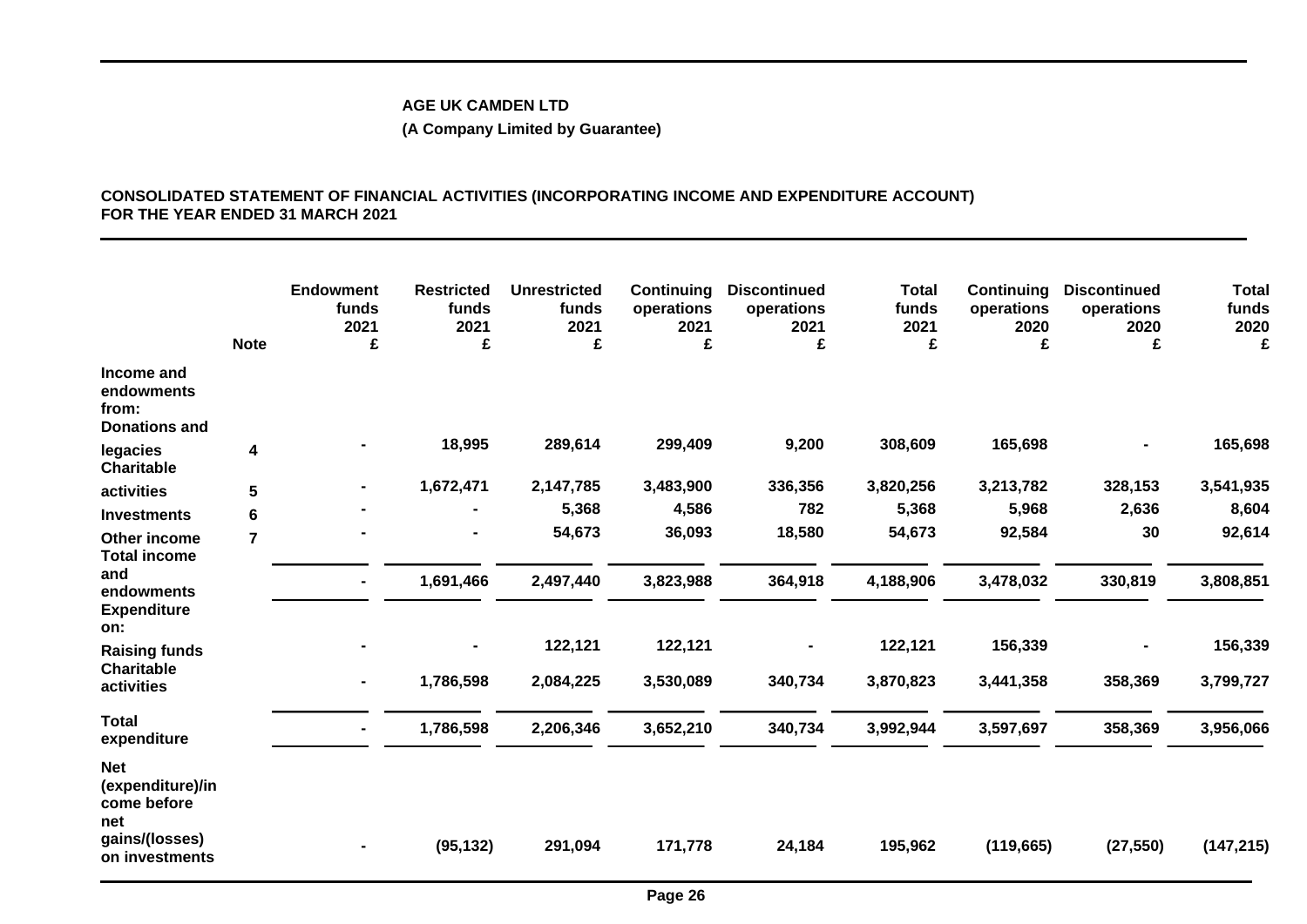# **(A Company Limited by Guarantee)**

#### **CONSOLIDATED STATEMENT OF FINANCIAL ACTIVITIES (INCORPORATING INCOME AND EXPENDITURE ACCOUNT) (CONTINUED) FOR THE YEAR ENDED 31 MARCH 2021**

|                                                                                                         | <b>Note</b> | <b>Endowment</b><br>funds<br>2021<br>£ | <b>Restricted</b><br>funds<br>2021<br>£ | <b>Unrestricted</b><br>funds<br>2021<br>£ | Continuing<br>operations<br>2021<br>£ | <b>Discontinued</b><br>operations<br>2021<br>£ | <b>Total</b><br>funds<br>2021<br>£ | <b>Continuing</b><br>operations<br>2020<br>£ | <b>Discontinued</b><br>operations<br>2020<br>£ | <b>Total</b><br>funds<br>2020<br>£ |
|---------------------------------------------------------------------------------------------------------|-------------|----------------------------------------|-----------------------------------------|-------------------------------------------|---------------------------------------|------------------------------------------------|------------------------------------|----------------------------------------------|------------------------------------------------|------------------------------------|
| <b>Net</b><br>gains/(losses) on<br>investments                                                          |             |                                        |                                         | 204,891                                   | 204,891                               | $\blacksquare$                                 | 204,891                            | (61, 416)                                    |                                                | (61, 416)                          |
| Net movement<br>in funds before<br>other<br>recognised<br>gains<br>Other<br>recognised<br>gains:        |             |                                        | (95,132)                                | 495,985                                   | 376,669                               | 24,184                                         | 400,853                            | (181,081)                                    | (27,550)                                       | (208,631)                          |
| Other gains                                                                                             |             |                                        |                                         | 342,000                                   | 342,000                               | $\blacksquare$                                 | 342,000                            | 258,000                                      |                                                | 258,000                            |
| Net movement<br>in funds                                                                                |             |                                        | (95, 132)                               | 837,985                                   | 718,669                               | <del>24,18</del> 4                             | 742,853                            | <del>76,91</del> 9                           | (27,550)                                       | 49,369                             |
| <b>Reconciliation</b><br>of funds:<br><b>Total funds</b><br>brought forward<br>Net movement in<br>funds |             | 12,000<br>٠                            | 135,358<br>(95, 132)                    | 837,564<br>837,985                        | 971,603<br>718,669                    | 13,319<br>24,184                               | 984,922<br>742,853                 | 894,684<br>76,919                            | 40,869<br>(27, 550)                            | 935,553<br>49,369                  |
| <b>Total funds</b><br>carried forward                                                                   |             | 12,000                                 | 40,226                                  | 1,675,549                                 | 1,690,272                             | 37,503                                         | 1,727,775                          | 971,603                                      | 13,319                                         | 984,922                            |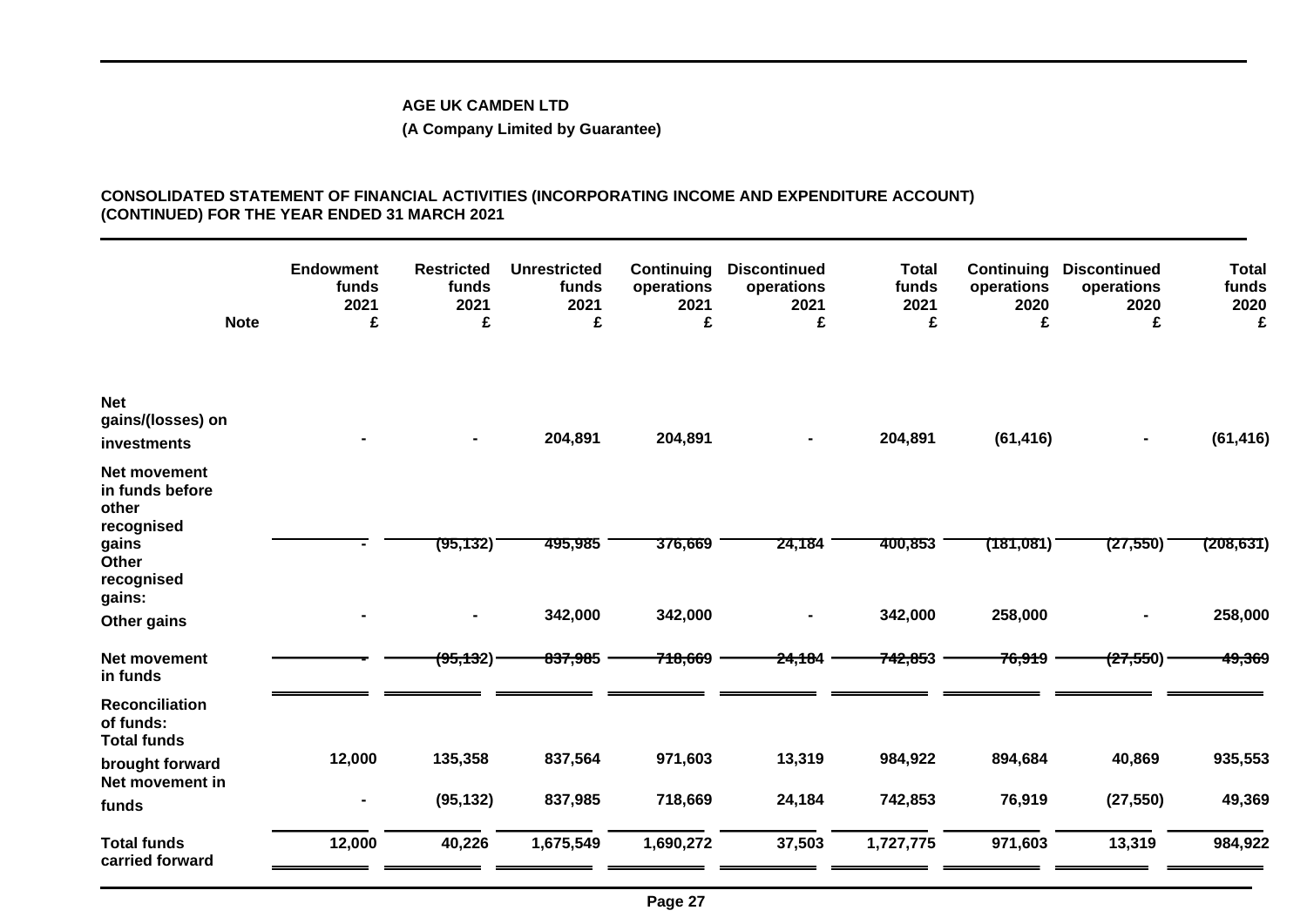# **(A Company Limited by Guarantee)**

# **CONSOLIDATED STATEMENT OF FINANCIAL ACTIVITIES (INCORPORATING INCOME AND EXPENDITURE ACCOUNT) (CONTINUED) FOR THE YEAR ENDED 31 MARCH 2021**

**The Consolidated Statement of Financial Activities includes all gains and losses recognised in the year.**

**The notes on pages 34 to 62 form part of these financial statements.**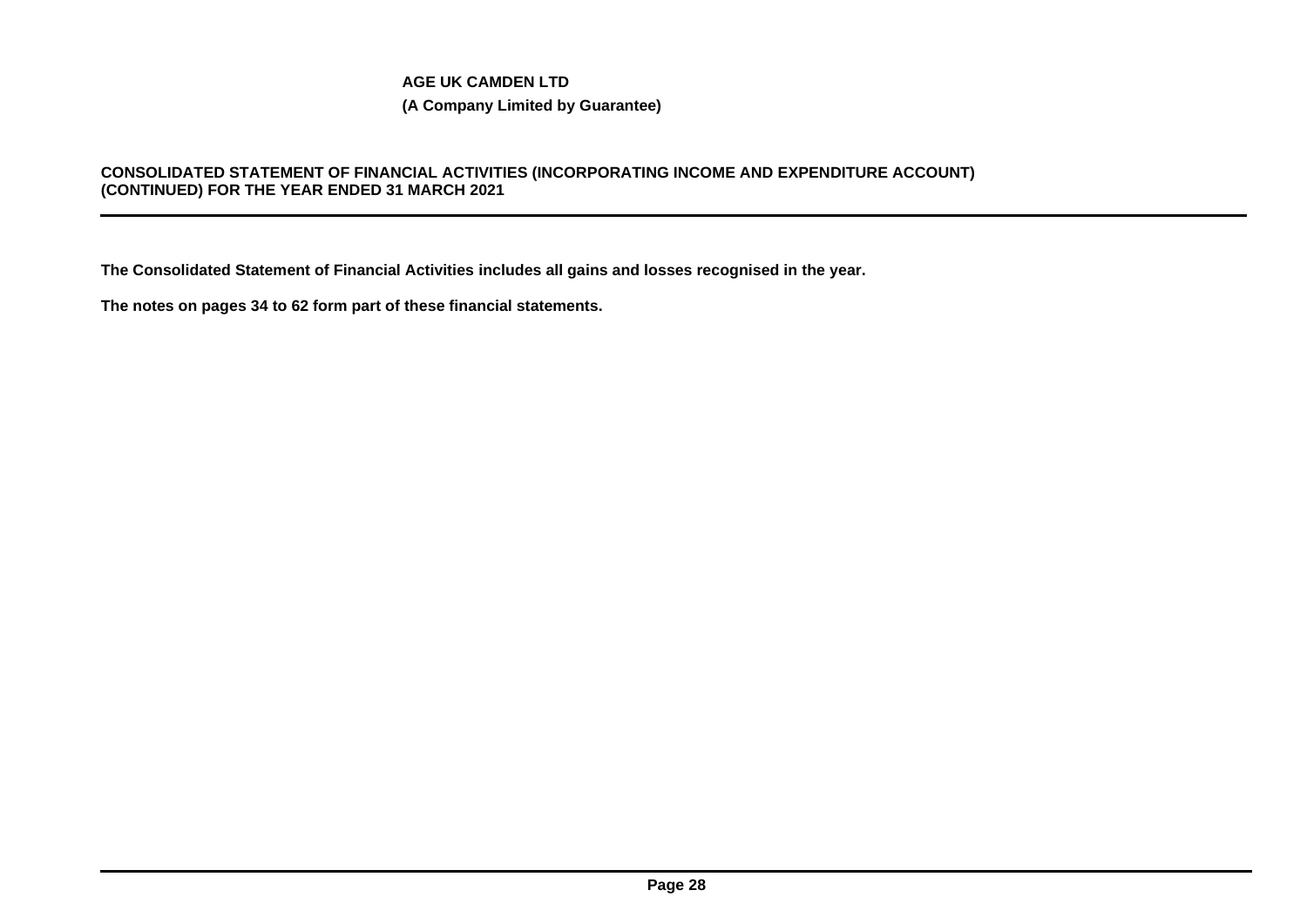**(A Company Limited by Guarantee) REGISTERED NUMBER: 01969975**

#### **CONSOLIDATED BALANCE SHEET AS AT 31 MARCH 2021**

|                                                   | <b>Note</b> |             | 2021<br>£ |             | 2020<br>£ |
|---------------------------------------------------|-------------|-------------|-----------|-------------|-----------|
| <b>Fixed assets</b>                               |             |             |           |             |           |
| <b>Tangible assets</b>                            | 12          |             | 184,153   |             | 205,772   |
| <b>Investments</b>                                | 13          |             | 957,930   |             | 756,127   |
|                                                   |             |             | 1,142,083 |             | 961,899   |
| <b>Current assets</b>                             |             |             |           |             |           |
| <b>Debtors</b>                                    | 14          | 342,762     |           | 268,006     |           |
| Cash at bank and in hand                          |             | 2,567,428   |           | 2,496,699   |           |
|                                                   |             | 2,910,190   |           | 2,764,705   |           |
| Creditors: amounts falling due within one<br>year | 15          | (1,811,498) |           | (1,886,682) |           |
| <b>Net current assets</b>                         |             |             | 1,098,692 |             | 878,023   |
| <b>Total assets less current liabilities</b>      |             |             | 2,240,775 |             | 1,839,922 |
| Net assets excluding pension liability            |             |             | 2,240,775 |             | 1,839,922 |
| Defined benefit pension scheme liability          | 23          |             | (513,000) |             | (855,000) |
| <b>Total net assets</b>                           |             |             | 1,727,775 |             | 984,922   |
| <b>Charity funds</b>                              |             |             |           |             |           |
| <b>Endowment funds</b>                            | 18          |             | 12,000    |             | 12,000    |
| <b>Restricted funds</b>                           | 18          |             | 40,226    |             | 135,358   |
| <b>Unrestricted funds</b>                         | 18          |             | 1,675,549 |             | 837,564   |
| <b>Total funds</b>                                |             |             | 1,727,775 |             | 984,922   |

**The Charity was entitled to exemption from audit under section 477 of the Companies Act 2006.**

**The members have not required the entity to obtain an audit for the year in question in accordance with section 476 of the Companies Act 2006.**

**However, an audit is required in accordance with section 151 of the Charities Act 2011.**

**The Trustees acknowledge their responsibilities for complying with the requirements of the Act with respect to accounting records and preparation of financial statements.**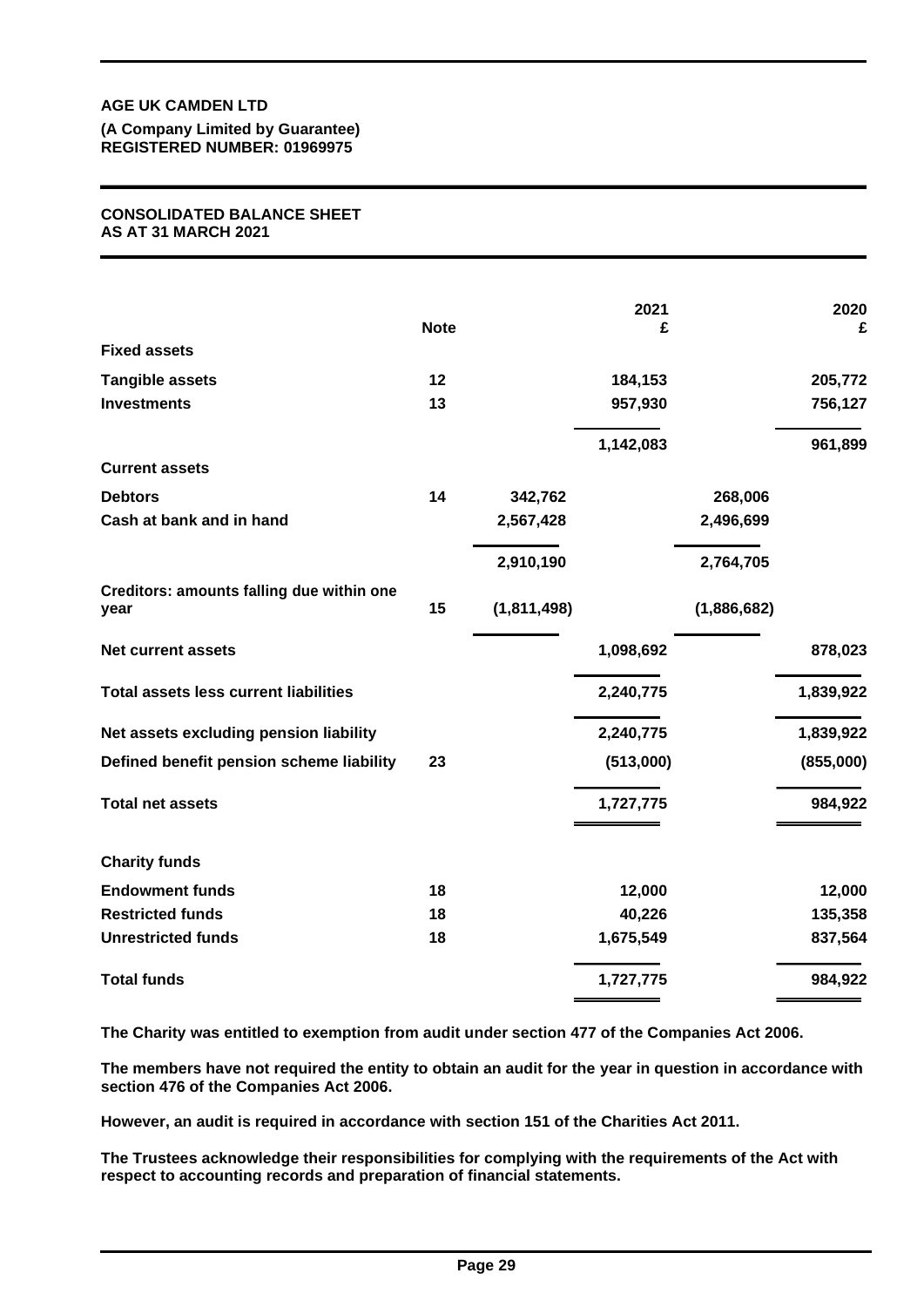**(A Company Limited by Guarantee) REGISTERED NUMBER: 01969975**

#### **CONSOLIDATED BALANCE SHEET (CONTINUED) AS AT 31 MARCH 2021**

**The financial statements have been prepared in accordance with the provisions applicable to entities subject to the small companies regime.**

**The financial statements were approved and authorised for issue by the Trustees and signed on their behalf by:**

any

**Mary Burd Jacob Coy Chair** 31 January 2022 **Date:**

**................................................ ................................................**

**Treasurer**

**The notes on pages 34 to 62 form part of these financial statements.**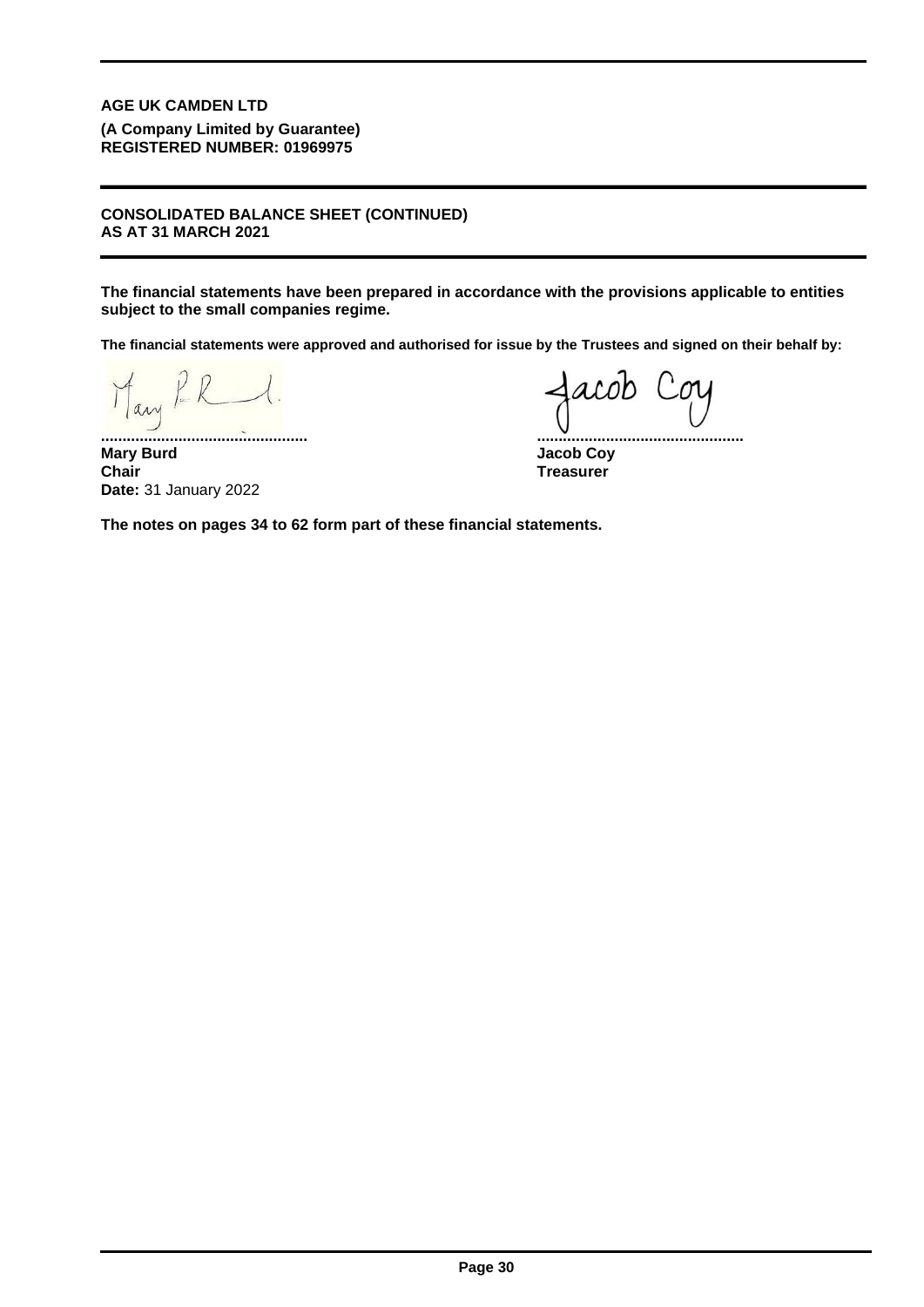**(A Company Limited by Guarantee) REGISTERED NUMBER: 01969975**

#### **CHARITY BALANCE SHEET AS AT 31 MARCH 2021**

|                                                   | <b>Note</b> |            | 2021<br>£ |            | 2020<br>£ |
|---------------------------------------------------|-------------|------------|-----------|------------|-----------|
| <b>Fixed assets</b>                               |             |            |           |            |           |
| <b>Tangible assets</b>                            | 12          |            | 182,055   |            | 204,798   |
| <b>Investments</b>                                | 13          |            | 957,930   |            | 756,127   |
|                                                   |             |            | 1,139,985 |            | 960,925   |
| <b>Current assets</b>                             |             |            |           |            |           |
| <b>Debtors</b>                                    | 14          | 354,345    |           | 266,568    |           |
| Cash at bank and in hand                          |             | 620,029    |           | 802,537    |           |
|                                                   |             | 974,374    |           | 1,069,105  |           |
| Creditors: amounts falling due within one<br>year | 15          | (176, 428) |           | (338, 026) |           |
| <b>Net current assets</b>                         |             |            | 797,946   |            | 731,079   |
| <b>Total assets less current liabilities</b>      |             |            | 1,937,931 |            | 1,692,004 |
| Net assets excluding pension liability            |             |            | 1,937,931 |            | 1,692,004 |
| Defined benefit pension scheme liability          | 23          |            | (513,000) |            | (855,000) |
| <b>Total net assets</b>                           |             |            | 1,424,931 |            | 837,004   |
| <b>Charity funds</b>                              |             |            |           |            |           |
| <b>Endowment funds</b>                            | 18          |            | 12,000    |            | 12,000    |
| <b>Restricted funds</b>                           | 18          |            | 9,931     |            | 87,962    |
| <b>Unrestricted funds</b>                         | 18          |            | 1,403,000 |            | 737,042   |
| <b>Total funds</b>                                |             |            | 1,424,931 |            | 837,004   |

**The Charity's net movement in funds for the year was £587,927 (2020 - £44,007).**

**The Charity was entitled to exemption from audit under section 477 of the Companies Act 2006.**

**The members have not required the entity to obtain an audit for the year in question in accordance with section 476 of the Companies Act 2006.**

**However, an audit is required in accordance with section 151 of the Charities Act 2011.**

**The Trustees acknowledge their responsibilities for complying with the requirements of the Act with respect to accounting records and preparation of financial statements.**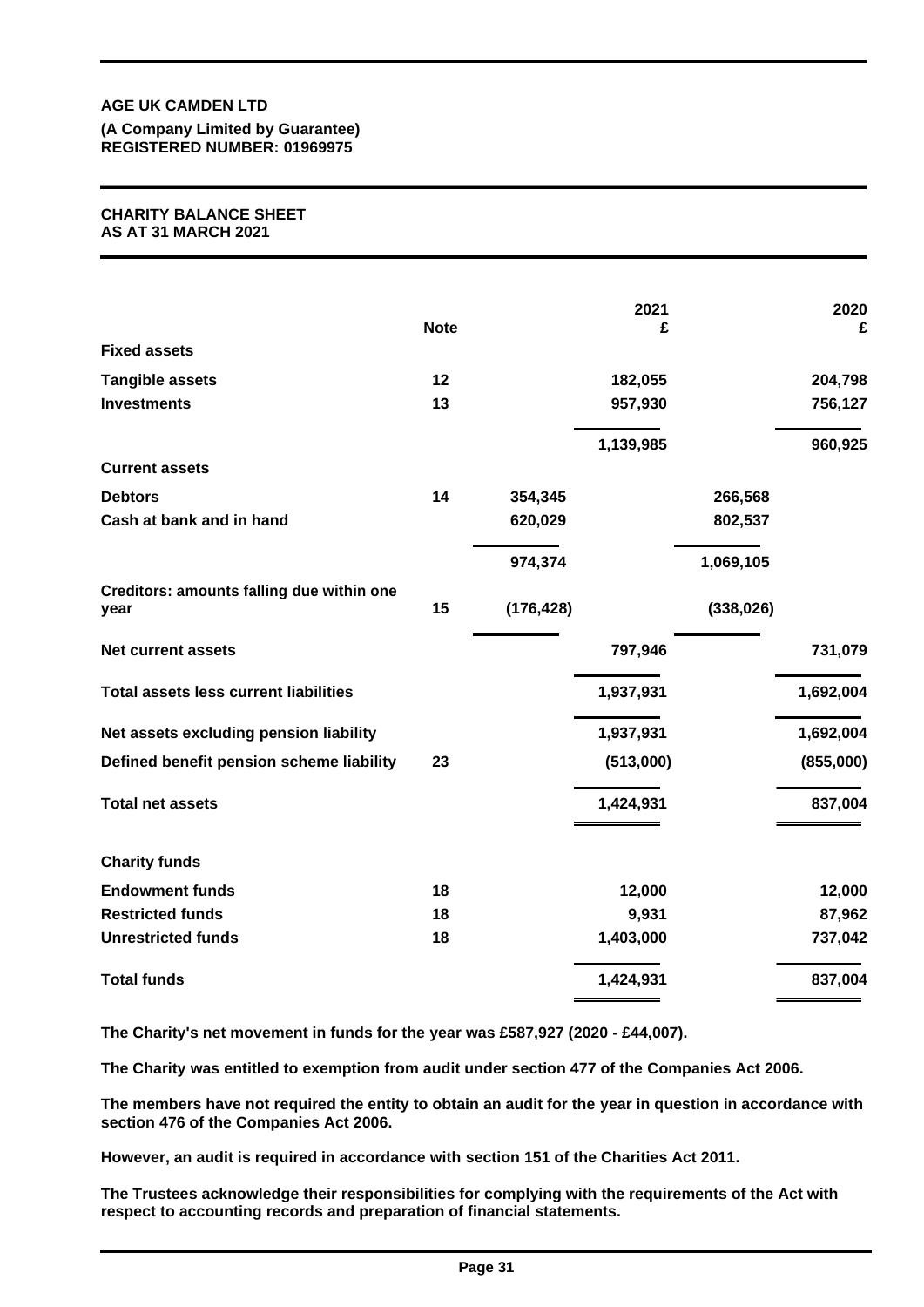**(A Company Limited by Guarantee) REGISTERED NUMBER: 01969975**

**CHARITY BALANCE SHEET (CONTINUED) AS AT 31 MARCH 2021**

**The financial statements have been prepared in accordance with the provisions applicable to entities subject to the small companies regime.**

**The financial statements were approved and authorised for issue by the Trustees and signed on their behalf by:**

Mary RR

**................................................ ................................................ Mary Burd Jacob Coy Chair** 31 January 2022 **Date:**

**Treasurer**

**The notes on pages 34 to 62 form part of these financial statements.**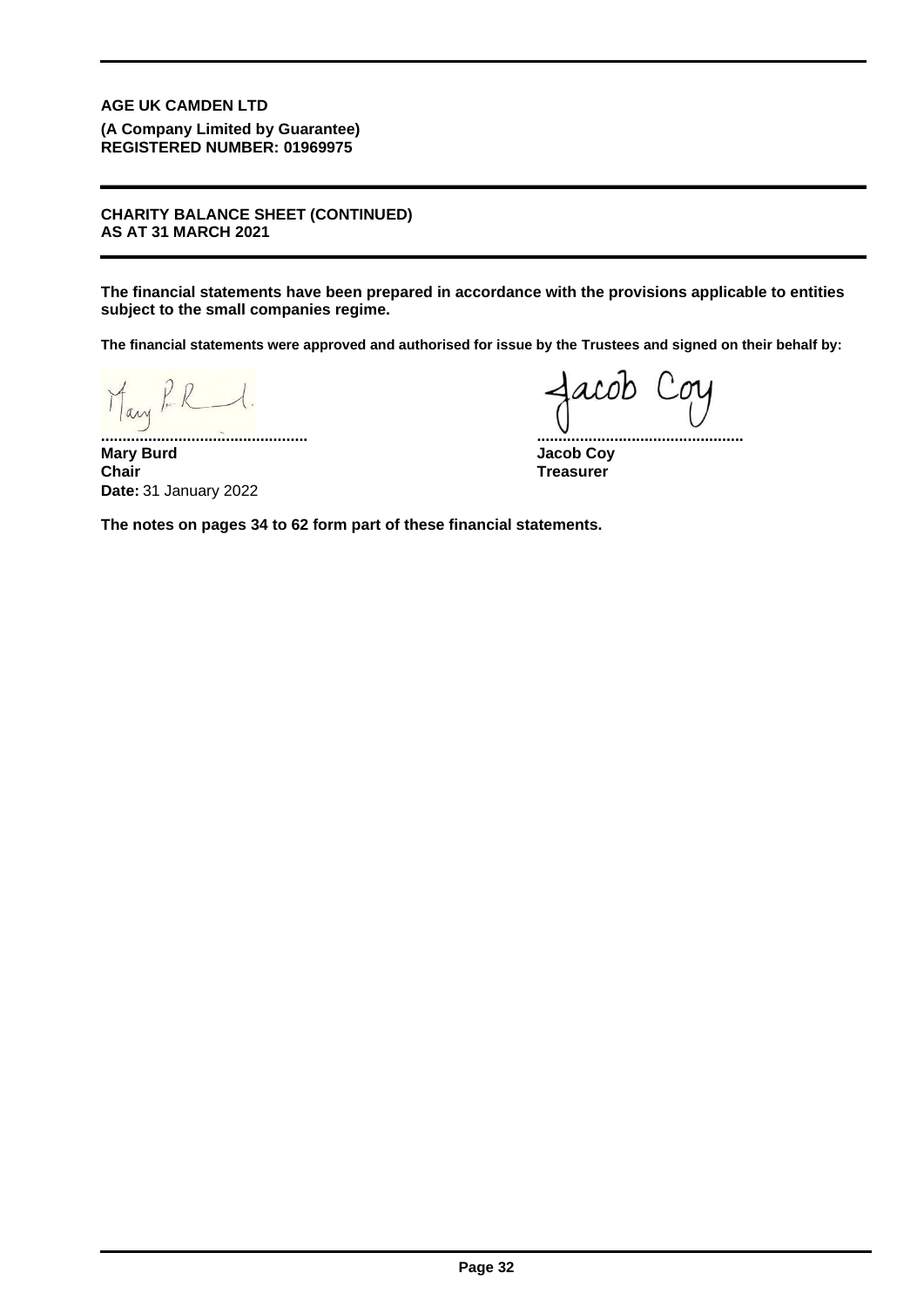**(A Company Limited by Guarantee)**

## **CONSOLIDATED STATEMENT OF CASH FLOWS FOR THE YEAR ENDED 31 MARCH 2021**

|                                                        | 2021<br>£ | 2020<br>£  |
|--------------------------------------------------------|-----------|------------|
| Cash flows from operating activities                   |           |            |
| Net cash used in operating activities                  | 80,839    | (92, 768)  |
| Cash flows from investing activities                   |           |            |
| Dividends, interests and rents from investments        | 5,368     | 8,604      |
| Purchase of tangible fixed assets                      | (15, 478) | (57, 638)  |
| Net cash used in investing activities                  | (10, 110) | (49, 034)  |
| Change in cash and cash equivalents in the year        | 70,729    | (141, 802) |
| Cash and cash equivalents at the beginning of the year | 2,496,699 | 2,638,501  |
| Cash and cash equivalents at the end of the year       | 2,567,428 | 2,496,699  |

**The notes on pages 34 to 62 form part of these financial statements**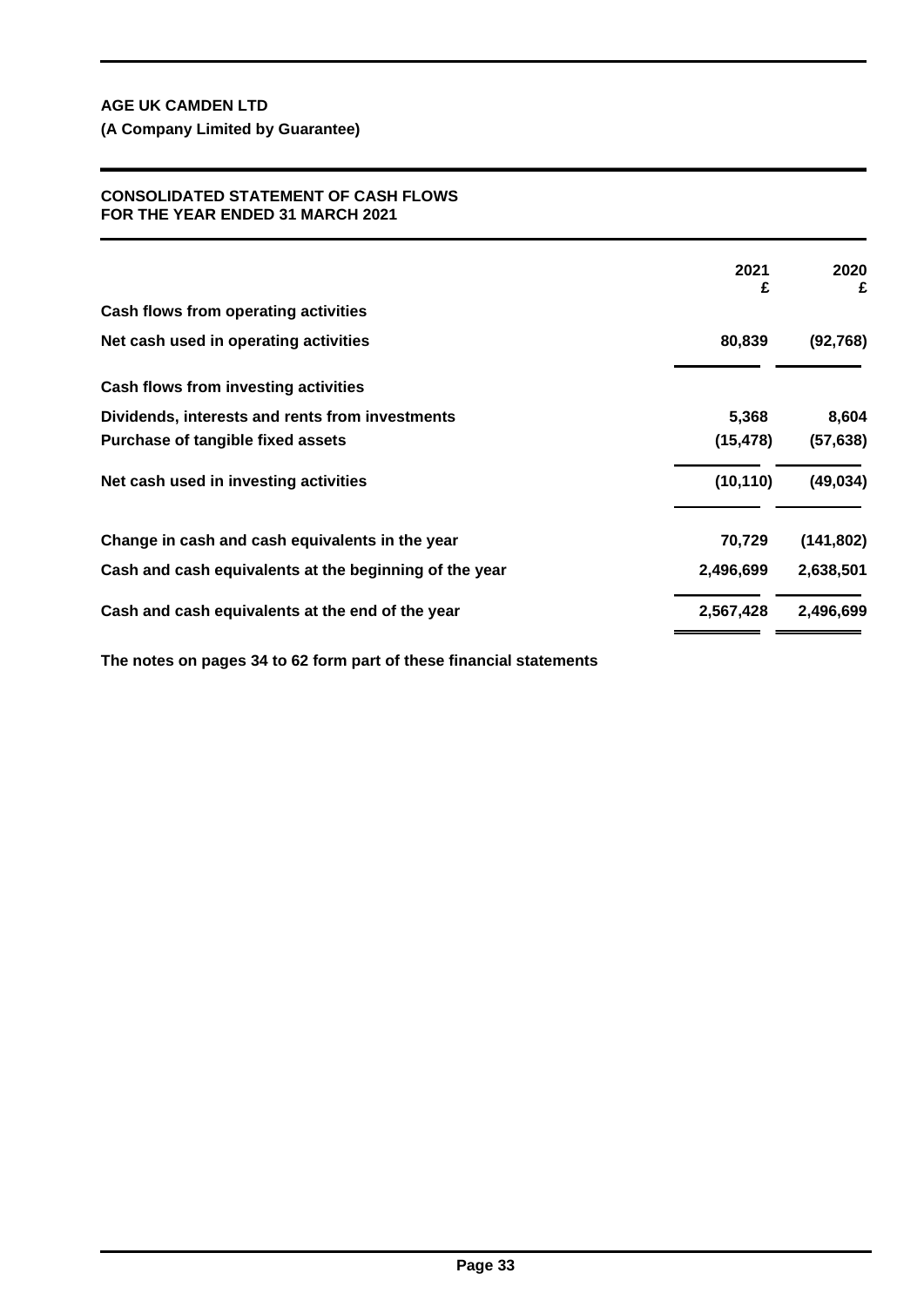#### **NOTES TO THE FINANCIAL STATEMENTS FOR THE YEAR ENDED 31 MARCH 2021**

#### **1. General information**

**Age UK Camden Ltd ("AUC" or "the Charity") is a charitable company, limited by guarantee, registered in England and Wales, and whose registered office address is Tavis House, 1-6 Tavistock Square, London, WC1H 9NA. The Charity's objects are to promote the relief of elderly people in any manner which now or hereafter may be deemed by law to be charitable in and around the London Borough of Camden.**

#### **2. Accounting policies**

#### **2.1 Basis of preparation of financial statements**

**The financial statements have been prepared in accordance with the Charities SORP (FRS 102) - Accounting and Reporting by Charities: Statement of Recommended Practice applicable to charities preparing their accounts in accordance with the Financial Reporting Standard applicable in the UK and Republic of Ireland (FRS 102) (effective 1 January 2019), the Financial Reporting Standard applicable in the UK and Republic of Ireland (FRS 102) and the Companies Act 2006.**

**Age UK Camden Ltd meets the definition of a public benefit entity under FRS 102. Assets and liabilities are initially recognised at historical cost or transaction value unless otherwise stated in the relevant accounting policy.**

**The financial statements are prepared in sterling, which is the functional currency of the group. Monetary amounts in these financial statements are rounded to the nearest £.**

**The Consolidated Statement of Financial Activities (SOFA) and Consolidated Balance Sheet consolidate the financial statements of the Charity and its subsidiary undertakings. The results of the subsidiaries are consolidated on a line by line basis.**

**The Charity has taken advantage of the exemption allowed under section 408 of the Companies Act 2006 and has not presented its own Statement of Financial Activities in these financial statements.**

#### **2.2 Going concern**

**After making appropriate enquiries, the Trustees have a reasonable expectation that the Charity has adequate resources to continue in operational existence for the foreseeable future. The Trustees consider that there is no material uncertainity about the Charity's ability to continue as a going concern based on their review on 2021-22 budget, cashflow forecasts and cash reserves. The most significant issue that the Trustees continue to address is to ensure that there is not a crystalisation of the pension deficit at a time that is not of the Charity's choosing. The Trustees have considered the impacts that the Covid-19 pandemic may have for the Charity and it is deemed that the Charity can meet its commitments and liabilities and can continue for the foreseeable future. Accordingly, they continue to adopt the going concern basis in preparing the financial statements.**

**As noted in the Trustees' Report on page 7 and in note 26 on page 62, the decision was taken after the balance sheet by the Trustees of one of the Charity's subsidiairies, Personalisation of Support in Camden, that PSIC would not seek renewal of its contract with Camden Council and as such has taken the decision to wind down the Charity in early 2022. As a result, the financial statements of PSIC have prepared on the basis that PSCI is no longer a going concern. The financial statements do not include any provision for the future costs of terminating the activities of the entity except to the extent that such costs were committed at the end of the reporting period.**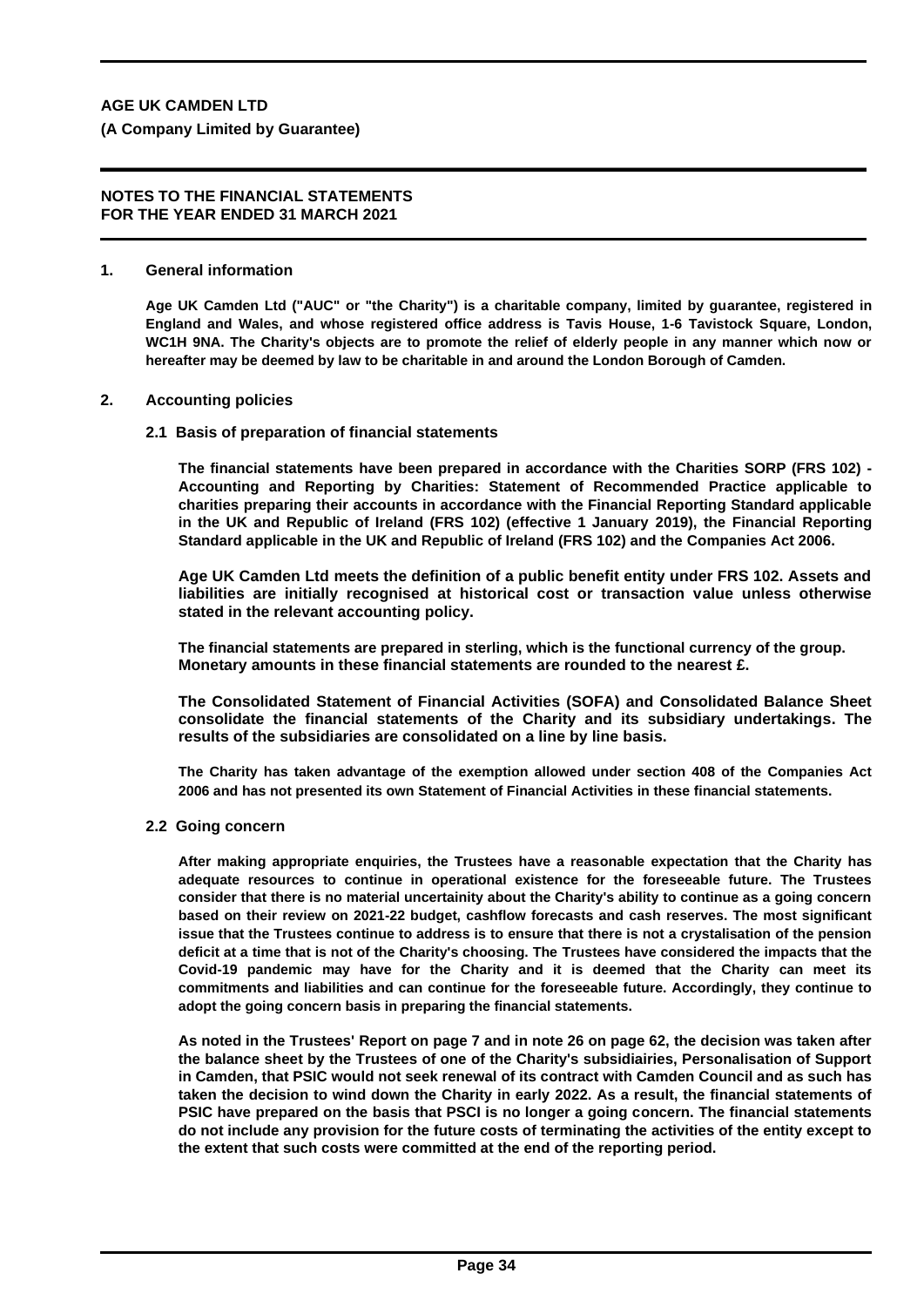**(A Company Limited by Guarantee)**

#### **NOTES TO THE FINANCIAL STATEMENTS FOR THE YEAR ENDED 31 MARCH 2021**

#### **2. Accounting policies (continued)**

#### **2.3 Fund accounting**

**General funds are unrestricted funds which are available for use at the discretion of the Trustees in furtherance of the general objectives of the Group and which have not been designated for other purposes.**

**Designated funds comprise unrestricted funds that have been set aside by the Trustees for particular purposes. The aim and use of each designated fund is set out in the notes to the financial statements.**

**Restricted funds are funds which are to be used in accordance with specific restrictions imposed by donors or which have been raised by the Group for particular purposes. The costs of raising and administering such funds are charged against the specific fund. The aim and use of each restricted fund is set out in the notes to the financial statements.**

**Investment income, gains and losses are allocated to the appropriate fund.**

**2.4 Income**

**All income is recognised once the Charity has entitlement to the income, it is probable that the income will be received and the amount of income receivable can be measured reliably.**

**The recognition of income from legacies is dependent on establishing entitlement, the probability of receipt and the ability to estimate with sufficient accuracy the amount receivable. Evidence of entitlement to a legacy exists when the Charity has sufficient evidence that a gift has been left to them (through knowledge of the existence of a valid will and the death of the benefactor) and the executor is satisfied that the property in question will not be required to satisfy claims in the estate. Receipt of a legacy must be recognised when it is probable that it will be received and the fair value of the amount receivable, which will generally be the expected cash amount to be distributed to the Charity, can be reliably measured.**

**Grants and government grants, whether capital or revenue grants, are recognised when the Charity has entitlement to the funds, any performance conditions attached to the grants have been met, it is probable that the income will be received, and the amount can be measured reliabily and is not deferred.**

**Income received in advance of a service being provided or in advance of grant performance conditions being met is deferred until the criteria for income recognition are met.**

**Income tax recoverable in relation to investment income is recognised at the time the investment income is receivable.**

**Other income is recognised in the period in which it is receivable and to the extent the goods have been provided or on completion of the service.**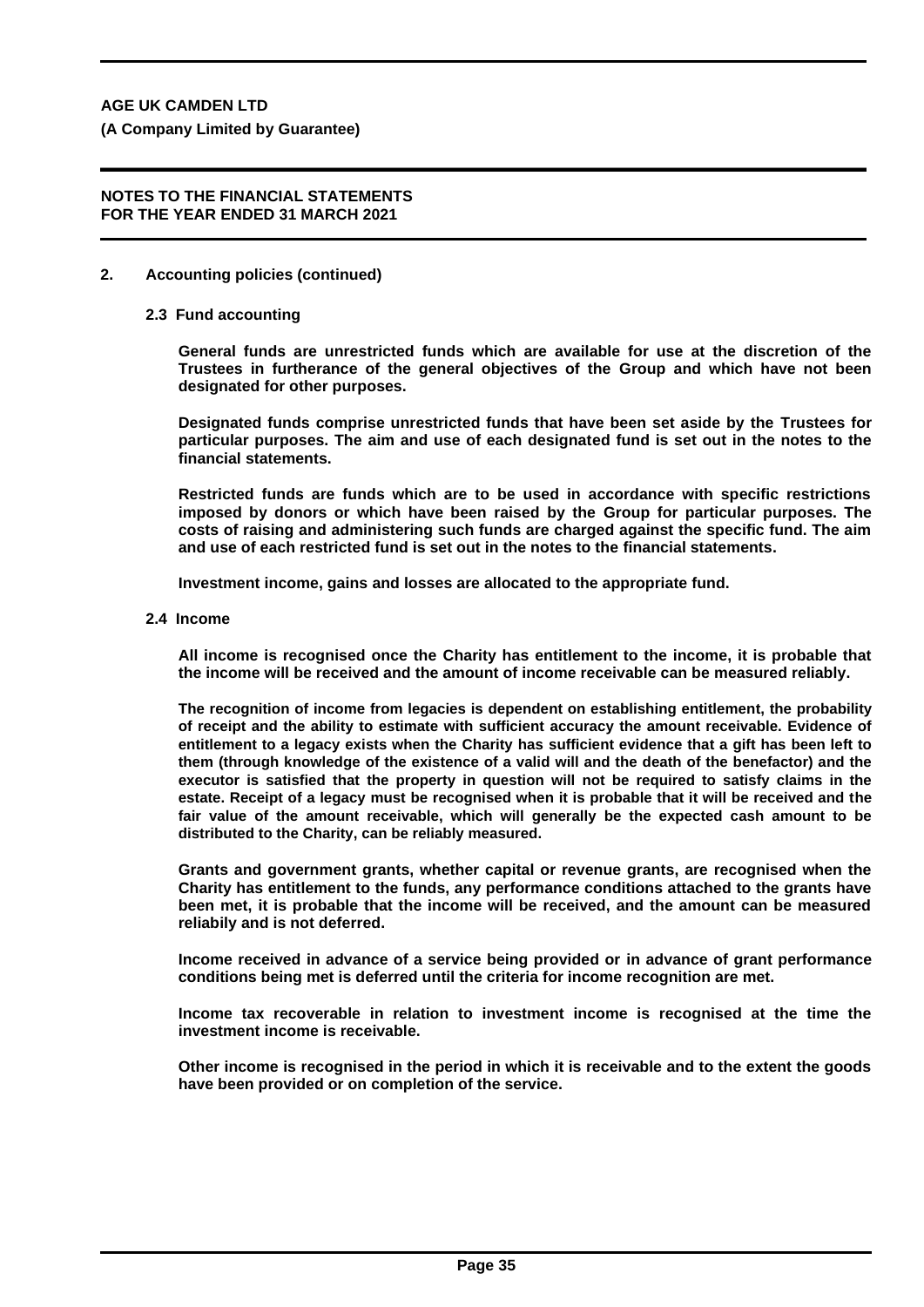**(A Company Limited by Guarantee)**

#### **NOTES TO THE FINANCIAL STATEMENTS FOR THE YEAR ENDED 31 MARCH 2021**

#### **2. Accounting policies (continued)**

#### **2.5 Expenditure**

**Expenditure is recognised once there is a legal or constructive obligation to transfer economic benefit to a third party, it is probable that a transfer of economic benefits will be required in settlement and the amount of the obligation can be measured reliably. Expenditure is classified by activity. The costs of each activity are made up of the total of direct costs and shared costs, including support costs involved in undertaking each activity. Direct costs attributable to a single activity are allocated directly to that activity. Shared costs which contribute to more than one activity and support costs which are not attributable to a single activity are apportioned between those activities on a basis consistent with the use of resources.**

**Expenditure on raising funds includes all expenditure incurred by the Group to raise funds for its charitable purposes and includes costs of all fundraising activities events, noncharitable trading and associated support costs.**

**Expenditure on charitable activities is incurred on directly undertaking the activities which further the Group's objectives, as well as any associated support costs.**

**All expenditure is inclusive of irrecoverable VAT.**

**2.6 Operating leases**

**Rentals paid under operating leases are charged to the Consolidated Statement of Financial Activities on a straight line basis over the lease term.**

**2.7 Tangible fixed assets and depreciation**

**Tangible fixed assets costing £1000 or more are capitalised and recognised when future economic benefits are probable and the cost or value of the asset can be measured reliably.**

**Tangible fixed assets are initially recognised at cost. After recognition, under the cost model, tangible fixed assets are measured at cost less accumulated depreciation and any accumulated impairment losses. All costs incurred to bring a tangible fixed asset into its intended working condition should be included in the measurement of cost.**

**Depreciation is charged so as to allocate the cost of tangible fixed assets less their residual value over their estimated useful lives, using the straight-line method.**

**Depreciation is provided on the following bases:**

| Leasehold improvements  | - Straight line over the life of the lease |
|-------------------------|--------------------------------------------|
| <b>Office equipment</b> | - 3 years and 1 year straight line         |

**2.8 Investments**

**Fixed asset investments are a form of financial instrument and are initially recognised at their transaction cost and subsequently measured at fair value at the Balance Sheet date, unless the value cannot be measured reliably in which case it is measured at cost less impairment. Investment gains and losses, whether realised or unrealised, are combined and presented as 'Gains/(Losses) on investments' in the Consolidated Statement of Financial Activities.**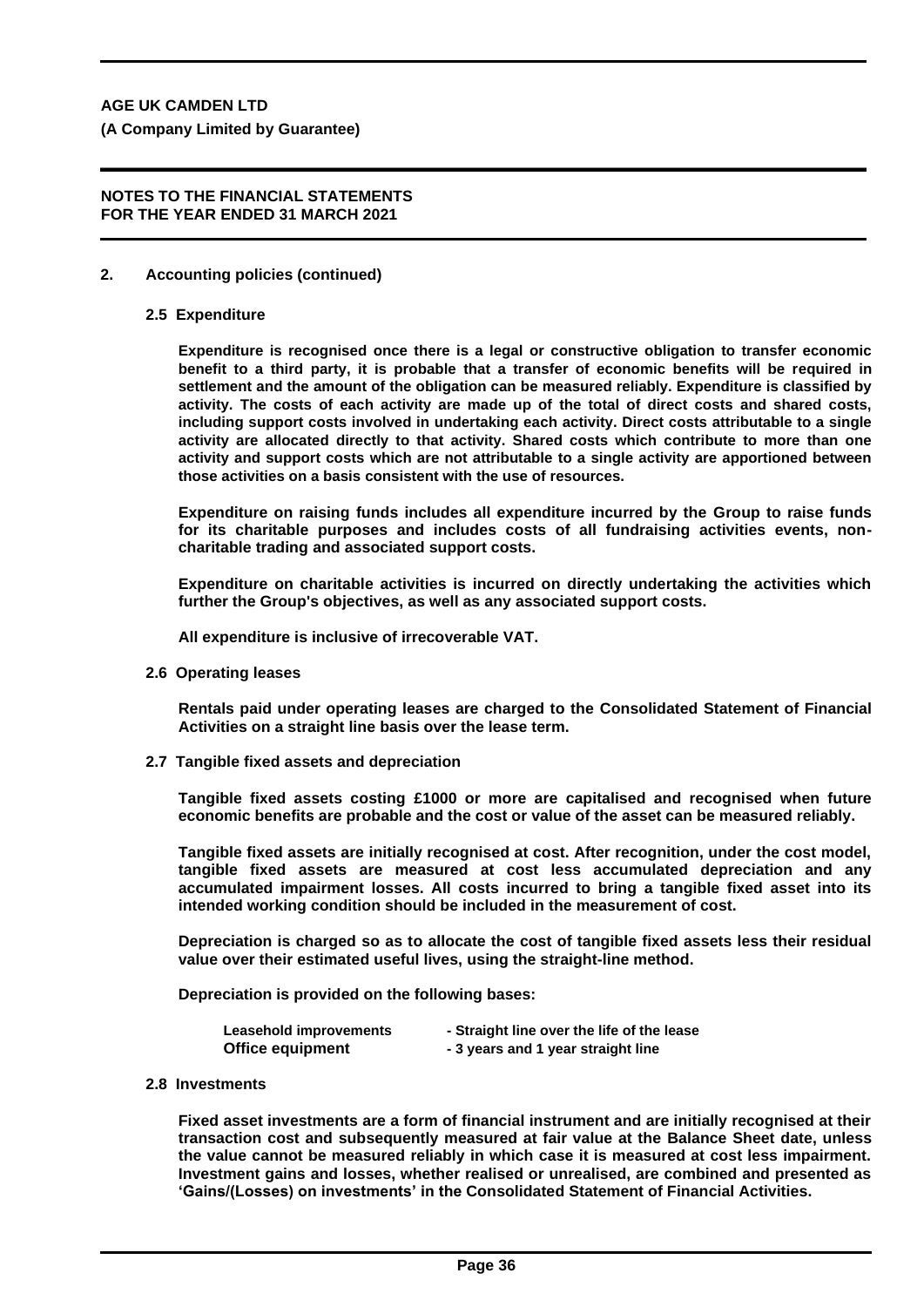## **NOTES TO THE FINANCIAL STATEMENTS FOR THE YEAR ENDED 31 MARCH 2021**

# **2. Accounting policies (continued)**

# **2.9 Debtors**

**Trade and other debtors are recognised at the settlement amount after any trade discount offered. Prepayments are valued at the amount prepaid net of any trade discounts due.**

# **2.10 Cash at bank and in hand**

**Cash at bank and in hand includes cash and short-term highly liquid investments with a short maturity of three months or less from the date of acquisition or opening of the deposit or similar account.**

# **2.11 Liabilities**

**Liabilities and provisions are recognised when there is an obligation at the Balance Sheet date as a result of a past event, it is probable that a transfer of economic benefit will be required in settlement, and the amount of the settlement can be estimated reliably.**

**Liabilities are recognised at the amount that the Charity anticipates it will pay to settle the debt or the amount it has received as advanced payments for the goods or services it must provide.**

**Provisions are measured at the best estimate of the amounts required to settle the obligation. Where the effect of the time value of money is material, the provision is based on the present value of those amounts, discounted at the pre-tax discount rate that reflects the risks specific to the liability. The unwinding of the discount is recognised in the Consolidated Statement of Financial Activities as a finance cost.**

# **2.12 Financial instruments**

**The Group only has financial assets and financial liabilities of a kind that qualify as basic financial instruments. Basic financial instruments are initially recognised at transaction value and subsequently measured at their settlement value with the exception of bank loans which are subsequently measured at amortised cost using the effective interest method.**

# **2.13 Pensions**

**The group operates defined contribution pension schemes and the pension charge represents the amounts payable by the Charity to the fund in respect of the year.**

# **3. Critical accounting estimates and areas of judgement**

**Estimates and judgements are continually evaluated and are based on historical experience and other factors, including expectations of future events that are believed to be reasonable under the circumstances.**

**The Charity makes estimates and assumptions concerning the future. The resulting accounting estimates and assumptions will, by definition, seldom equal the related actual results. The estimates and assumptions that have a significant risk of causing a material adjustment to the carrying amounts of assets and liabilities within the next financial year are discussed below.**

**The valuation of the pension liability and associated assumptions are significant accounting estimates. For detail on the assumptions see note 23.**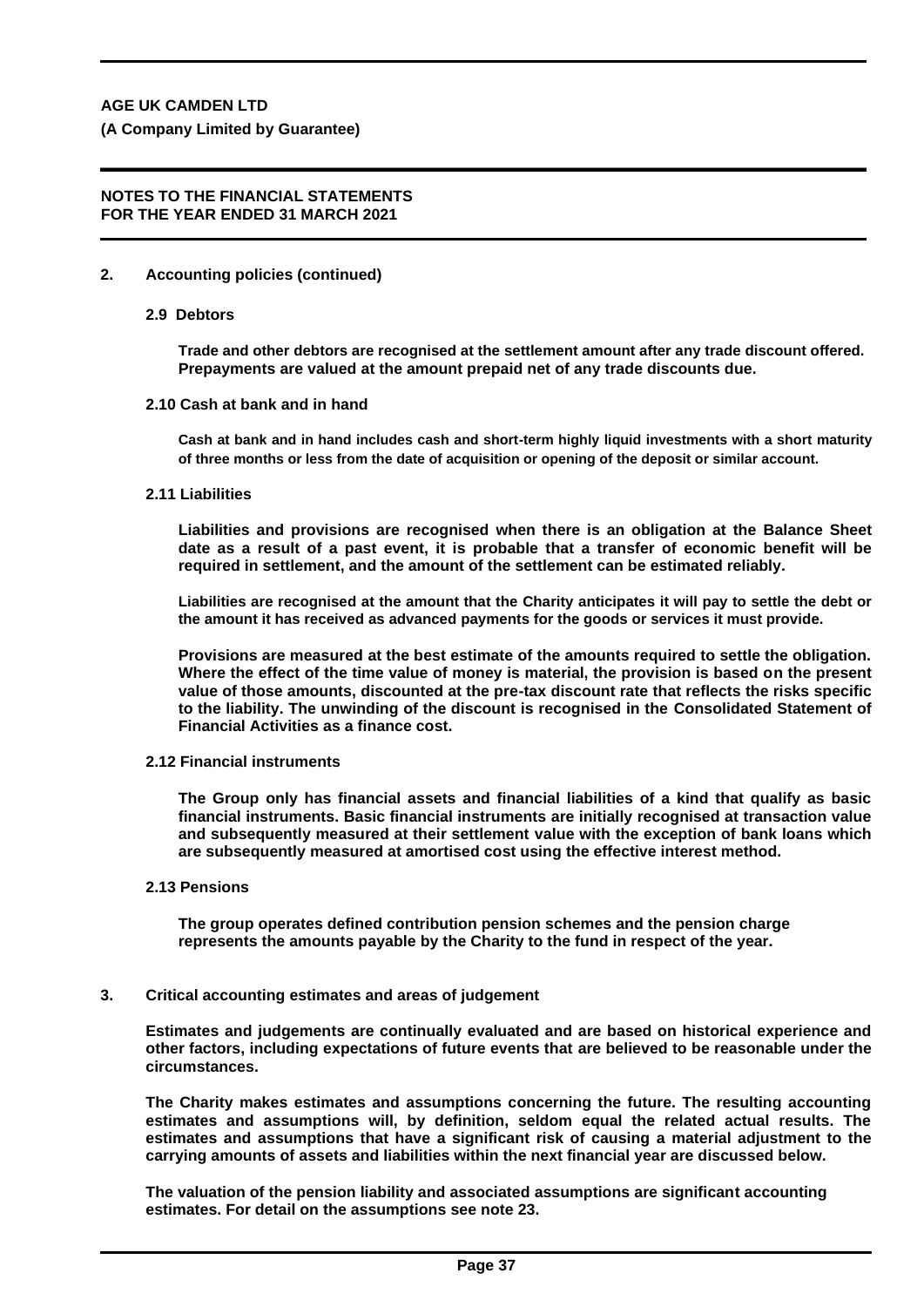# **NOTES TO THE FINANCIAL STATEMENTS FOR THE YEAR ENDED 31 MARCH 2021**

# **4. Income from donations and legacies**

|                          | funds<br>2021<br>£ | <b>Restricted Unrestricted</b><br>funds<br>2021<br>£ | <b>Total</b><br>funds<br>2021<br>£ | <b>Total</b><br>funds<br>2020<br>£ |
|--------------------------|--------------------|------------------------------------------------------|------------------------------------|------------------------------------|
| <b>Donations</b>         | 9,200              | 174,197                                              | 183,397                            | 165,483                            |
| <b>Legacies</b>          |                    | 78,136                                               | 78,136                             |                                    |
| <b>Grants</b>            |                    | 37,281                                               | 37,281                             |                                    |
| <b>Government grants</b> | 9,795              |                                                      | 9,795                              | $\blacksquare$                     |
| <b>Membership fees</b>   |                    |                                                      |                                    | 215                                |
|                          | 18,995             | 289,614                                              | 308,609                            | 165,698                            |
| <b>Total 2020</b>        | 38,351             | 127,347                                              | 165,698                            |                                    |

**Government grants represent amounts received under the UK Government's Coronavirus Job Retention Scheme.**

# **5. Income from charitable activities**

|                                           | <b>Restricted</b><br>funds<br>2021<br>£ | <b>Unrestricted</b><br>funds<br>2021<br>£ | Total<br>funds<br>2021<br>£ | Total<br>funds<br>2020<br>£ |
|-------------------------------------------|-----------------------------------------|-------------------------------------------|-----------------------------|-----------------------------|
| <b>Resource Centres</b>                   |                                         | 798,006                                   | 798,006                     | 696,353                     |
| <b>Volunteer &amp; Community Services</b> | 344,366                                 | 268,941                                   | 613,307                     | 619,396                     |
| <b>Advice &amp; Support</b>               | 233,651                                 | 540,640                                   | 774,291                     | 771,389                     |
| <b>Ageing Better in Camden</b>            | 666,758                                 |                                           | 666,758                     | 696,899                     |
| <b>ODL</b>                                | 427,696                                 | 203,842                                   | 631,538                     | 429,745                     |
| <b>PSIC</b>                               |                                         | 336,356                                   | 336,356                     | 328,153                     |
|                                           | 1,672,471                               | 2,147,785                                 | 3,820,256                   | 3,541,935                   |
| <b>Total 2020</b>                         | 1,442,361                               | 2,099,574                                 | 3,541,935                   |                             |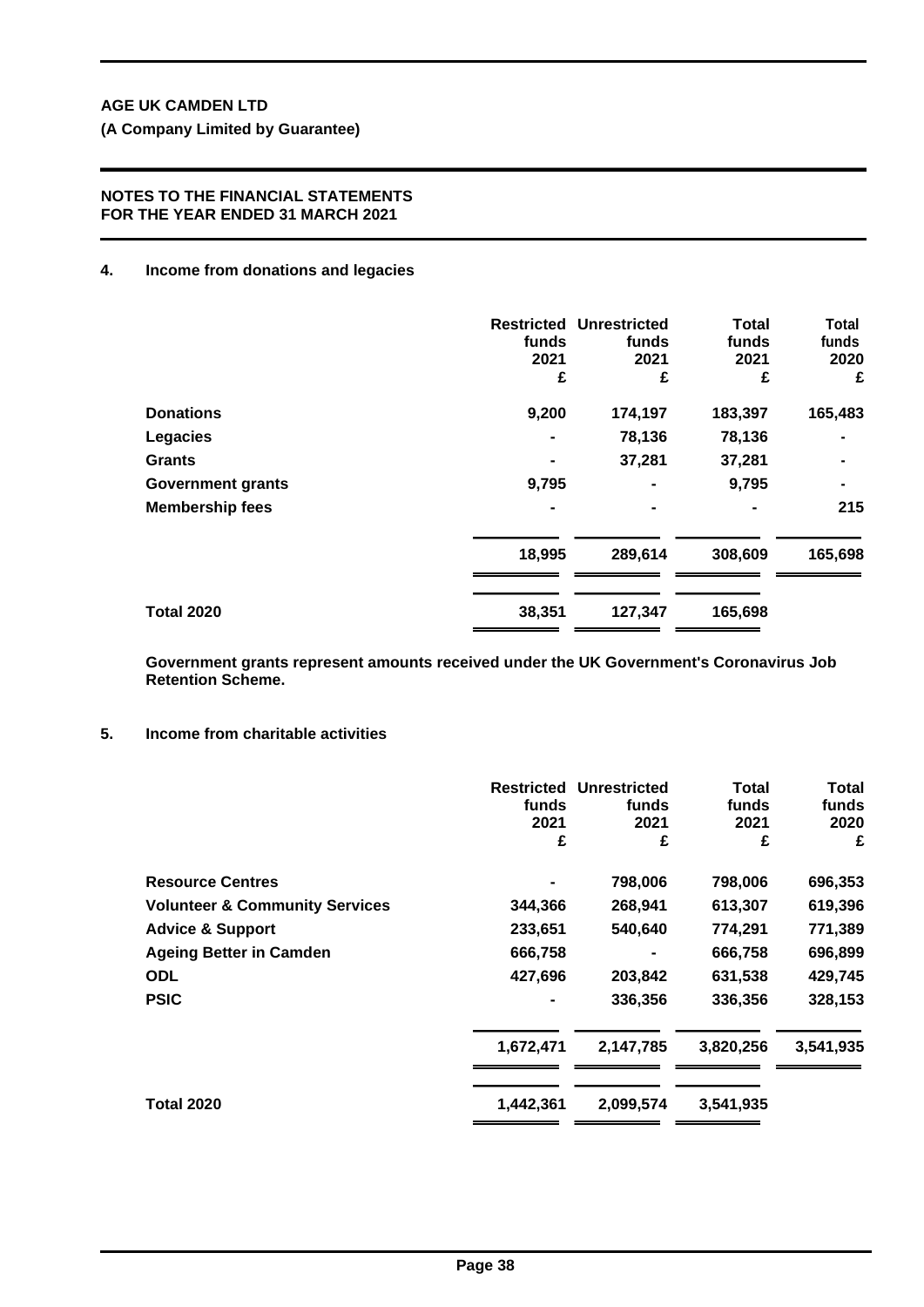**(A Company Limited by Guarantee)**

## **NOTES TO THE FINANCIAL STATEMENTS FOR THE YEAR ENDED 31 MARCH 2021**

#### **6. Investment income**

|                   | <b>Unrestricted</b><br>funds<br>2021<br>£ | <b>Total</b><br>funds<br>2021<br>£ | <b>Total</b><br>funds<br>2020<br>£ |
|-------------------|-------------------------------------------|------------------------------------|------------------------------------|
| Interest income   | 5,368                                     | 5,368                              | 8,604                              |
| <b>Total 2020</b> | 8,604                                     | 8,604                              |                                    |

# **7. Other incoming resources**

|                        | <b>Unrestricted</b><br>funds<br>2021<br>£ | <b>Total</b><br>funds<br>2021<br>£ | <b>Total</b><br>funds<br>2020<br>£ |
|------------------------|-------------------------------------------|------------------------------------|------------------------------------|
| Sales of donated goods | 32,193                                    | 32,193                             | 77,224                             |
| <b>Rental income</b>   | 3,900                                     | 3,900                              | 15,360                             |
| Other income           | 18,580                                    | 18,580                             | 30                                 |
|                        | 54,673                                    | 54,673                             | 92,614                             |
| <b>Total 2020</b>      | 92,614                                    | 92,614                             |                                    |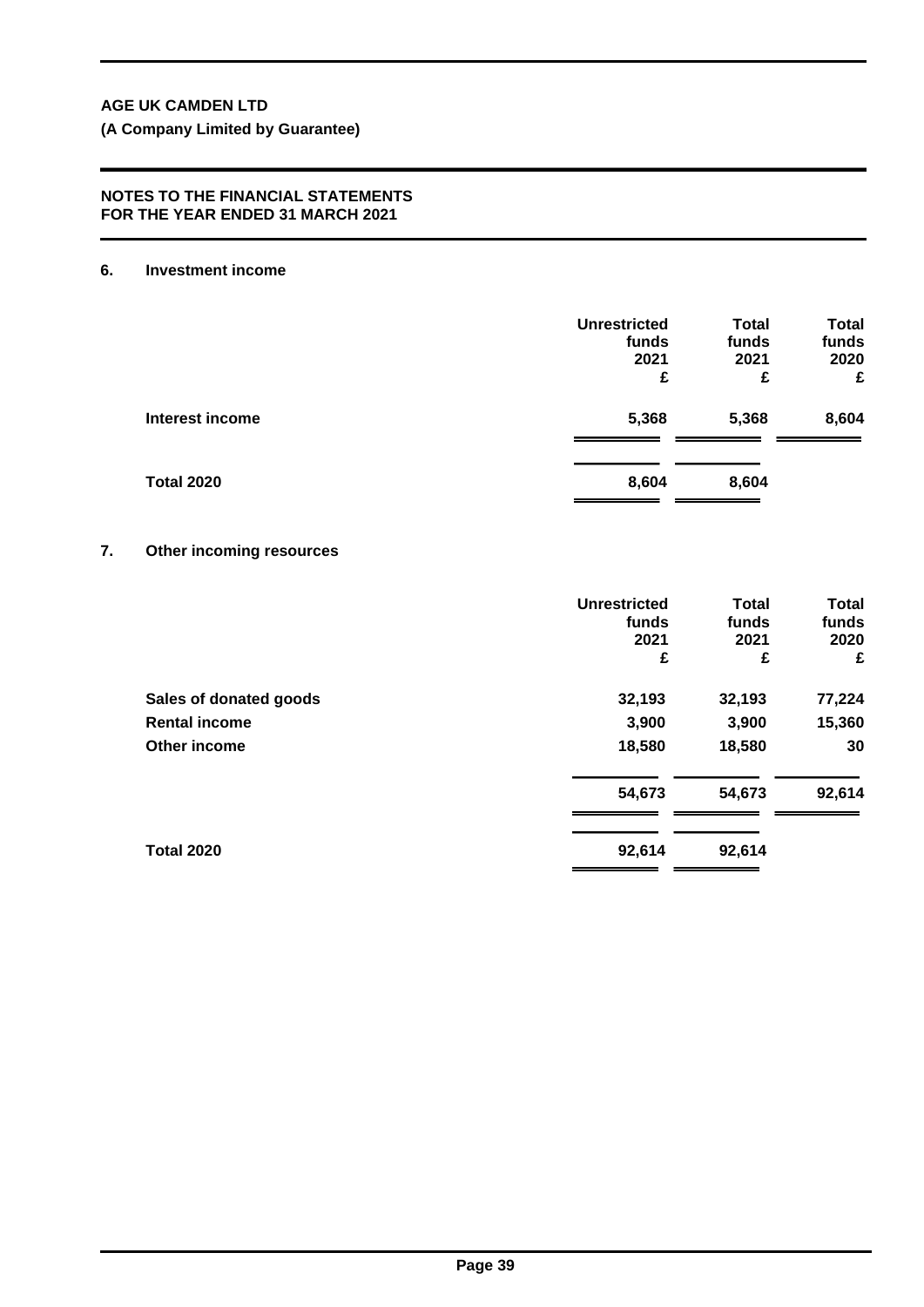**(A Company Limited by Guarantee)**

# **NOTES TO THE FINANCIAL STATEMENTS FOR THE YEAR ENDED 31 MARCH 2021**

## **8. Analysis of expenditure by activities**

|                                           | <b>Activities</b><br>undertaken<br>directly<br>2021<br>£ | <b>Support</b><br>costs<br>2021<br>£ | Total<br>funds<br>2021<br>£ | Total<br>funds<br>2020<br>£ |
|-------------------------------------------|----------------------------------------------------------|--------------------------------------|-----------------------------|-----------------------------|
| <b>Resource Centres</b>                   | 730,941                                                  | 145,937                              | 876,878                     | 854,052                     |
| <b>Volunteer &amp; Community Services</b> | 527,398                                                  | 94,026                               | 621,424                     | 600,069                     |
| <b>Advice &amp; Support</b>               | 712,148                                                  | 197,677                              | 909,825                     | 909,649                     |
| <b>Ageing Better in Camden</b>            | 666,408                                                  | 21,329                               | 687,737                     | 714,545                     |
| <b>ODL</b>                                | 462,938                                                  |                                      | 462,938                     | 395,043                     |
| <b>PSIC</b>                               | 266,701                                                  | 45,320                               | 312,021                     | 326,369                     |
|                                           | 3,366,534                                                | 504,289                              | 3,870,823                   | 3,799,727                   |
| <b>Total 2020</b>                         | 3,046,259                                                | 753,468                              | 3,799,727                   |                             |

# **Analysis of support costs**

|                                    |                 | <b>Volunteer &amp;</b> |                | Ageing           |
|------------------------------------|-----------------|------------------------|----------------|------------------|
|                                    | <b>Resource</b> | <b>Community</b>       | Advice &       | <b>Better in</b> |
|                                    | <b>Centres</b>  | <b>Services</b>        | <b>Support</b> | Camden           |
|                                    | 2021            | 2021                   | 2021           | 2021             |
|                                    | £               | £                      | £              | £                |
| <b>Staff costs</b>                 | 59,515          | 38,345                 | 80,614         | 8,698            |
| <b>Depreciation</b>                | 5,128           | 3,304                  | 6,946          | 750              |
| <b>Other staff costs</b>           | 15,812          | 10,188                 | 21,418         | 2,311            |
| <b>Premises costs</b>              | 14,639          | 9,431                  | 19,828         | 2,139            |
| Transport                          | 241             | 155                    | 326            | 35               |
| <b>Project costs</b>               | 472             | 304                    | 640            | 69               |
| <b>Supplies and services</b>       | 45,145          | 24,075                 | 50,616         | 6,598            |
| Supplies and services - governance | 4,985           | 8,224                  | 17,289         | 729              |
|                                    | 145,937         | 94,026                 | 197,677        | 21,329           |
| <b>Total 2020</b>                  | 238,340         | 153,559                | 322,835        | 34,834           |
|                                    |                 |                        |                |                  |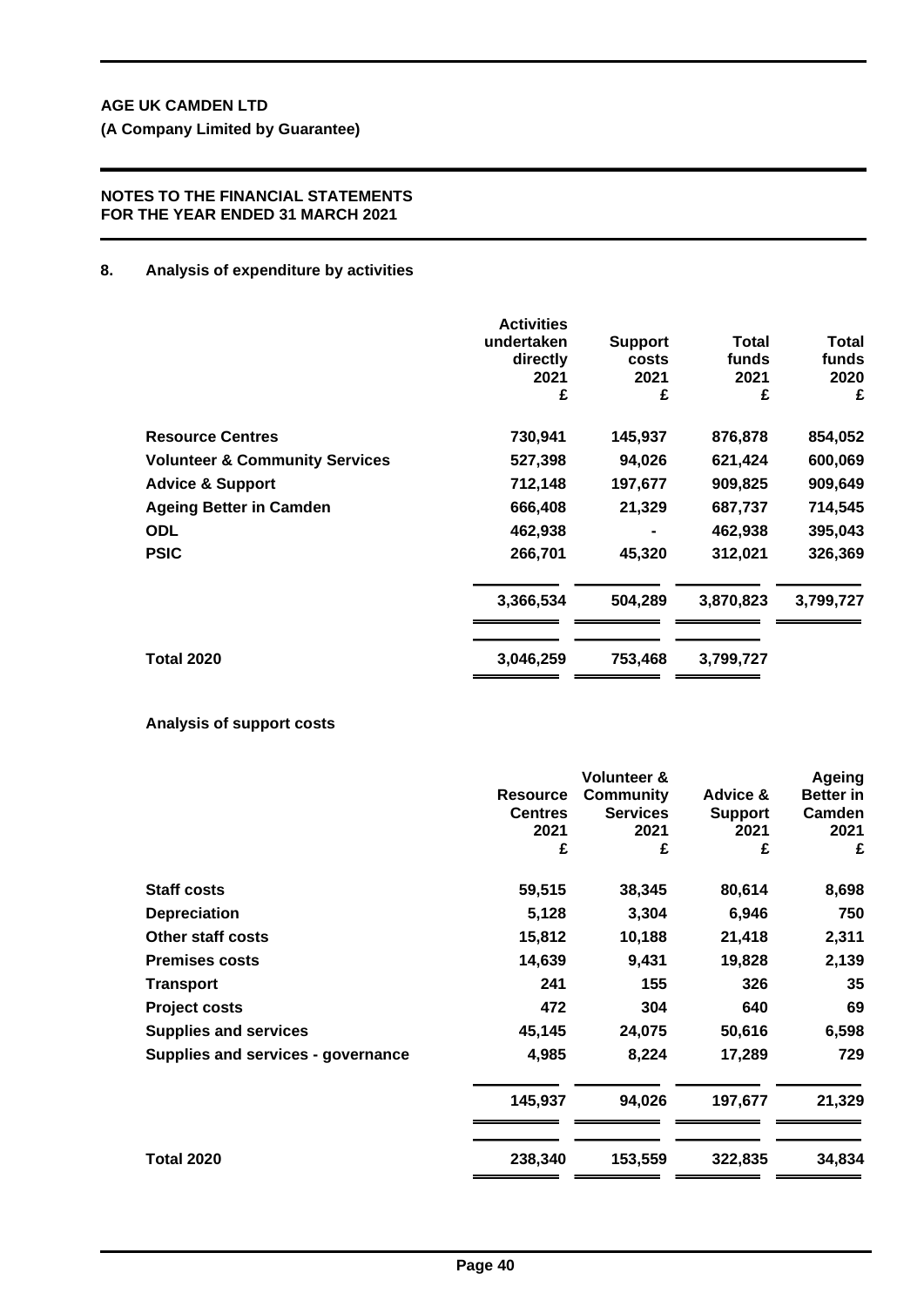# **NOTES TO THE FINANCIAL STATEMENTS FOR THE YEAR ENDED 31 MARCH 2021**

# **8. Analysis of expenditure by activities (continued)**

**Analysis of support costs (continued)**

|                                    |             | Total   | Total   |
|------------------------------------|-------------|---------|---------|
|                                    | <b>PSIC</b> | funds   | funds   |
|                                    | 2021        | 2021    | 2020    |
|                                    | £           | £       | £       |
| <b>Staff costs</b>                 | 41,985      | 229,157 | 405,894 |
| <b>Depreciation</b>                |             | 16,128  | 6,547   |
| <b>Other staff costs</b>           |             | 49,729  | 98,877  |
| <b>Premises costs</b>              |             | 46,037  | 66,025  |
| <b>Transport</b>                   |             | 757     | 361     |
| <b>Project costs</b>               |             | 1,485   | 139,657 |
| <b>Supplies and services</b>       |             | 126,434 | 13,219  |
| Supplies and services - governance | 3,335       | 34,562  | 22,888  |
|                                    | 45,320      | 504,289 | 753,468 |
| <b>Total 2020</b>                  | 3,900       | 753,468 |         |
|                                    |             |         |         |

# **9. Auditors' remuneration**

**The auditors' remuneration amounts to an auditor fee of £21,965 (2020 - £24,936).**

# **10. Staff costs**

|                                                         | Group<br>2021<br>£ | Group<br>2020<br>£ | Charity<br>2021<br>£ | <b>Charity</b><br>2020<br>£ |
|---------------------------------------------------------|--------------------|--------------------|----------------------|-----------------------------|
| <b>Wages and salaries</b>                               | 2,353,388          | 2,211,230          | 1,793,333            | 1,708,683                   |
| <b>Social security costs</b>                            | 209,496            | 187,468            | 164,807              | 142,585                     |
| Contribution to defined contribution pension<br>schemes | 87,521             | 79.106             | 62,242               | 56,314                      |
| Operating costs of defined benefit pension<br>schemes   | 20,977             | 16.641             | 20,977               | 16,641                      |
|                                                         | 2,671,382          | 2,494,445          | 2,041,359            | 1,924,223                   |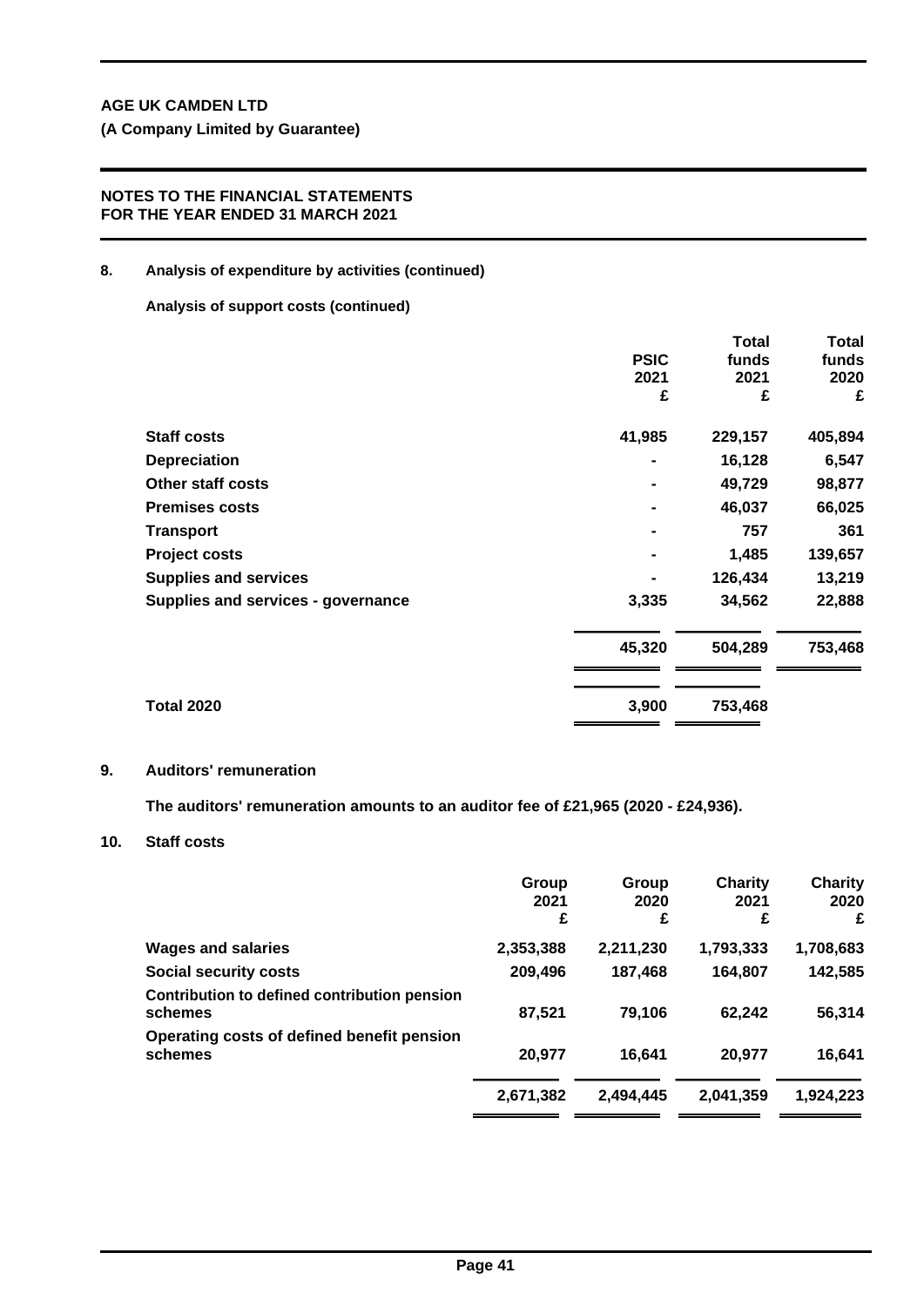## **NOTES TO THE FINANCIAL STATEMENTS FOR THE YEAR ENDED 31 MARCH 2021**

## **10. Staff costs (continued)**

**The average number of persons employed by the Charity during the year was as follows:**

|                                          | Group<br>2021<br>No. | Group<br>2020<br>No. |
|------------------------------------------|----------------------|----------------------|
| <b>Costs of generating income</b>        | 1                    | 3                    |
| <b>Resource centres</b>                  | 16                   | 16                   |
| <b>Volunteer &amp; community service</b> | 24                   | 21                   |
| <b>Advice &amp; support</b>              | 16                   | 16                   |
| <b>Support costs</b>                     | 8                    | 11                   |
| <b>Ageing Better in Camden</b>           | 10                   | 7                    |
| <b>PSIC</b>                              | 7                    | 9                    |
| <b>ODL</b>                               | 12                   | 12                   |
|                                          | 94                   | 95                   |

**The average headcount expressed as full-time equivalents was:**

|                                          | Group<br>2021<br>No. | Group<br>2020<br>No. |
|------------------------------------------|----------------------|----------------------|
| Cost of generating income                | 0.7                  | 1.8                  |
| <b>Resource centres</b>                  | 10.0                 | 11.3                 |
| <b>Volunteer &amp; community service</b> | 22.1                 | 11.5                 |
| <b>Advice &amp; support</b>              | 12.2                 | 11.8                 |
| <b>Support costs</b>                     | 7.1                  | 9.3                  |
| <b>Ageing Better in Camden</b>           | 7.0                  | 3.9                  |
| <b>PSIC</b>                              | 5.1                  | 6.8                  |
| <b>ODL</b>                               | 11.1                 | 8.7                  |
|                                          | 75                   | 65                   |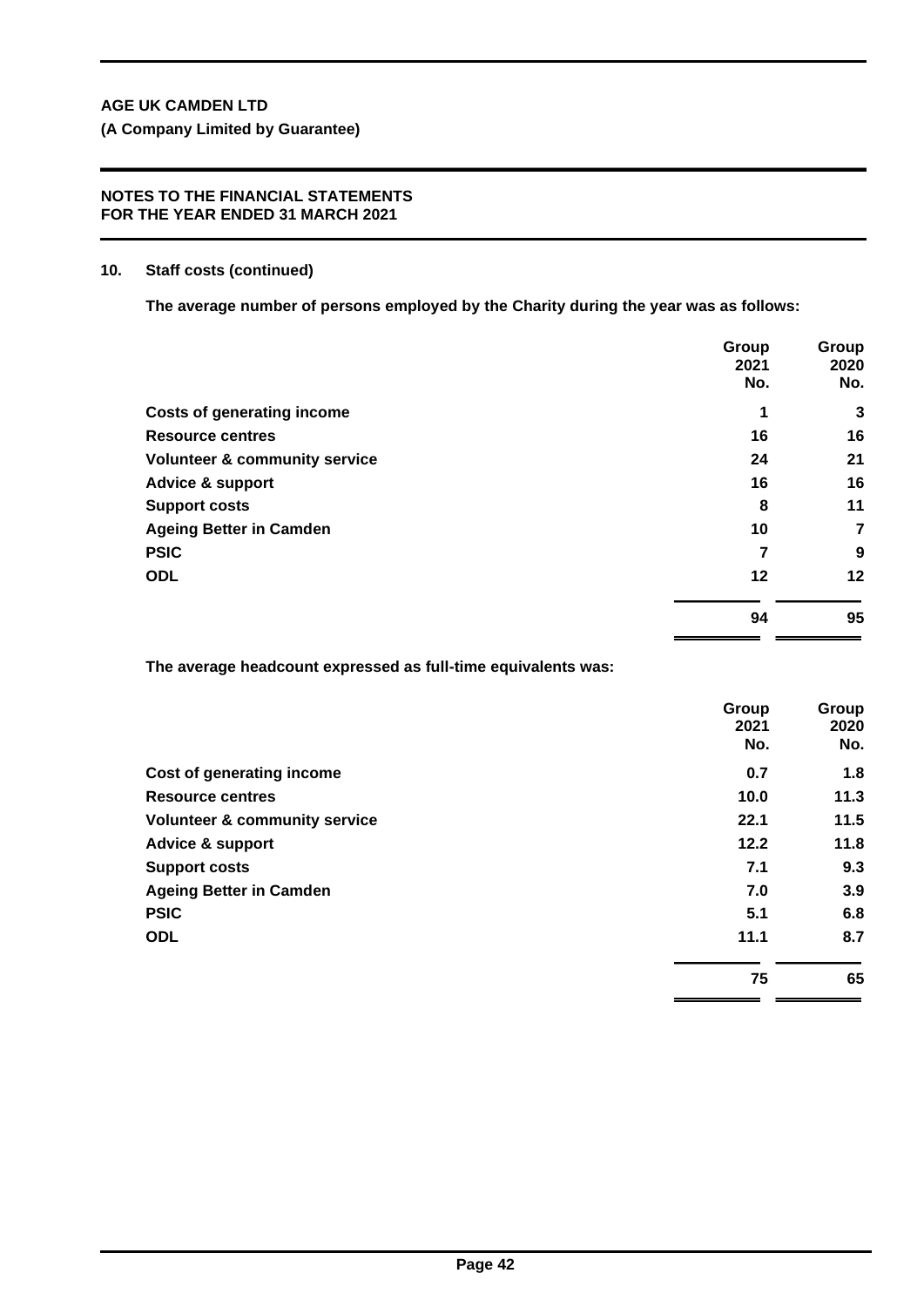#### **NOTES TO THE FINANCIAL STATEMENTS FOR THE YEAR ENDED 31 MARCH 2021**

#### **10. Staff costs (continued)**

**The number of employees whose employee benefits (excluding employer pension costs) exceeded £60,000 was:**

|                               | Group<br>2021<br>No. | Group<br>2020<br>No. |
|-------------------------------|----------------------|----------------------|
| In the band £60,001 - £70,000 |                      |                      |

**During the year, key management personnel for the parent charity were identified as being the head of finance, ABC programme manager, two service managers, HR manager and the CEO. Remuneration, including employer's NI and pension contributions, totalled £277,528 (2020 - £302,974).**

**During the year, key management personnel for PSIC were identified as being the operations manager and the CEO of the parent charity. Remuneration, including employer's NI and pension contributions, totalled £41,782 (2020 - £54,823).**

**During the year, key management personnel for ODL were identified as being the operations manager and the CEO of the parent charity. Remuneration, including employer's NI and pension contributions, totalled £53,034 (£57,944).**

**The total key management personnel for the group £372,344 (2020: £415,741).**

# **11. Trustees' remuneration and expenses**

**During the year, no Trustees received any remuneration or other benefits (2020 - £NIL).**

**During the year ended 31 March 2021, expenses totalling £34 were reimbursed or paid directly to 1 Trustee (2020 - £79 to 1 Trustee) in relation to travel expenses. There were also expenses of £795 trustee recruitment advertisements in the year (2020: £650 trustee compliance training).**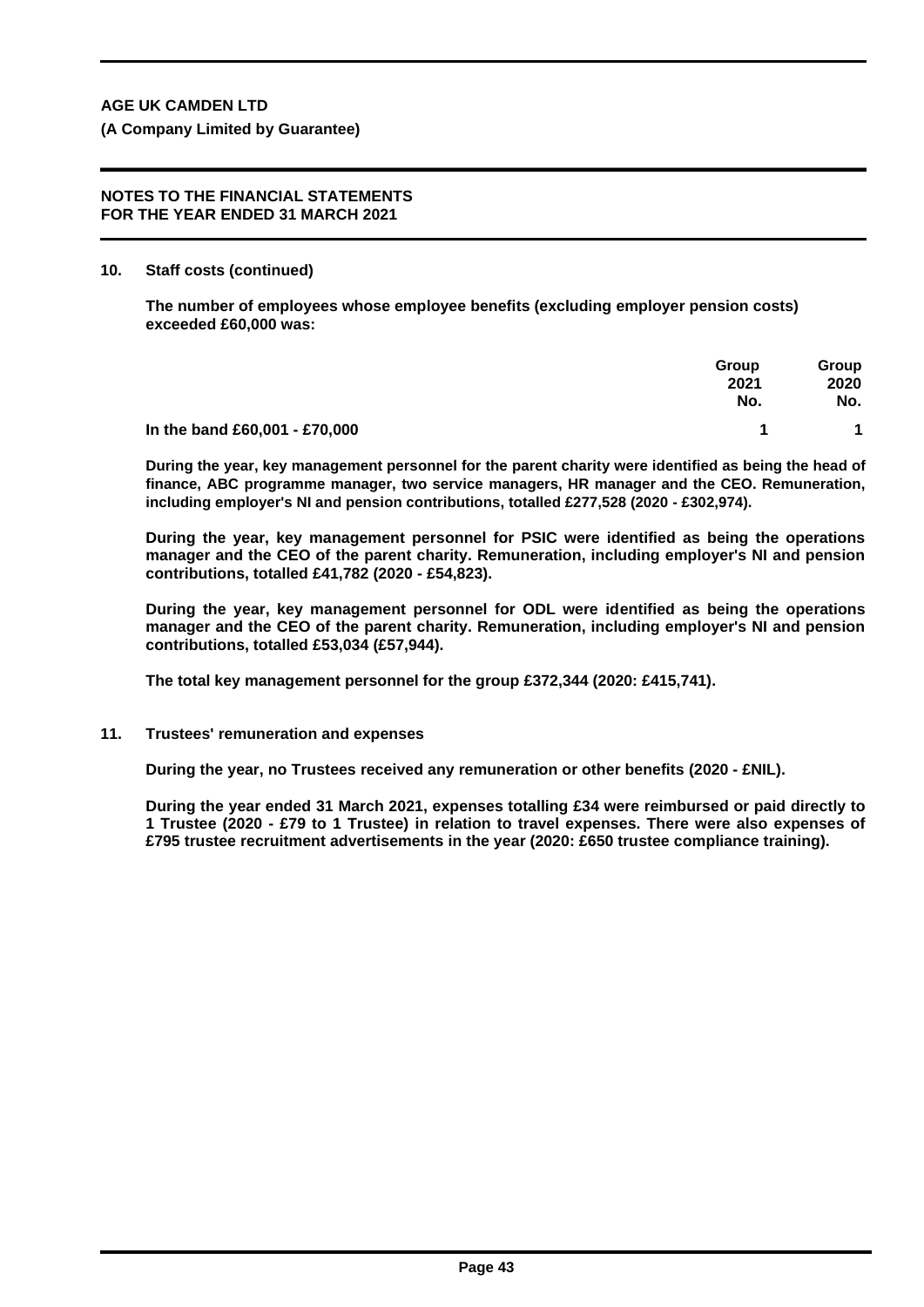**(A Company Limited by Guarantee)**

# **NOTES TO THE FINANCIAL STATEMENTS FOR THE YEAR ENDED 31 MARCH 2021**

# **12. Tangible fixed**

**assets Group**

|                          | Long-term<br>leasehold | <b>Office</b>  |                   |
|--------------------------|------------------------|----------------|-------------------|
|                          | property<br>£          | equipment<br>£ | <b>Total</b><br>£ |
| <b>Cost or valuation</b> |                        |                |                   |
| <b>At 1 April 2020</b>   | 269,893                | 172,166        | 442,059           |
| <b>Additions</b>         |                        | 15,478         | 15,478            |
| At 31 March 2021         | 269,893                | 187,644        | 457,537           |
| <b>Depreciation</b>      |                        |                |                   |
| <b>At 1 April 2020</b>   | 104,950                | 131,337        | 236,287           |
| Charge for the year      | 13,468                 | 23,629         | 37,097            |
| At 31 March 2021         | 118,418                | 154,966        | 273,384           |
| Net book value           |                        |                |                   |
| At 31 March 2021         | 151,475                | 32,678         | 184,153           |
| At 31 March 2020         | 164,943                | 40,829         | 205,772           |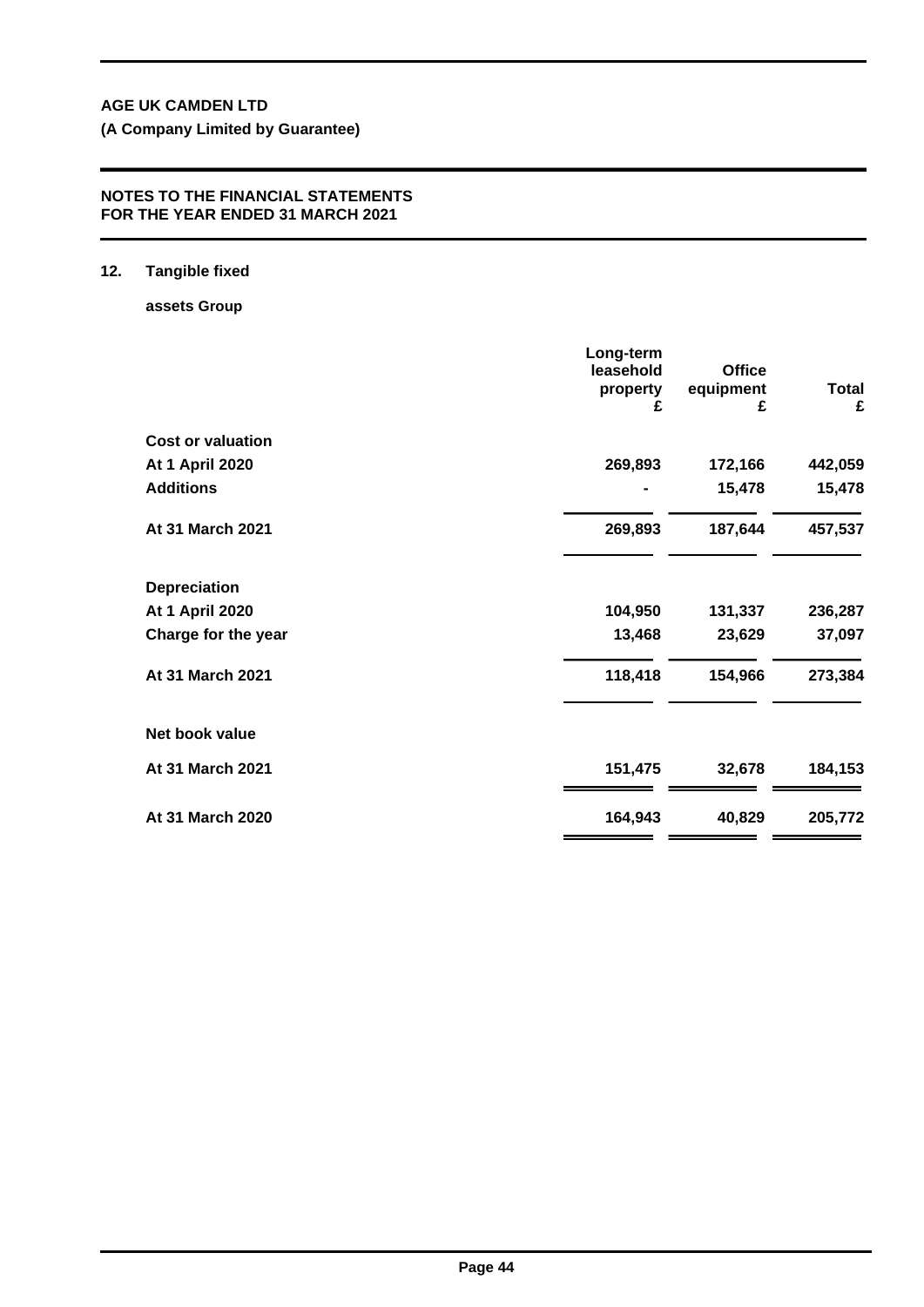**(A Company Limited by Guarantee)**

# **NOTES TO THE FINANCIAL STATEMENTS FOR THE YEAR ENDED 31 MARCH 2021**

# **12. Tangible fixed assets**

**(continued) Charity**

| <b>Cost or valuation</b> | Long-term<br>leasehold<br>property<br>£ | <b>Office</b><br>equipment<br>£ | Total<br>£ |
|--------------------------|-----------------------------------------|---------------------------------|------------|
| <b>At 1 April 2020</b>   | 269,893                                 | 163,416                         | 433,309    |
| <b>Additions</b>         | ۰                                       | 8,823                           | 8,823      |
| At 31 March 2021         | 269,893                                 | 172,239                         | 442,132    |
| <b>Depreciation At 1</b> |                                         |                                 |            |
| April 2020 Charge        | 104,950                                 | 123,561                         | 228,511    |
| for the year             | 13,468                                  | 18,098                          | 31,566     |
| At 31 March 2021         | 118,418                                 | 141,659                         | 260,077    |
| Net book value           |                                         |                                 |            |
| At 31 March 2021         | 151,475                                 | 30,580                          | 182,055    |
| At 31 March 2020         | 164,943                                 | 39,855                          | 204,798    |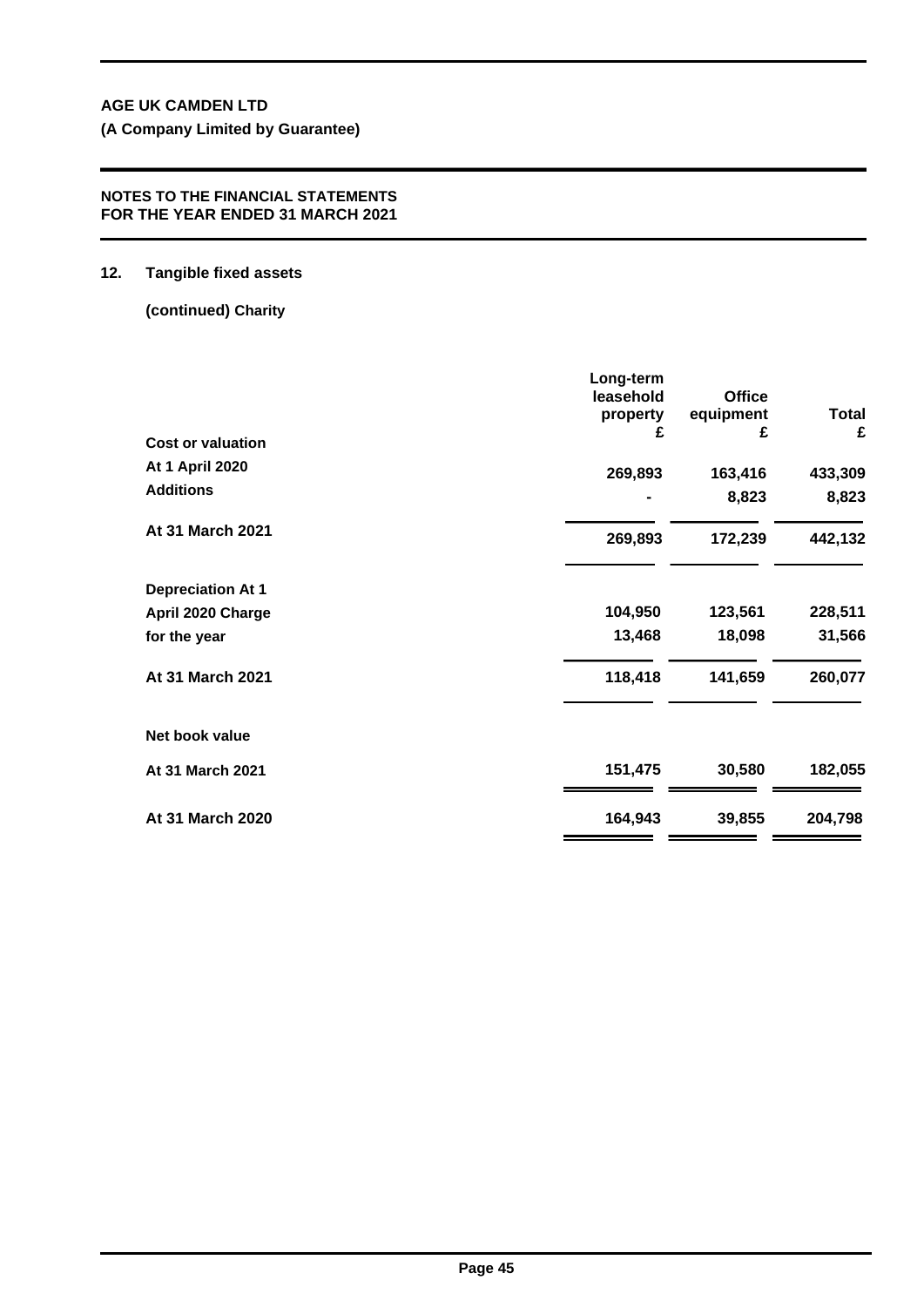#### **NOTES TO THE FINANCIAL STATEMENTS FOR THE YEAR ENDED 31 MARCH 2021**

# **13. Fixed asset investments**

| <b>Group and Charity</b> | Listed<br><b>investments</b><br>£ | Cash<br>investments<br>£ | <b>Total</b><br>£ |
|--------------------------|-----------------------------------|--------------------------|-------------------|
| <b>Market value</b>      |                                   |                          |                   |
| At 1 April 2020          | 720,640                           | 35,487                   | 756,127           |
| <b>Disposals</b>         | (36, 848)                         | $\blacksquare$           | (36, 848)         |
| <b>Revaluations</b>      | 204,891                           | 33,760                   | 238,651           |
| At 31 March 2021         | 888,683                           | 69,247                   | 957,930           |

**Listed investments comprise equities and bonds, traded in quoted public markets both in the UK (55.96%) and outside of the UK (44.04%). Investments are managed by Adam & Company in accordance with the Charity's investment policy and risk profile.**

# **14. Debtors**

|                                    | Group<br>2021  | Group<br>2020 | Charity<br>2021 | <b>Charity</b><br>2020 |
|------------------------------------|----------------|---------------|-----------------|------------------------|
|                                    | £              | £             | £               | £                      |
| Due within one year                |                |               |                 |                        |
| <b>Trade debtors</b>               | 285,381        | 192,984       | 276,712         | 188,134                |
| Amounts owed by group undertakings | $\blacksquare$ |               | 30,201          | 12,495                 |
| Other debtors                      | 10,105         | 3,690         | 2,492           | 3,632                  |
| Prepayments and accrued income     | 47,276         | 71,332        | 44,940          | 62,307                 |
|                                    | 342,762        | 268,006       | 354,345         | 266,568                |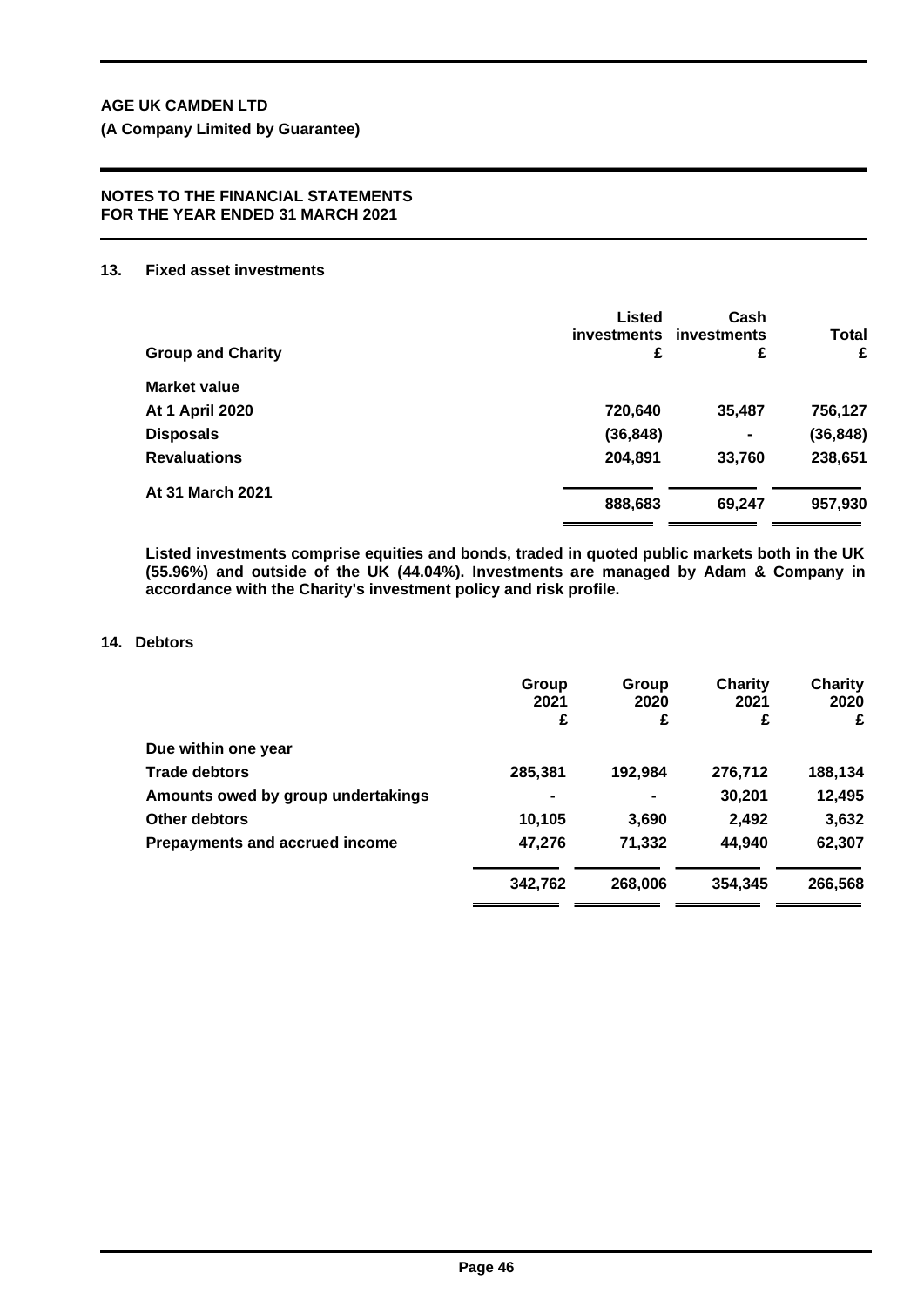## **NOTES TO THE FINANCIAL STATEMENTS FOR THE YEAR ENDED 31 MARCH 2021**

# **15. Creditors: Amounts falling due within one year**

|                                       | Group<br>2021<br>£ | Group<br>2020<br>£ | Charity<br>2021<br>£ | <b>Charity</b><br>2020<br>£ |
|---------------------------------------|--------------------|--------------------|----------------------|-----------------------------|
| <b>Trade creditors</b>                | 73,076             | 57,612             | 15,750               | 33,461                      |
| Other taxation and social security    | 56,663             | 74,382             | 44,651               | 56,632                      |
| <b>Other creditors</b>                | 1,460,414          | 1,437,634          | 61                   | (14)                        |
| <b>Accruals and deferred income</b>   | 218,148            | 316,831            | 112,769              | 247,724                     |
| Grants accrued - small grants payable | 3,197              | 223                | 3,197                | 223                         |
|                                       | 1,811,498          | 1,886,682          | 176,428              | 338,026                     |
|                                       |                    |                    |                      |                             |

**Grants accrued relates to small grants scheme administered on behalf of London Borough of Camden. It provides single grants to alleviate hardship in circumstances where statutory funds are not applicable or accessible. It is a flexible and responsive scheme for the benefit of older residents.**

|                                        | Group<br>2021 | Group<br>2020 | <b>Charity</b><br>2021 | <b>Charity</b><br>2020 |
|----------------------------------------|---------------|---------------|------------------------|------------------------|
|                                        | £             | £             | £                      | £                      |
| Deferred income at 1 April 2020        | 177,763       | 284,056       | 126,702                | 215,140                |
| Resources deferred during the year     | 127,592       | 177,763       | 52,817                 | 126,702                |
| Amounts released from previous periods | (177, 763)    | (284, 056)    | (126, 702)             | (215, 140)             |
|                                        | 127,592       | 177.763       | 52.817                 | 126,702                |

**Deferred income relates to grant and contract income received in advance of the Charity having entitlement to the income / provision of the associated service.**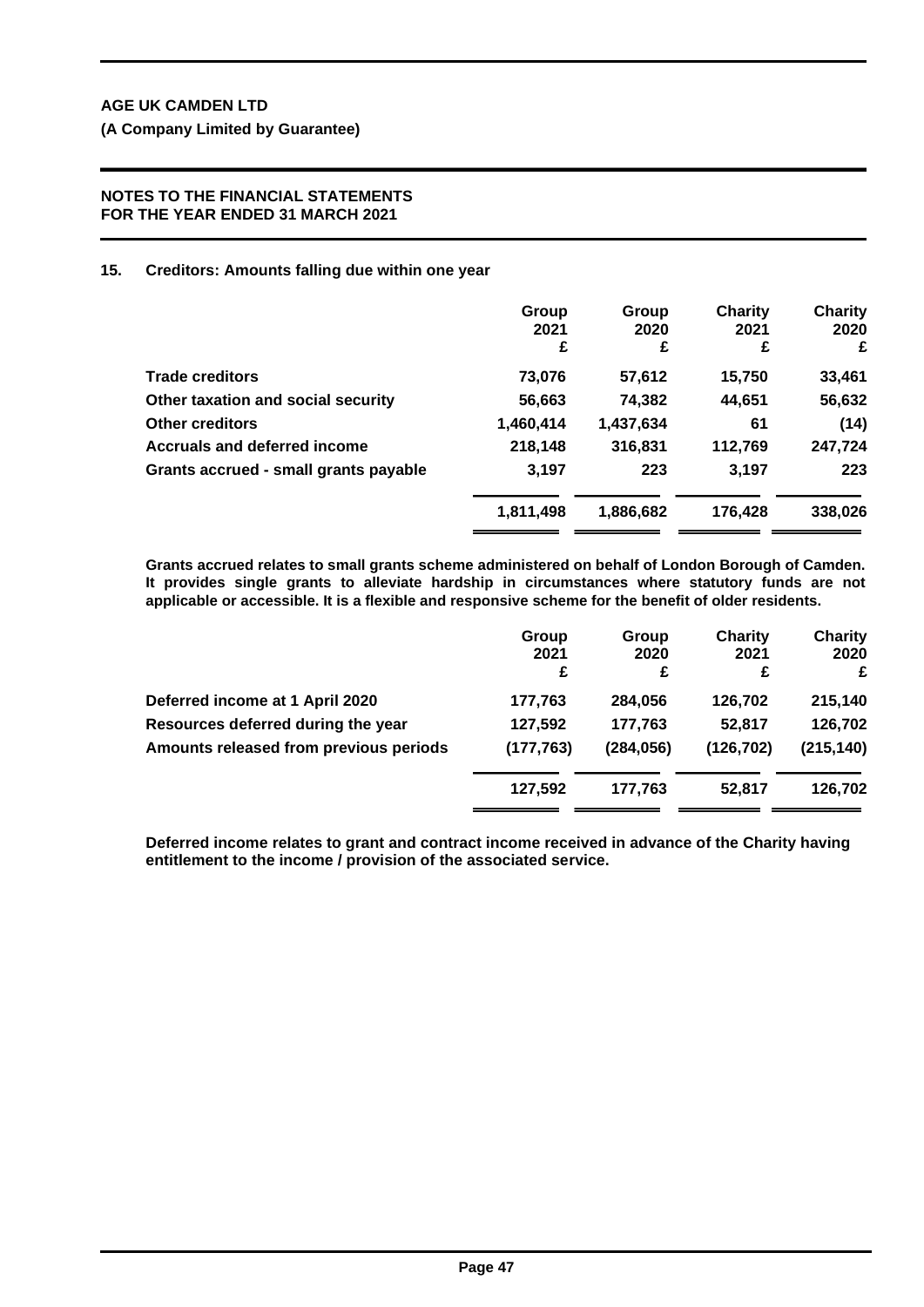**(A Company Limited by Guarantee)**

#### **NOTES TO THE FINANCIAL STATEMENTS FOR THE YEAR ENDED 31 MARCH 2021**

## **16. Financial instruments**

|                                                                           | Group<br>2021<br>£ | Group<br>2020<br>£ | <b>Charity</b><br>2021<br>£ | <b>Charity</b><br>2020<br>£ |
|---------------------------------------------------------------------------|--------------------|--------------------|-----------------------------|-----------------------------|
| <b>Financial assets</b>                                                   |                    |                    |                             |                             |
| Financial assets measured at fair value<br>through income and expenditure | 957,930            | 756,127            | 957,930                     | 756,127                     |
| Financial assets measured at amortised cost                               | 2,917,796          | 2,764,603          | 958,071                     | 1,057,468                   |
|                                                                           | 3,875,726          | 3,520,730          | 1,916,001                   | 1,813,595                   |
|                                                                           | Group<br>2021<br>£ | Group<br>2020<br>£ | Charity<br>2021<br>£        | <b>Charity</b><br>2020<br>£ |
| <b>Financial liabilities</b>                                              |                    |                    |                             |                             |
| Other financial liabilities measured at<br>amortised cost                 | 209,070            | 242,805            | 71,826                      | 160,372                     |

**Financial assets measured at f**ai**r value comprise of investments held at market value. Financial assets measured at amortised cost comprise trade debtors, other debtors, accrued income and cash. Cash totals £2,567,428 (2020: £2,496,699).**

**Other financial liabilities measured at amortised cost comprise include trade creditors, deferred income and other creditors.**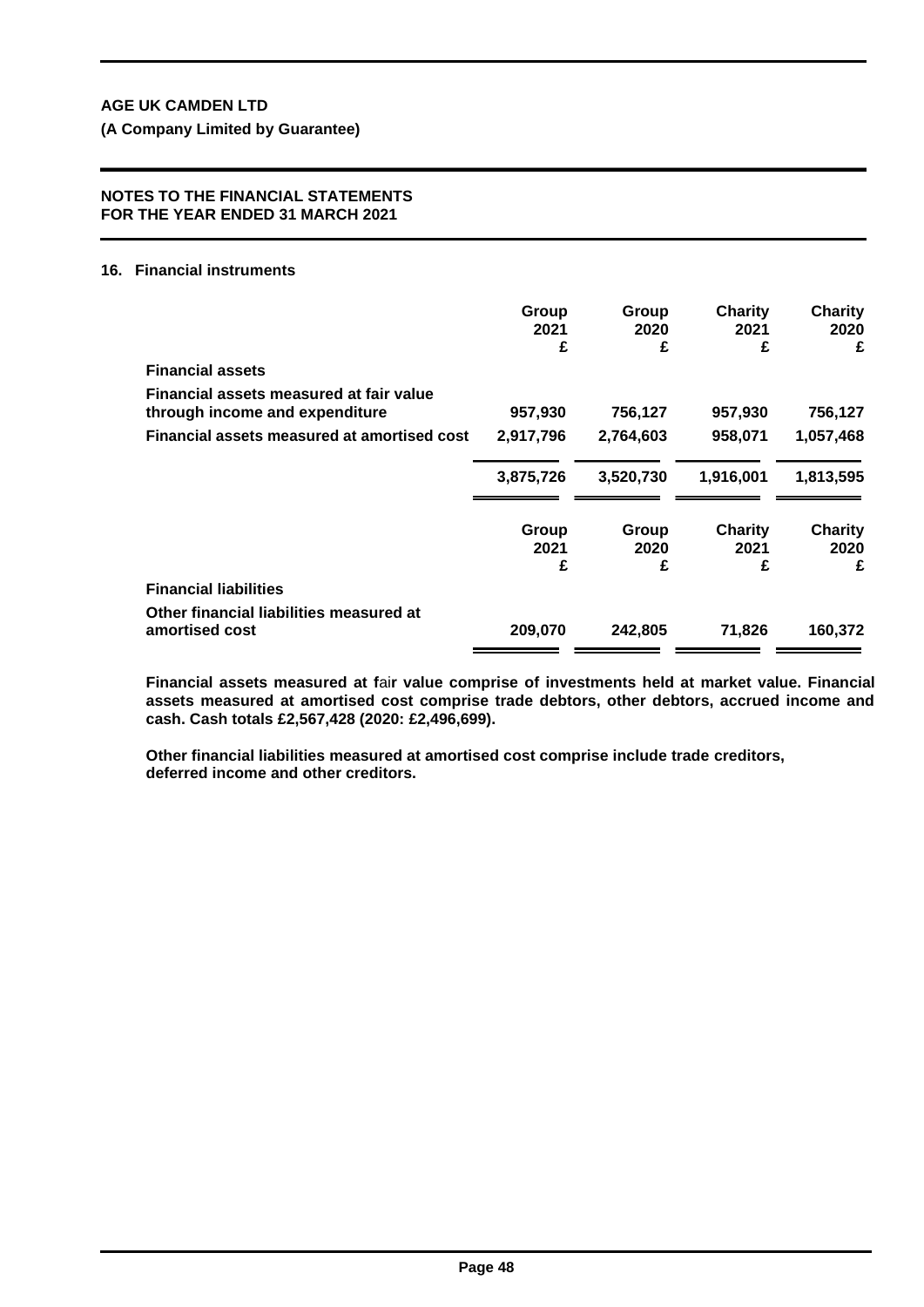#### **NOTES TO THE FINANCIAL STATEMENTS FOR THE YEAR ENDED 31 MARCH 2021**

## **17. Prior year adjustments**

**The charity and the group have restated its comparative information to be in accordance with accounting treatments specified in the Charities SORP (FRS102). The following adjustments have been made:**

**1) Analysis of restricted funds of ODL in the group funds analysis - the financial statements have been restated to classify correctly certain items of income, and associated expenditure, previously treated as unrestricted funds. There is no impact on the result for the year, or on total funds, as a result of this adjustment as it is purely a reclassification between funds. The total amount reclassified was £22,782.**

**2) Debit balances in creditors and credit balances in debtors - the financial statements have been restated to classify correctly certain debtors and creditors that were misallocated. There is no impact on the result for the year, or on total funds, as a result of this adjustment as it is purely a reclassification between funds. The total net amount reclassified was £8,069 for the charity and £4,446 for the group.**

**3) Small grants payable funds as agent - the financial statements have been restated to classify correctly small grants payable as a creditor, previously included within expenditure as a charge to statement of financial activities. These grants payable are held as funds as agent. The impact on the result for 2020 is to increase the surplus by £223 and increase the brought forward general funds by £223.**

**4) Analysis of designated and unrestricted funds - the financial statements have been restated to classify correctly unrestricted funds in relation to the pension liability valuation (see point 6), previously treated as designated funds. There is no impact on the result for the year, or on total funds, as a result of this adjustment as it is purely a reclassification between funds. The total amount reclassified was £44,000.**

**5) Consolidation journals - the financial statements have been restated to eliminate the management charges between charities in the group. There is no impact on the result for the year, or on total funds, as a result of this adjustment as it is purely an overstatement of income and an equal overstatement of expenditure. The total amount eliminated on consolidation producing a reduction in income and expenditure was £102,800.**

**6) Pension liability valuation - the financial statements have been restated to reflect the present value of the pension scheme liability at 31 March 2020 as £855,000. The impact on the result for 2020 is to decrease the surplus by £44,000, decrease the liability of the defined benefit pension by £44,000 and decrease the brought forward pension general funds by £44,000.**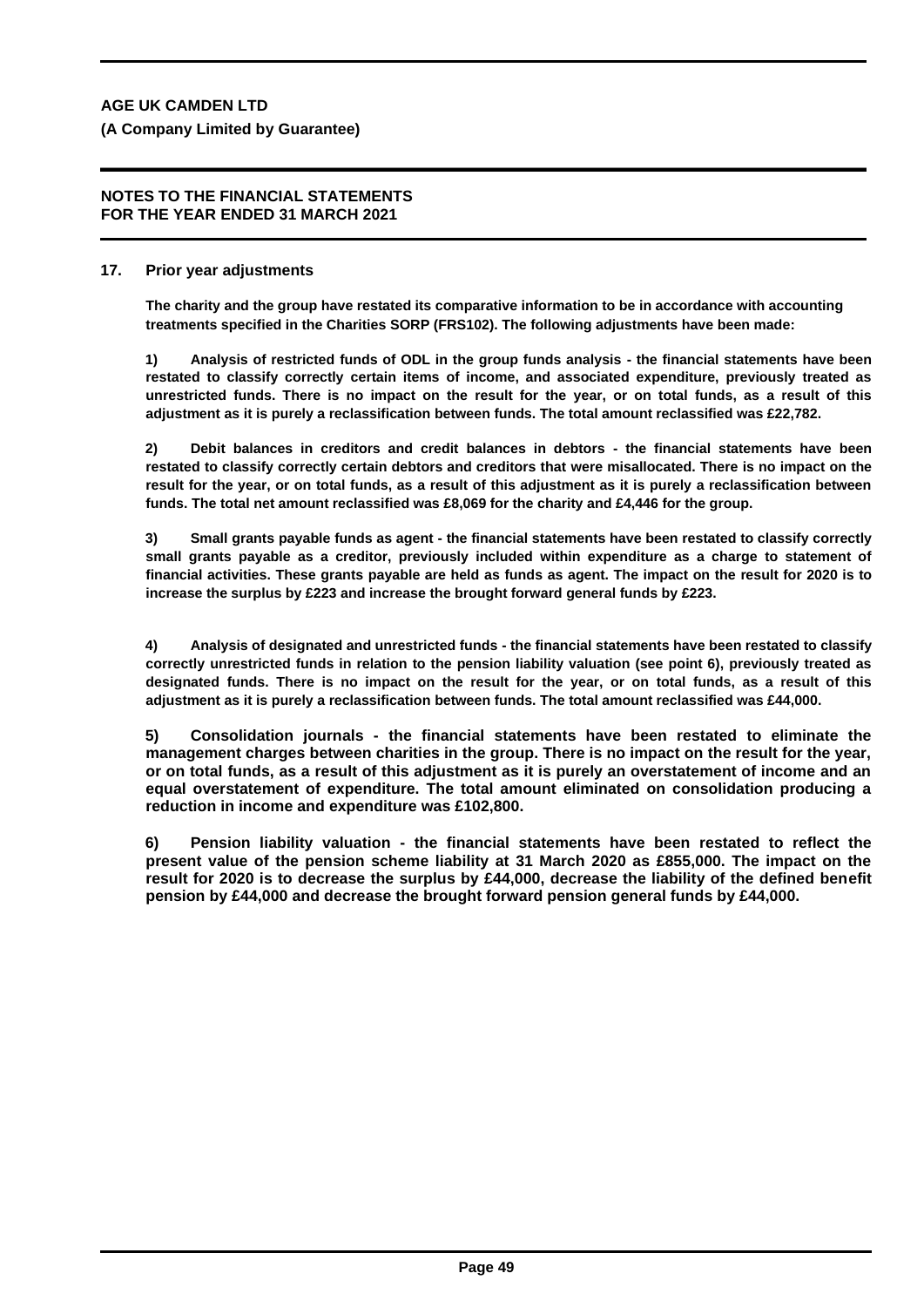**(A Company Limited by Guarantee)**

### **NOTES TO THE FINANCIAL STATEMENTS FOR THE YEAR ENDED 31 MARCH 2021**

#### **18. Statement of funds**

**Statement of funds - current year**

|                                               |                                               |           |                         |                                 |                         | <b>Balance at</b>     |  |  |
|-----------------------------------------------|-----------------------------------------------|-----------|-------------------------|---------------------------------|-------------------------|-----------------------|--|--|
|                                               | <b>Balance at 1</b><br><b>April 2020</b><br>£ | £         | Income Expenditure<br>£ | <b>Transfers</b><br>in/out<br>£ | Gains/<br>(Losses)<br>£ | 31 March<br>2021<br>£ |  |  |
| <b>Unrestricted</b><br>funds                  |                                               |           |                         |                                 |                         |                       |  |  |
| <b>Designated</b><br>funds                    |                                               |           |                         |                                 |                         |                       |  |  |
| <b>Fixed asset fund</b><br>- office           | (10, 142)                                     |           |                         | 10,142                          |                         |                       |  |  |
| <b>Fixed asset fund</b><br>- Great Croft      | 86,204                                        |           |                         |                                 |                         | 86,204                |  |  |
| <b>Pension reserve</b><br>fund                | 855,000                                       |           |                         | (342,000)                       |                         | 513,000               |  |  |
| IT replacement<br>fund                        | 10,000                                        |           |                         |                                 |                         | 10,000                |  |  |
|                                               | 941,062                                       |           |                         | (331, 858)                      |                         | 609,204               |  |  |
| <b>General funds</b>                          |                                               |           |                         |                                 |                         |                       |  |  |
| <b>General Funds</b>                          | 751,502                                       | 2,497,440 | (2, 206, 346)           | 331,858                         | 204,891                 | 1,579,345             |  |  |
| <b>Pension Fund</b>                           | (855,000)                                     |           |                         |                                 | 342,000                 | (513,000)             |  |  |
|                                               | (103, 498)                                    | 2,497,440 | (2, 206, 346)           | 331,858                         | 546,891                 | 1,066,345             |  |  |
| <b>Total</b><br><b>Unrestricted</b>           |                                               |           |                         |                                 |                         |                       |  |  |
| funds                                         | 837,564                                       | 2,497,440 | (2, 206, 346)           |                                 | 546,891                 | 1,675,549             |  |  |
| <b>Endowment</b><br>funds                     |                                               |           |                         |                                 |                         |                       |  |  |
| <b>Endowment</b><br><b>Fund</b>               | 12,000                                        |           |                         |                                 |                         | 12,000                |  |  |
| <b>Restricted</b><br>funds                    |                                               |           |                         |                                 |                         |                       |  |  |
| Other                                         |                                               | 9,795     | (9, 795)                |                                 |                         |                       |  |  |
| <b>Volunteering &amp;</b><br><b>Community</b> | 86,056                                        | 344,366   | (430, 422)              |                                 |                         |                       |  |  |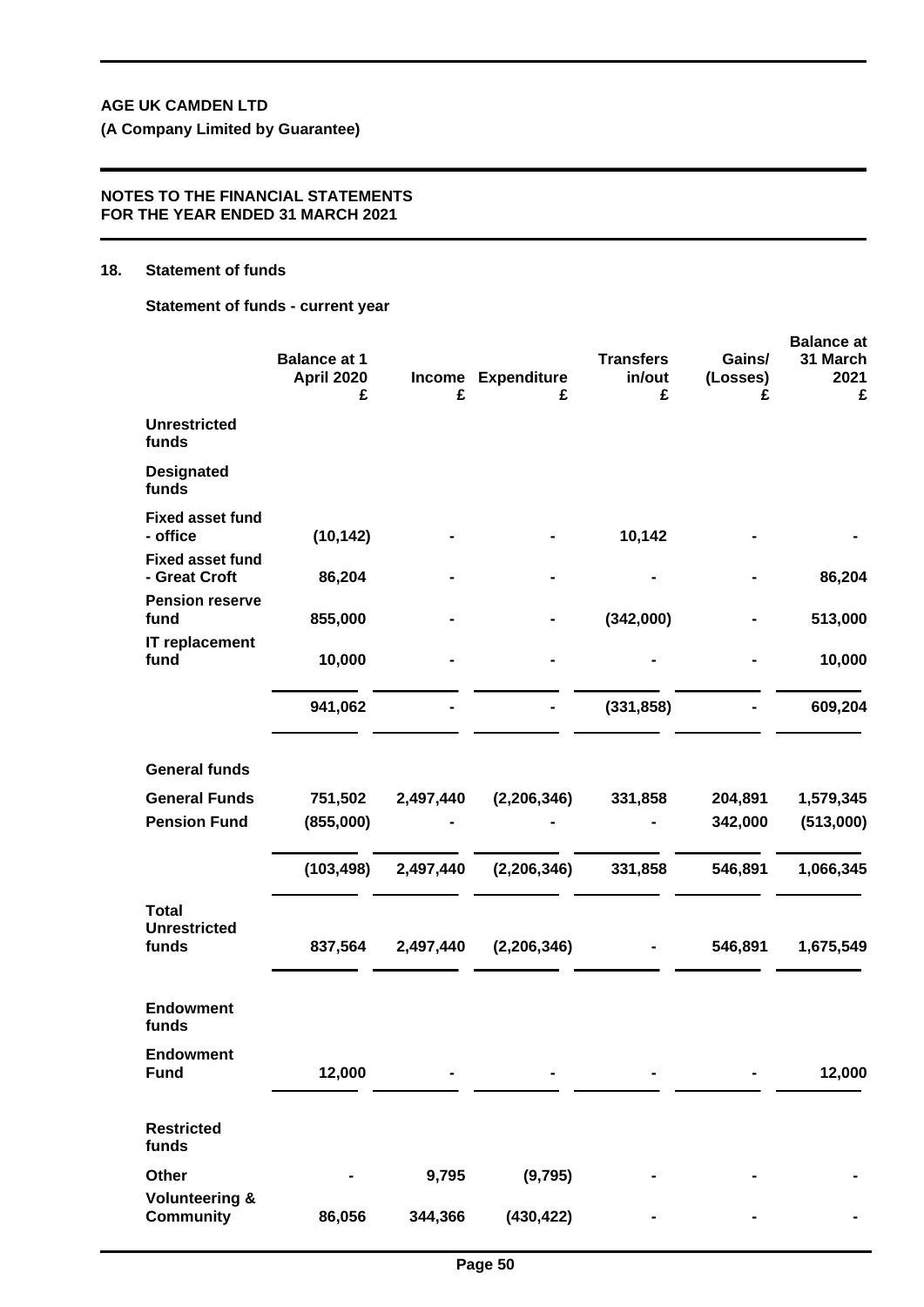**(A Company Limited by Guarantee)**

## **NOTES TO THE FINANCIAL STATEMENTS FOR THE YEAR ENDED 31 MARCH 2021**

# **18. Statement of funds (continued)**

**Statement of funds - current year (continued)**

|                                       | <b>Balance at 1</b><br><b>April 2020</b><br>£ | Income<br>£ | <b>Expenditure</b><br>£ | <b>Transfers</b><br>in/out<br>£ | Gains/<br>(Losses)<br>£ | <b>Balance at</b><br>31 March<br>2021<br>£ |
|---------------------------------------|-----------------------------------------------|-------------|-------------------------|---------------------------------|-------------------------|--------------------------------------------|
| Advice &                              |                                               |             |                         |                                 |                         |                                            |
| <b>Support</b>                        | (7, 675)                                      | 233,651     | (225, 976)              |                                 |                         |                                            |
| <b>Ageing Better in</b><br>Camden     | 9,581                                         | 666,758     | (666, 409)              |                                 |                         | 9,930                                      |
| <b>PSIC</b>                           |                                               | 9,200       | (9, 200)                |                                 |                         |                                            |
| <b>ODL</b> - training<br>and research |                                               | 125,134     | (134, 513)              | 9,379                           |                         |                                            |
| <b>ODI</b> - community<br>services    | 47,396                                        | 302,562     | (310, 283)              | (9,379)                         |                         | 30,296                                     |
|                                       | 135,358                                       | 1,691,466   | (1,786,598)             |                                 |                         | 40,226                                     |
| <b>Total funds</b>                    | 984,922                                       | 4,188,906   | (3,992,944)             |                                 | 546,891                 | 1,727,775                                  |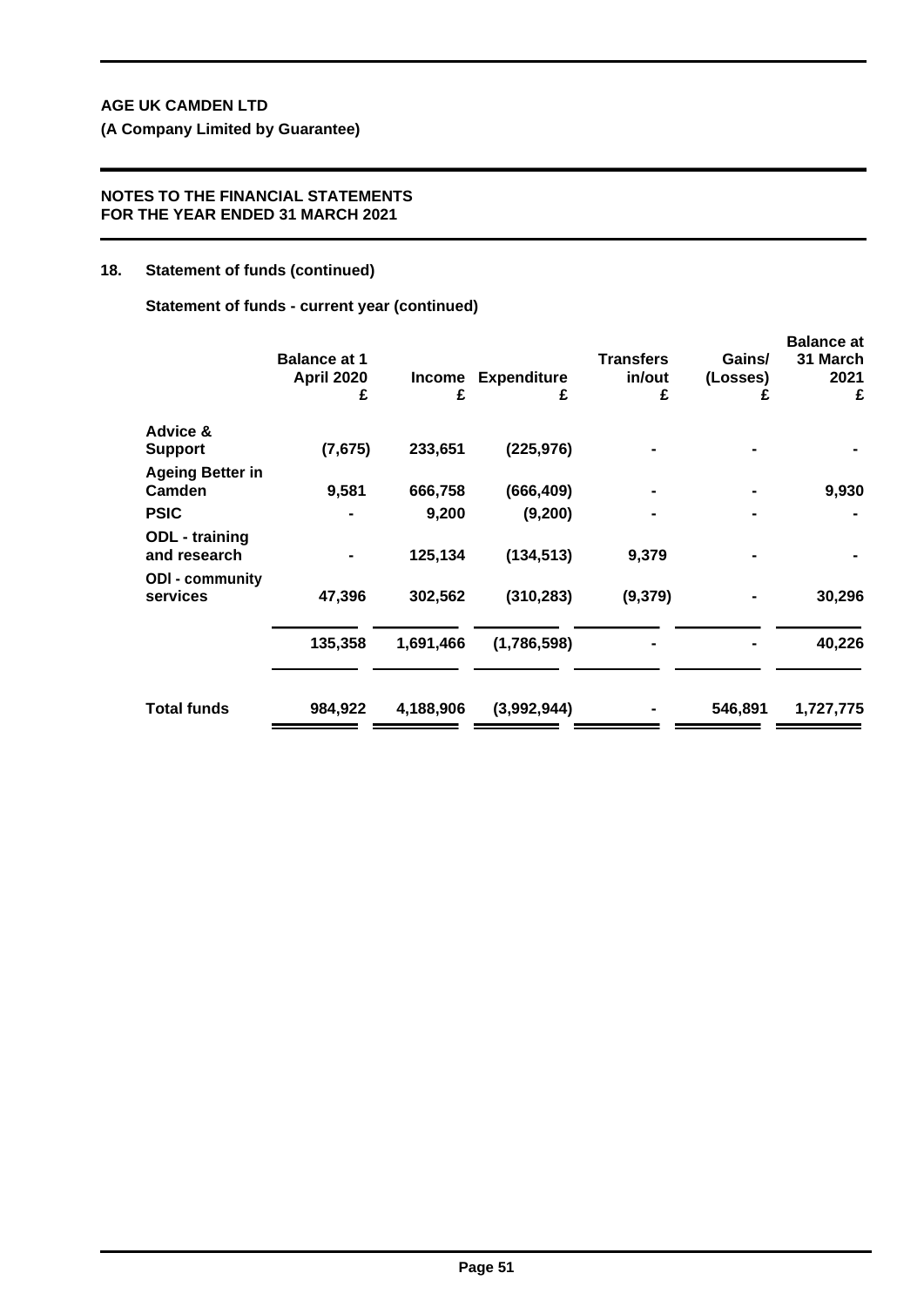**(A Company Limited by Guarantee)**

#### **NOTES TO THE FINANCIAL STATEMENTS FOR THE YEAR ENDED 31 MARCH 2021**

#### **18. Statement of funds**

**(continued) Endowment funds**

**A legacy of £12,000 was left by the Florence Maud Trust for long-term investment by the Charity. Funds raised from the investment are to be used for the benefit of the older people in need who reside in specific areas.**

**Designated funds**

**Fixed assets, Great Croft - this fund represents the value of funds invested in the refurbishment of the Great Croft resource centre. This fund is charged with depreciation over the term of the lease at Great Croft.**

**IT replacement - funds set aside for future IT** 

**upgrades. Restricted funds**

**Other - this fund represents income received under the UK Government's furlough scheme in respect of wages and salaries.**

**Volunteering & Community - funding for volunteering and community projects supporting colleagues to adapt roles, developing volunteers, keeping guidance for volunteers up to date, supporting volunteers to adapt to change. Projects included Digital Inclusion (computer training), Community Connectors, Befriending Scheme including Tele friends Service, Nail Care Service, Internet Shopping Service , Discharge from Hospital.**

**Advice & Support - funding for projects that provide information and advice to older people, such as special need grants to older people in financial need, specialist service for debt advice and living wills, care navigation and social prescribing dementia befriending and wellbeing.**

**Ageing Better in Camden (ABC) - a Big Lottery funded partnership programme with Age UK Camden as the lead partner. The partnership is for older people and Camden organisations to work together to tackle social isolation and loneliness amoung older people in the borough.**

**ODL Training and research - funding received from various donors in respect of training and policy activities**

**ODL Community services and support - funding received from various donors in respect of provision of community and support services.**

**PSIC Digital - to provide digital based support service for new and existing clients.**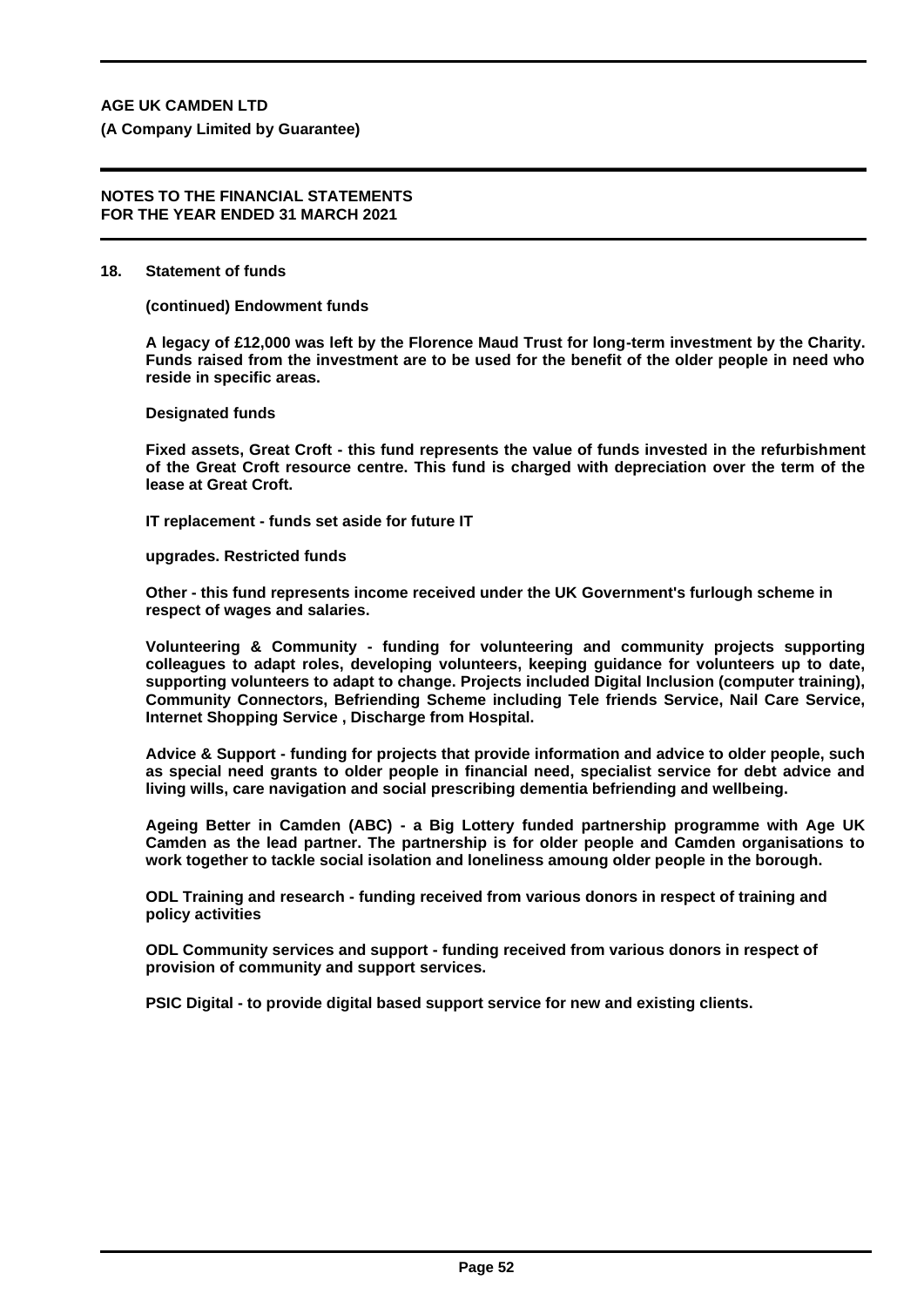## **NOTES TO THE FINANCIAL STATEMENTS FOR THE YEAR ENDED 31 MARCH 2021**

## **18. Statement of funds (continued)**

**Statement of funds - prior year**

|                                              |                                        |           |                         |                                 |                         | <b>Balance at</b>     |
|----------------------------------------------|----------------------------------------|-----------|-------------------------|---------------------------------|-------------------------|-----------------------|
|                                              | <b>Balance at</b><br>1 April 2019<br>£ | £         | Income Expenditure<br>£ | <b>Transfers</b><br>in/out<br>£ | Gains/<br>(Losses)<br>£ | 31 March<br>2020<br>£ |
| <b>Unrestricted</b><br>funds                 |                                        |           |                         |                                 |                         |                       |
| <b>Designated</b><br>funds                   |                                        |           |                         |                                 |                         |                       |
| <b>Fixed asset fund</b><br>- office          | (1, 105)                               |           | (9,037)                 |                                 |                         | (10, 142)             |
| <b>Fixed asset fund</b><br>- Great Croft     | 120,059                                |           | (33, 855)               |                                 |                         | 86,204                |
| <b>Pension reserve</b><br>fund               | 1,113,000                              |           |                         | (258,000)                       |                         | 855,000               |
| IT replacement<br>fund                       | 10,000                                 |           |                         |                                 |                         | 10,000                |
|                                              | 1,241,954                              |           | (42, 892)               | (258,000)                       |                         | 941,062               |
| <b>General funds</b>                         |                                        |           |                         |                                 |                         |                       |
| <b>General Funds</b>                         | 699,360                                | 2,328,139 | (2,498,969)             | 284,388                         | (61, 416)               | 751,502               |
| <b>Pension Fund</b>                          | (1, 113, 000)                          |           |                         |                                 | 258,000                 | (855,000)             |
|                                              | (413, 640)                             | 2,328,139 | (2,498,969)             | 284,388                         | 196,584                 | (103, 498)            |
| <b>Total</b><br><b>Unrestricted</b><br>funds | 828,314                                | 2,328,139 | (2,541,861)             | 26,388                          | 196,584                 | 837,564               |
| <b>Endowment</b><br>funds                    |                                        |           |                         |                                 |                         |                       |
| <b>Endowment</b><br><b>Fund</b>              | 12,000                                 |           |                         |                                 |                         | 12,000                |
| <b>Restricted</b><br>funds                   |                                        |           |                         |                                 |                         |                       |
| <b>Resource</b><br>centres                   |                                        | 14,883    |                         | (14, 883)                       |                         |                       |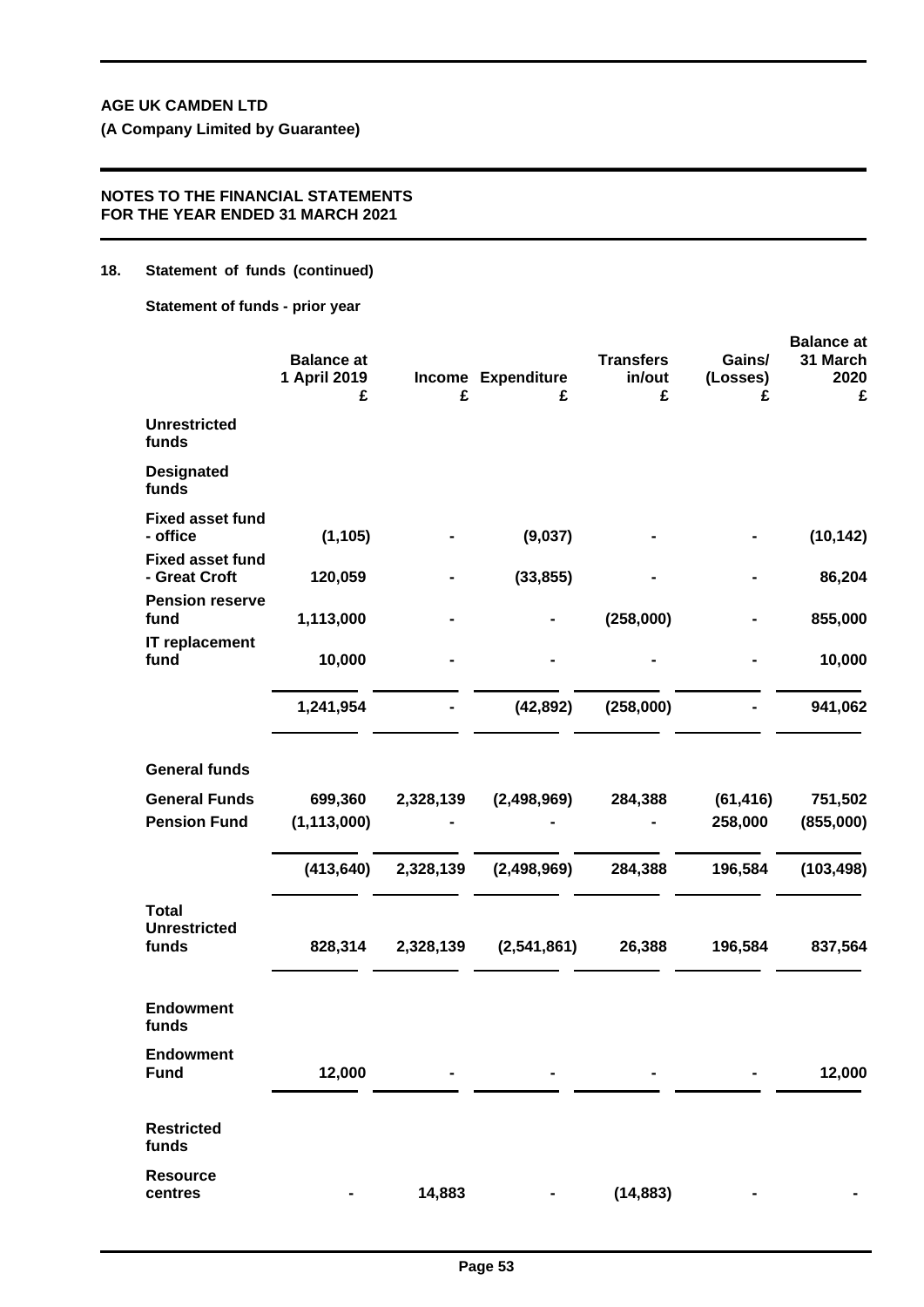## **NOTES TO THE FINANCIAL STATEMENTS FOR THE YEAR ENDED 31 MARCH 2021**

## **18. Statement of funds (continued)**

**Statement of funds - prior year (continued)**

|                                               | <b>Balance at</b><br>1 April 2019<br>£ | Income<br>£ | <b>Expenditure</b><br>£ | <b>Transfers</b><br>in/out<br>£ | Gains/<br>(Losses)<br>£ | <b>Balance at</b><br>31 March<br>2020<br>£ |
|-----------------------------------------------|----------------------------------------|-------------|-------------------------|---------------------------------|-------------------------|--------------------------------------------|
| <b>Volunteering &amp;</b><br><b>Community</b> | 75,687                                 | 339,856     | (329, 487)              |                                 |                         | 86,056                                     |
| Advice &                                      |                                        |             |                         |                                 |                         |                                            |
| <b>Support</b>                                | (7,675)                                |             |                         |                                 |                         | (7, 675)                                   |
| <b>Ageing Better in</b><br>Camden             | 27,227                                 | 696,899     | (714, 545)              |                                 |                         | 9,581                                      |
| <b>PSIC</b>                                   |                                        | 11,505      |                         | (11, 505)                       |                         |                                            |
| <b>ODL</b> - training<br>and research         |                                        | 314,145     | (247, 112)              | (19, 637)                       |                         | 47,396                                     |
| <b>ODI - community</b><br>services            |                                        | 103,424     | (123,061)               | 19,637                          |                         |                                            |
|                                               | 95,239                                 | 1,480,712   | (1,414,205)             | (26, 388)                       |                         | 135,358                                    |
| <b>Total funds</b>                            | 935,553                                | 3,808,851   | (3,956,066)             |                                 | 196,584                 | 984,922                                    |

## **19. Analysis of net assets between funds**

**Analysis of net assets between funds - current year**

|                                        | <b>Endowment</b><br>funds<br>2021<br>£ | <b>Restricted</b><br>funds<br>2021<br>£ | <b>Unrestricted</b><br>funds<br>2021<br>£ | <b>Total</b><br>funds<br>2021<br>£ |
|----------------------------------------|----------------------------------------|-----------------------------------------|-------------------------------------------|------------------------------------|
|                                        |                                        |                                         |                                           |                                    |
| <b>Tangible fixed assets</b>           | $\blacksquare$                         | ٠                                       | 184,153                                   | 184,153                            |
| <b>Fixed asset investments</b>         | $\blacksquare$                         | $\blacksquare$                          | 957,930                                   | 957,930                            |
| <b>Current assets</b>                  | 12,000                                 | 40.226                                  | 2,857,964                                 | 2,910,190                          |
| Creditors due within one year          | $\blacksquare$                         | ۰                                       | (1,811,498)                               | (1, 811, 498)                      |
| Provisions for liabilities and charges | ۰                                      | $\blacksquare$                          | (513,000)                                 | (513,000)                          |
| <b>Total</b>                           | 12,000                                 | 40.226                                  | 1,675,549                                 | 1,727,775                          |
|                                        |                                        |                                         |                                           |                                    |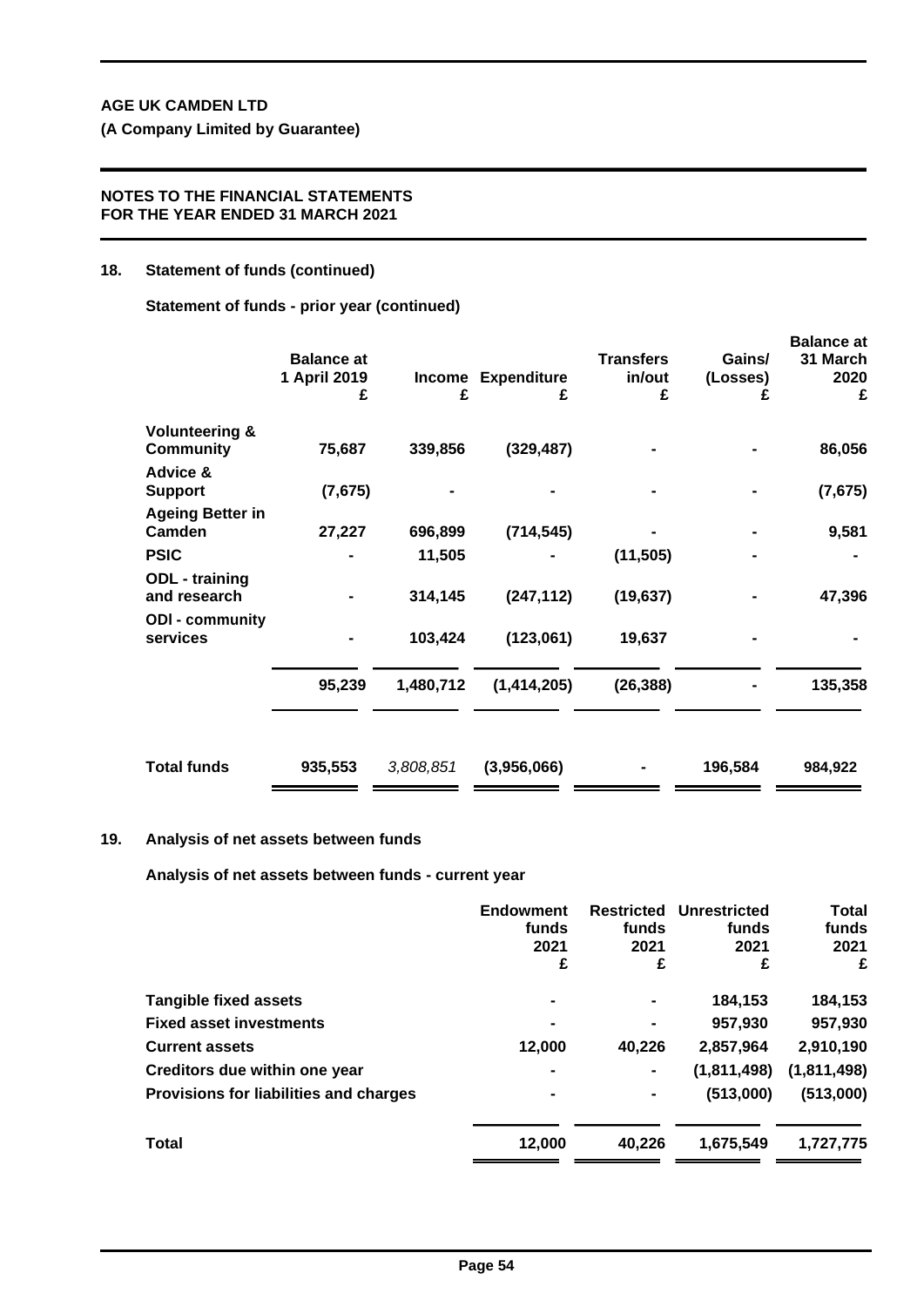# **NOTES TO THE FINANCIAL STATEMENTS FOR THE YEAR ENDED 31 MARCH 2021**

## **19. Analysis of net assets between funds (continued)**

**Analysis of net assets between funds - prior year**

|                                        | <b>Endowment</b> |                | <b>Restricted Unrestricted</b> | <b>Total</b> |
|----------------------------------------|------------------|----------------|--------------------------------|--------------|
|                                        | funds            | funds          | funds                          | funds        |
|                                        | 2020             | 2020           | 2020                           | 2020         |
|                                        | £                | £              | £                              | £            |
| <b>Tangible fixed assets</b>           |                  | ۰              | 205,772                        | 205,772      |
| <b>Fixed asset investments</b>         | 12.000           | $\blacksquare$ | 744.127                        | 756,127      |
| <b>Current assets</b>                  | $\blacksquare$   | 135,358        | 2,629,347                      | 2,764,705    |
| Creditors due within one year          | $\blacksquare$   | $\blacksquare$ | (1,886,682)                    | (1,886,682)  |
| Provisions for liabilities and charges |                  | $\blacksquare$ | (855,000)                      | (855,000)    |
| Total                                  | 12,000           | 135.358        | 837.564                        | 984,922      |

**20. Reconciliation of net movement in funds to net cash flow from operating activities**

|                                                                                          | Group<br>2021<br>£ | Group<br>2020<br>£ |
|------------------------------------------------------------------------------------------|--------------------|--------------------|
| Net income/expenditure for the year (as per Statement of Financial<br><b>Activities)</b> | 400,853            | (208, 631)         |
| <b>Adjustments for:</b>                                                                  |                    |                    |
| <b>Depreciation charges</b>                                                              | 37,097             | 23,014             |
| Dividends, interests and rents from investments                                          | (5,368)            | (8,604)            |
| Increase in debtors                                                                      | (74, 756)          | (112, 229)         |
| Increase/(decrease) in creditors                                                         | (75, 184)          | 146,763            |
| (Gain)/loss on investments                                                               | (204, 891)         | 61,416             |
| <b>Management fee</b>                                                                    | 3,088              | 5,503              |
| Net cash provided by/(used in) operating activities                                      | 80,839             | (92, 768)          |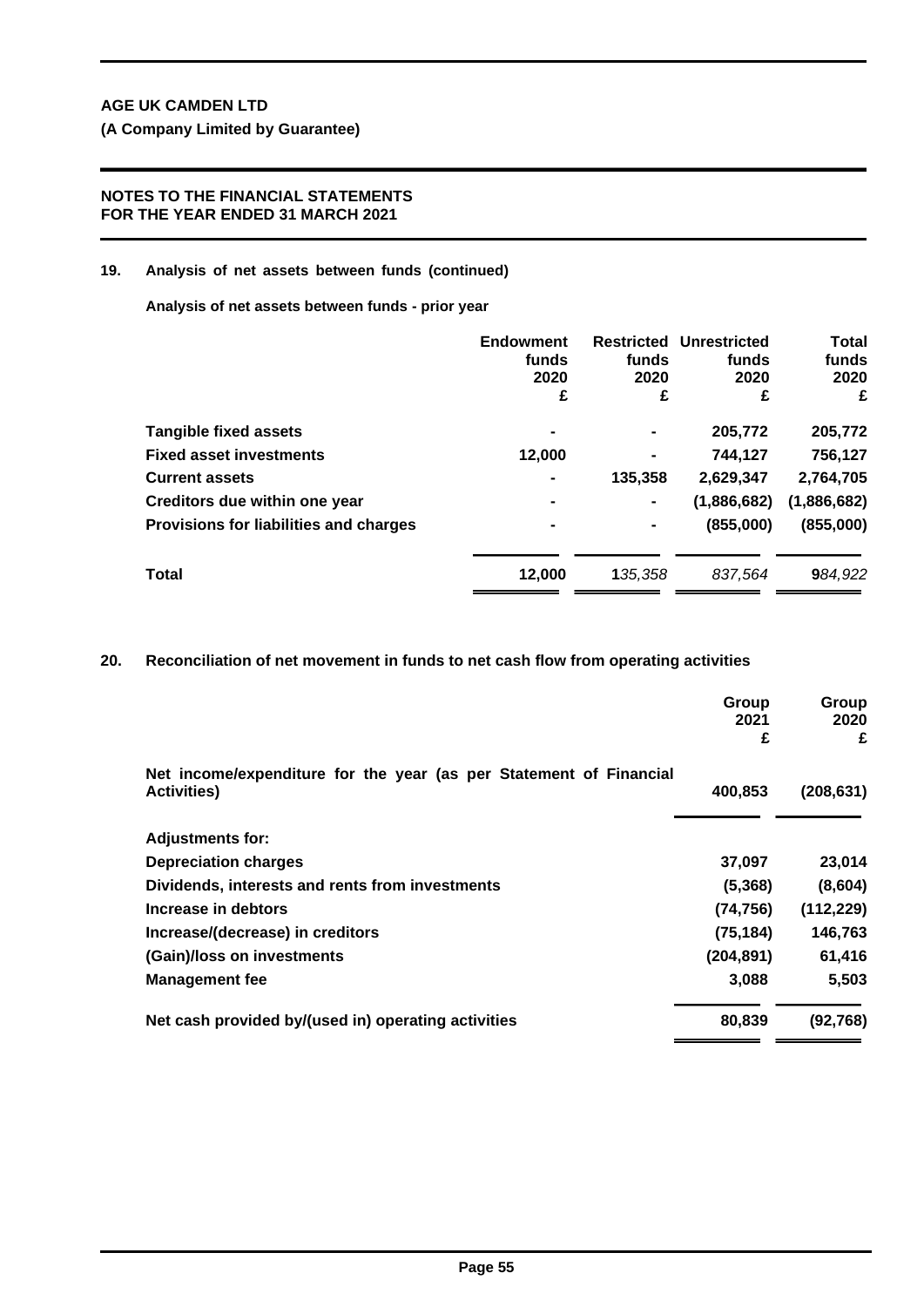## **NOTES TO THE FINANCIAL STATEMENTS FOR THE YEAR ENDED 31 MARCH 2021**

**21. Analysis of cash and cash equivalents**

|                                              | Group<br>2021<br>c | Group<br>2020<br>£ |
|----------------------------------------------|--------------------|--------------------|
| Cash in hand<br>2,567,428                    |                    | 2,496,699          |
| Total cash and cash equivalents<br>2,567,428 |                    | 2,496,699          |

# **22. Analysis of changes in net debt**

|                          | At 1 April |                   | At 31 March |
|--------------------------|------------|-------------------|-------------|
|                          | 2020       | <b>Cash flows</b> | 2021        |
|                          | £          |                   | £           |
| Cash at bank and in hand | 2,496,699  | 70,729            | 2,567,428   |
|                          | 2,496,699  | 70,729            | 2,567,428   |
|                          |            |                   |             |

# **23. Pension commitments**

**The Group and Charity operate defined contribution pension schemes and the Charity operates a defined benefit pension scheme.**

**The charity and the group operate a defined contribution pension schemes with The Pensions Trust. The pension cost charge represents contributions payable by the charity to the fund in the year of £62,242 (2020: £56,314) and £87,521 (2020: £79,106) by the group. At the year end, £3,509 (2020: £16,332) was included in creditors as owed by the charity and £2,737 (2020: £18,911) was included in creditors for the group.**

**The charity, and not the group, is also an admitted member of the London Borough of Camden Pension Fund, which is a Local Government Pension Scheme (LGPS) via Camden Council. The LGPS is a defined benefits scheme, with benefits defined by LGPS rules, liked to earnings, length of service etc. Age UK Camden closed this scheme to new entrants in 2004, and there are now 2 active scheme members. The LGPS is administered in accordance with the Local Government Pension Scheme Regulations. The latest formal valuation of the fund for the purpose of setting employers' actual contributions was as at 31 March 2019.**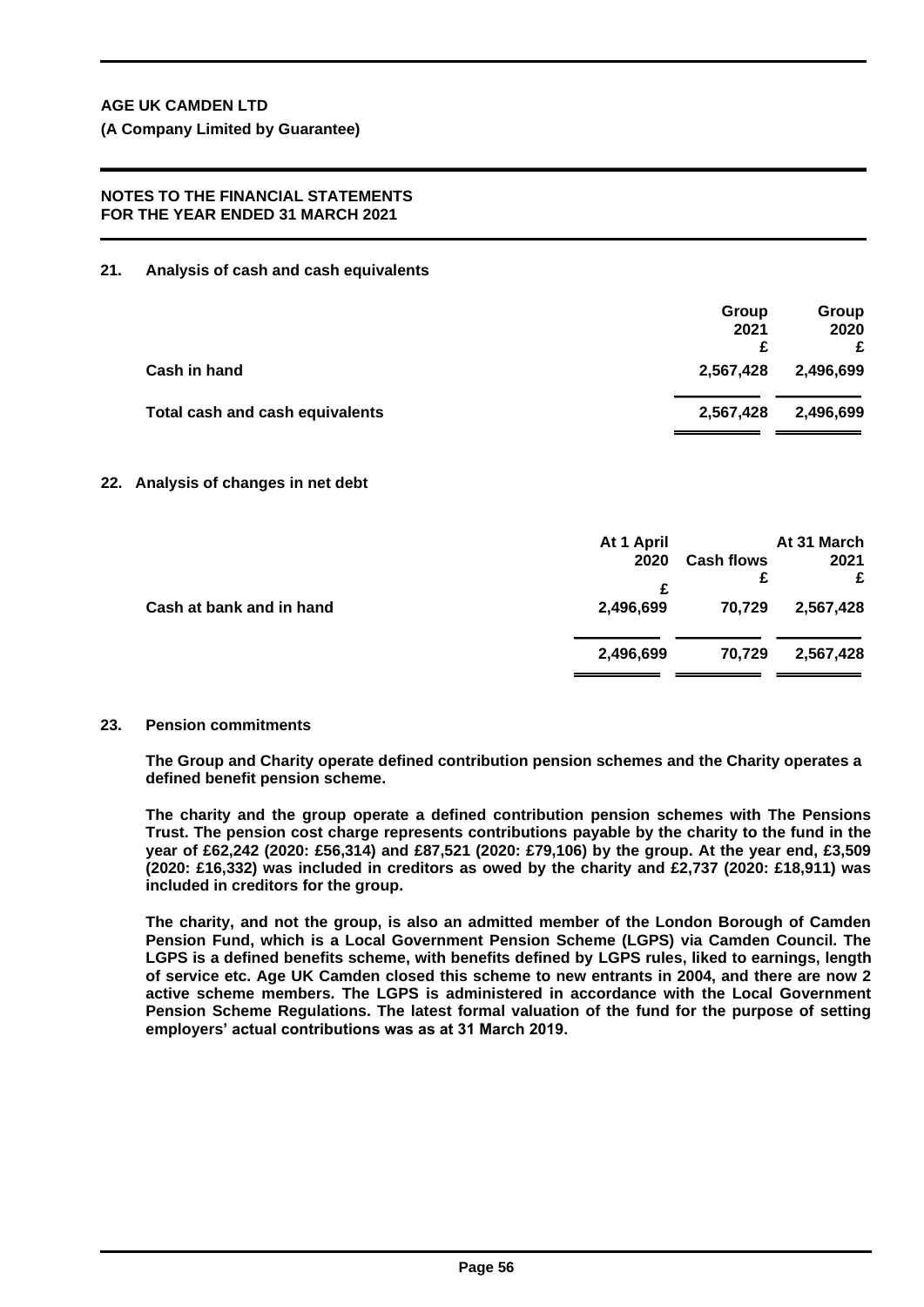# **NOTES TO THE FINANCIAL STATEMENTS FOR THE YEAR ENDED 31 MARCH 2021**

# **23. Pension commitments (continued)**

# **Employer membership statistics**

|                            | <b>Number</b>  | Total Salaries /<br><b>Pensions</b><br>£(000) | <b>Average Age</b> |
|----------------------------|----------------|-----------------------------------------------|--------------------|
|                            | 31 Mar<br>2019 | 31 Mar 2019                                   | 31 Mar 2019        |
| <b>Actives</b>             |                | 66                                            | 54                 |
| <b>Deferred Pensioners</b> | 33             | 64                                            | 57                 |
| <b>Pensioners</b>          | 39             | 155                                           | 72                 |

**Deferred pensioners include undecided leavers and frozen refunds. Salaries are actual, not full-time equivalent.**

# **Payroll**

| Period                                | Assumed Total Pensionable Payroll based on<br><b>Information Provided</b> |
|---------------------------------------|---------------------------------------------------------------------------|
| 1 April 2020 to 31 March 2021 £74,000 |                                                                           |

# **LGPS early retirements**

| <b>New Early Retirements</b><br>1 April 2020 to 31 March 2021 | <b>Number</b>  | <b>Total Pension</b><br>Accrued $(E)$ | Total<br><b>Pension Actual (£)</b> |
|---------------------------------------------------------------|----------------|---------------------------------------|------------------------------------|
| Redundancy                                                    | -              | $\blacksquare$                        |                                    |
| <b>Efficiency</b>                                             | -              | $\blacksquare$                        | $\blacksquare$                     |
| <b>Other</b>                                                  | $\blacksquare$ | $\blacksquare$                        |                                    |

# **Teachers' early retirements**

| <b>New Early Retirements</b><br>1 April 2020 to 31 March<br>2021 | <b>Number</b>  | Recharged<br><b>Accrued</b><br>Pension (£) | <b>Total Actual</b><br><b>Recharged Pension</b><br>(£) |
|------------------------------------------------------------------|----------------|--------------------------------------------|--------------------------------------------------------|
| <b>Redundancy</b>                                                | $\blacksquare$ | ۰                                          | $\blacksquare$                                         |
| <b>Efficiency</b>                                                |                | $\blacksquare$                             | $\blacksquare$                                         |
| <b>Other</b>                                                     | $\blacksquare$ | $\blacksquare$                             | $\blacksquare$                                         |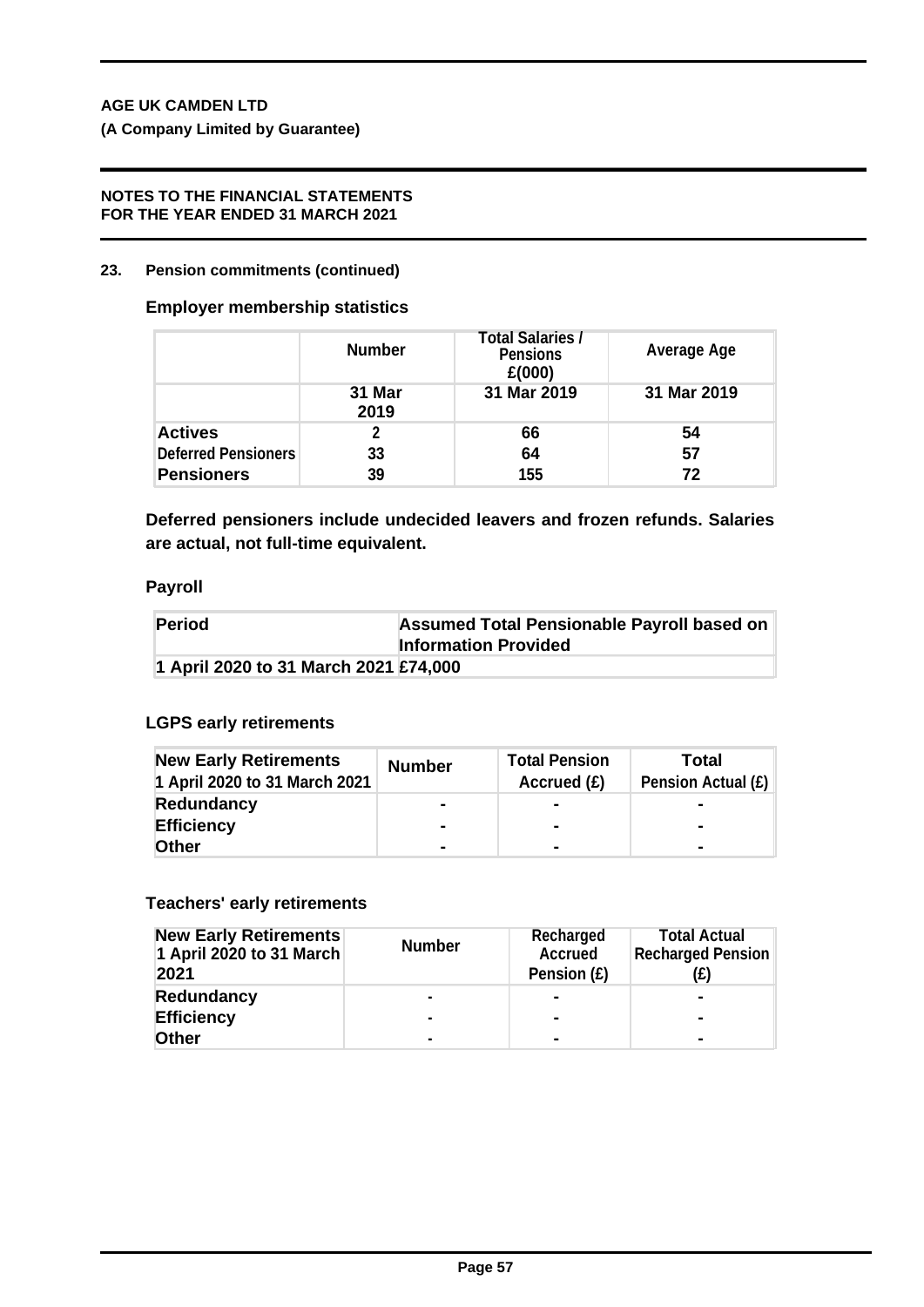**(A Company Limited by Guarantee)**

# **NOTES TO THE FINANCIAL STATEMENTS FOR THE YEAR ENDED 31 MARCH 2021**

## **23. Pension commitments (continued)**

**Principal actuarial assumptions at the Balance Sheet date (expressed as weighted averages):**

|                                          |               | At 31 March At 31 March                  |
|------------------------------------------|---------------|------------------------------------------|
|                                          | 2021          | 2020                                     |
|                                          | $%$ pa        | %pa                                      |
| <b>Discount rate</b>                     | 1.95          | 2.3                                      |
| Actual and total return on scheme assets | 34.7          | 34.7                                     |
| <b>Future salary increases</b>           | 3.25          | 2.4                                      |
| <b>Future pension increases</b>          | 2.85          | 2.0                                      |
|                                          | 2021<br>Years | At 31 March At 31 March<br>2020<br>Years |
| Mortality rates (in years)               |               |                                          |
| - for a male aged 65 now                 | 22.0          | 21.8                                     |
| - at 65 for a male aged 45 now           | 23.4          | 23.2                                     |
| - for a female aged 65 now               | 24.3          | 23.9                                     |
| - at 65 for a female aged 45 now         | 26.1          | 25.9                                     |

**Sensitivity analysis**

|                            | At 31 March At 31 March<br>2021 | 2020           |
|----------------------------|---------------------------------|----------------|
|                            | £                               | £              |
| Discount rate -0.5%        | 316,000                         | $\blacksquare$ |
| CPI rate $+0.5%$           | 298,000                         | $\blacksquare$ |
| Salary increase rate +0.5% | 12.000                          | $\blacksquare$ |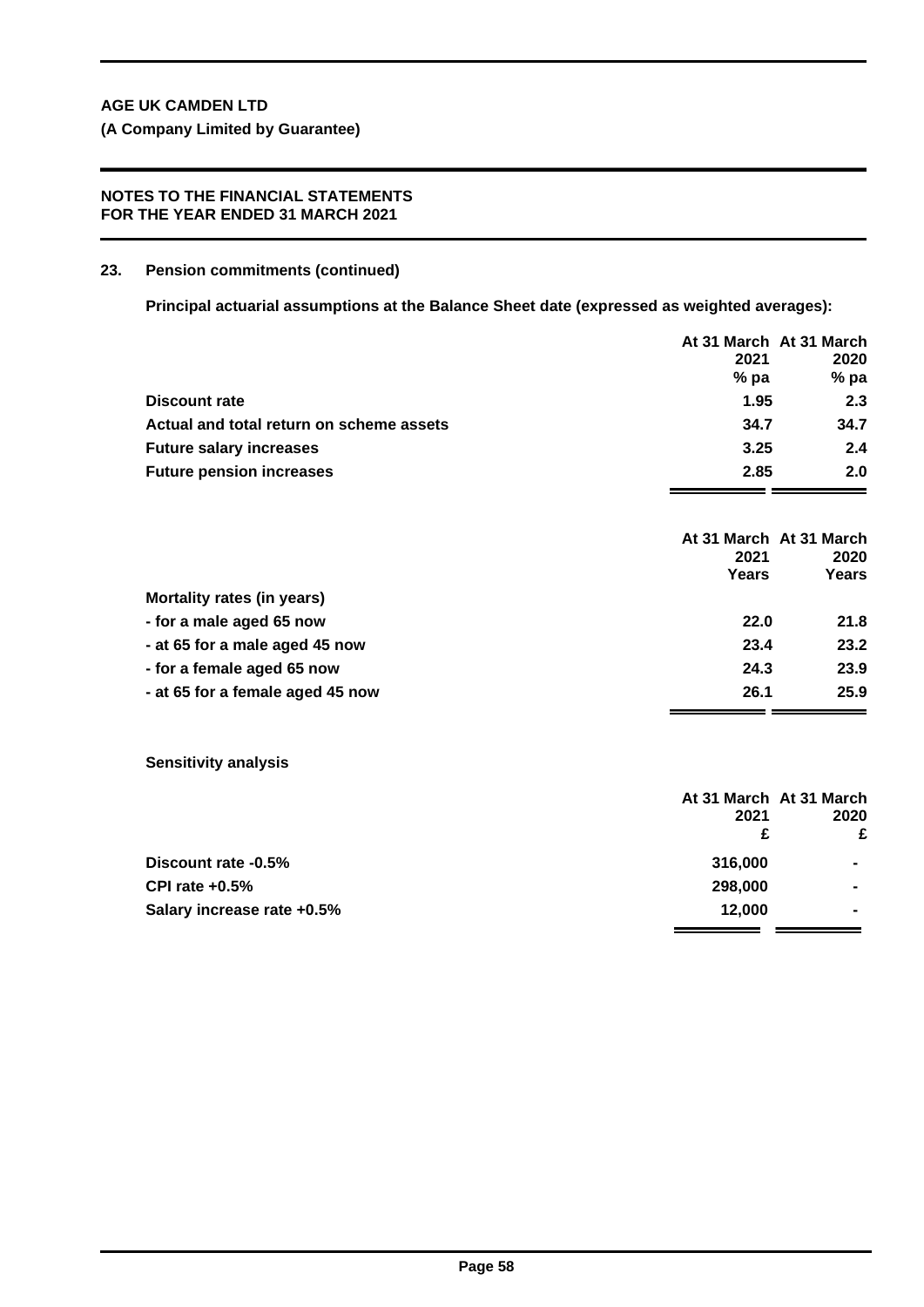#### **NOTES TO THE FINANCIAL STATEMENTS FOR THE YEAR ENDED 31 MARCH 2021**

#### **23. Pension commitments (continued)**

**Life expectancy is based on the Fund's VitaCurves with improvements in line with the CMI 2020 model, with a 0% weighting of 2020 data, standard smoothing (Sk7), initial adjustment of 0.5% and a long term rate of improvement of 1.5% p.a. Based on these assumptions, the average future life expectancies at age 65 are summarised above.**

**Historic mortality**

**Life expectancies for the prior period end are based on the Fund's VitaCurves. The allowance for future improvements are:**

**Prospective Pensioners - CMI 2018 model assuming the current rate of improvement has peaked and will converge to a long term rate of 1.25% p.a.. Pensioners - CMI 2018 model assuming the current rate of improvement has peaked and will converge to a long term rate of 1.25% p.a..**

**Please note that the mortality assumptions used to value the Obligations in the Employer's Closing Position are different to those used to value the Obligations in the Employer's Opening Position.**

#### **Commutation**

**An allowance is included for future retirements to elect to take 50% of the maximum additional tax-free cash up to HMRC limits for pre-April 2008 service and 75% of the maximum tax-free cash for post-April 2008 service.**

**'The major categories of plan assets as a percentage of total plan assets have been calculation. The most recent asset split provided has been used and allows for index returns, where required, on each asset category to determine the estimated split of assets as at 31 March 2021.**

|                              | At 31 March At 31 March |      |
|------------------------------|-------------------------|------|
|                              | 2021                    | 2020 |
|                              | %                       | £    |
| <b>Equities</b>              | 80                      | 76   |
| <b>Corporate bonds</b>       | 9                       | 11   |
| <b>Property</b>              | 8                       | 12   |
| Cash and other liquid assets | 3                       | 1    |
| Total % of assets            | 100                     | 100  |
|                              |                         |      |

**The actual return on scheme assets was £984,000 (2020 - £-389000).**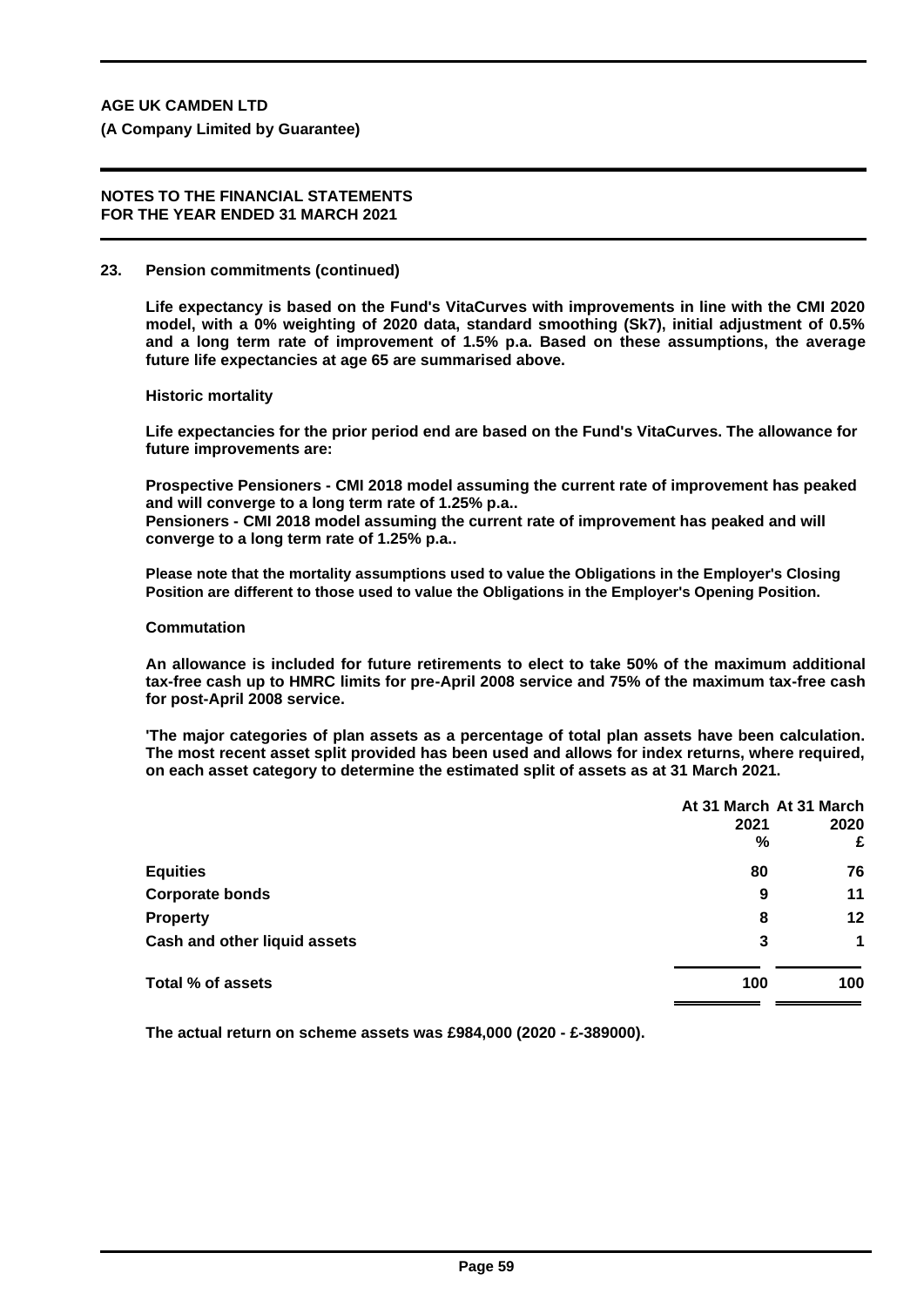# **NOTES TO THE FINANCIAL STATEMENTS FOR THE YEAR ENDED 31 MARCH 2021**

# **23. Pension commitments (continued)**

**The amounts recognised in the Consolidated Statement of Financial Activities are as follows:**

|                                                                                      | 2021<br>£ | 2020      |
|--------------------------------------------------------------------------------------|-----------|-----------|
|                                                                                      |           |           |
| <b>Current service cost</b>                                                          | 26,000    | 25,000    |
| Interest income                                                                      | 70,000    | 83,000    |
| Interest cost                                                                        | (89,000)  | (109,000) |
| Total amount recognised in the Consolidated Statement of Financial                   |           |           |
| <b>Activities</b>                                                                    | 7,000     | (1,000)   |
| Movements in the present value of the defined benefit obligation were as<br>follows: |           |           |
|                                                                                      |           | 2021<br>£ |
| Opening defined benefit obligation                                                   |           | 3,946,000 |
| <b>Contributions by scheme participants</b>                                          |           | 5,000     |
| Interest cost                                                                        |           | 89,000    |
| <b>Estimated benefits paid</b>                                                       |           | (170,000) |
| <b>Estimated unfunded pension payments</b>                                           |           | (2,000)   |
| <b>Current service cost</b>                                                          |           | 26,000    |
| <b>Changes in financial assumptions</b>                                              |           | 655,000   |
| Changes in demographic assumptions                                                   |           | 45,000    |
| Other experience                                                                     |           | (50,000)  |
| <b>Closing defined benefit obligation</b>                                            |           | 4,544,000 |
| Movements in the fair value of the Group's share of scheme assets were as follows:   |           |           |

|                                                    | 2021<br>£ |
|----------------------------------------------------|-----------|
| Opening fair value of scheme assets                | 3,091,000 |
| Interest income                                    | 70,000    |
| <b>Contributions by scheme participants</b>        | 5,000     |
| <b>Contributions by employer</b>                   | 51,000    |
| <b>Benefits paid</b>                               | (170,000) |
| <b>Estimated unfunded benefits paid</b>            | (2,000)   |
| Contributions in respect of unfunded benefits paid | 2,000     |
| Return on assets excluding interest                | 984,000   |
| Closing fair value of scheme assets                | 4,031,000 |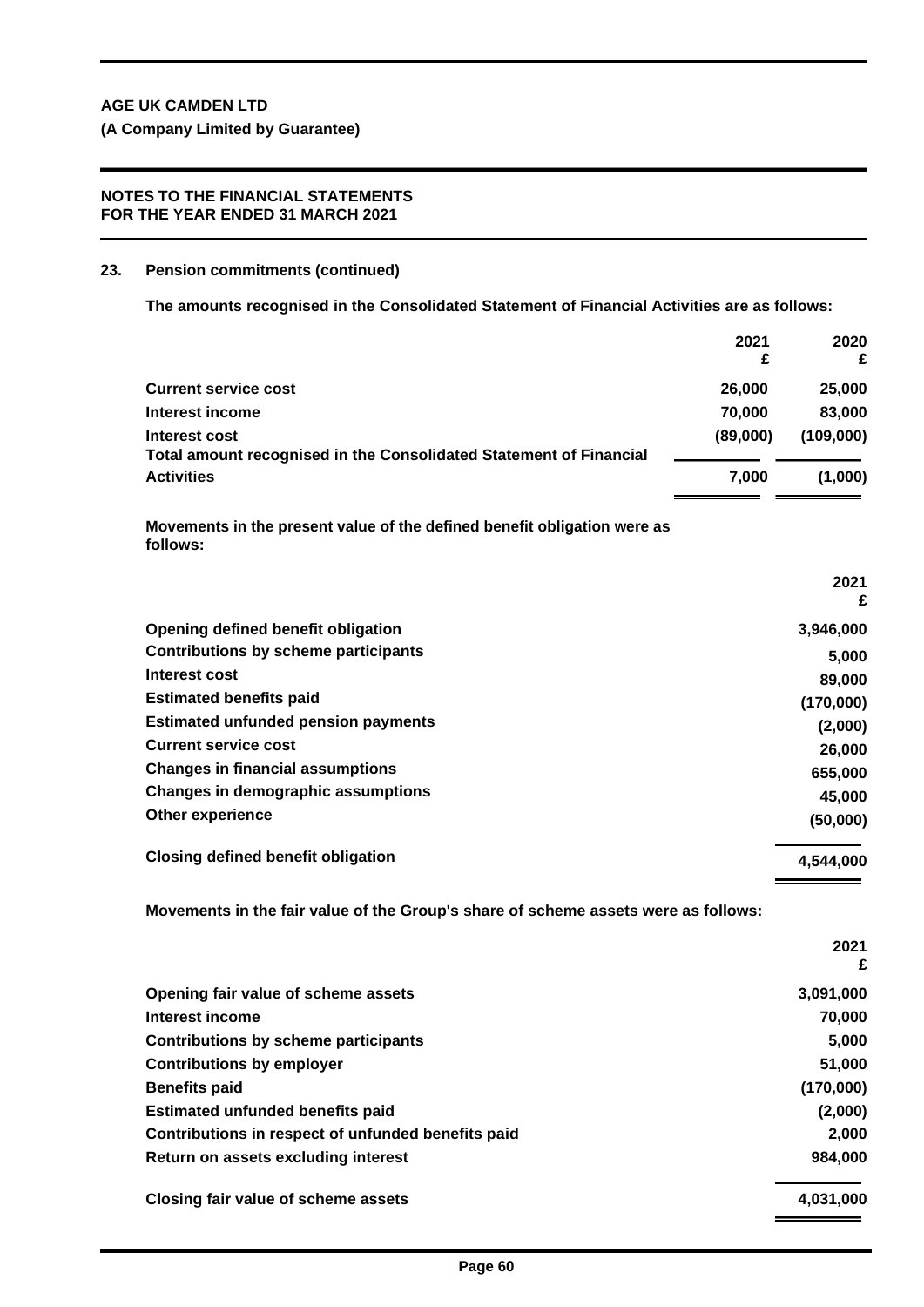#### **NOTES TO THE FINANCIAL STATEMENTS FOR THE YEAR ENDED 31 MARCH 2021**

## **24. Operating lease commitments**

**At 31 March 2021 the Group and the Charity had commitments to make future minimum lease payments under non-cancellable operating leases as follows:**

|                                              | Group<br>2021<br>£ | Group<br>2020<br>£ | Charity<br>2021<br>£ | <b>Charity</b><br>2020<br>£ |
|----------------------------------------------|--------------------|--------------------|----------------------|-----------------------------|
| Not later than 1 year                        | 130,806            | 130,806            | 130,806              | 130,806                     |
| Later than 1 year and not later than 5 years | 365,485            | 365,485            | 365,485              | 365,485                     |
| Later than 5 years                           | 248,569            | 379,375            | 248,569              | 379,375                     |
|                                              | 744.860            | 875.666            | 744.860              | 875,666                     |

#### **25. Members' liability**

**Each member of the charitable company undertakes to contribute to the assets of the company in the event of it being wound up while he/she is a member, or within one year after he/she ceases to be a member, such amount as may be required, not exceeding £1 for the debts and liabilities contracted before he/she ceases to be a member.**